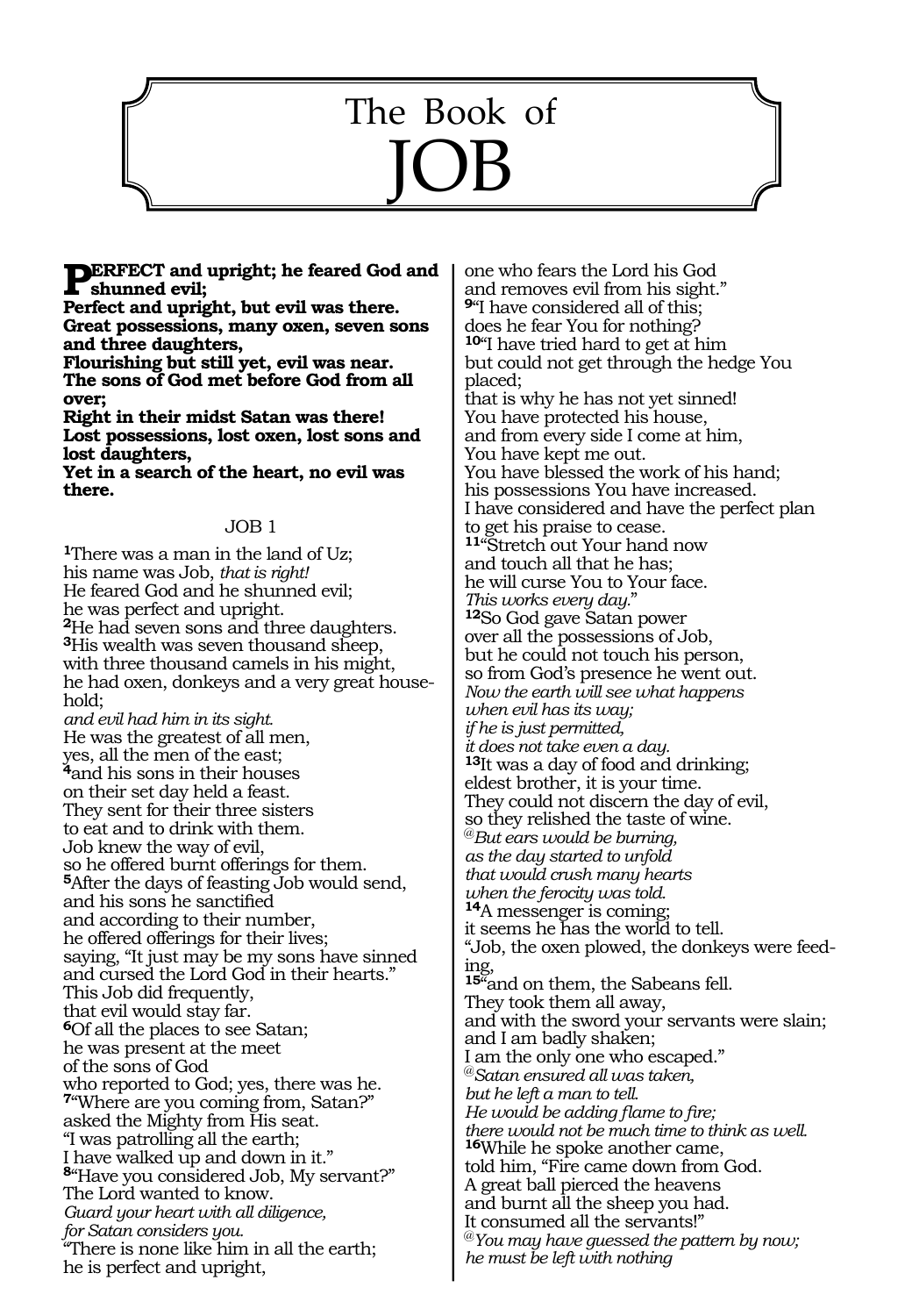*but the message, and just by one. Oh, and why are you looking? Your guess is only right.*  **<sup>17</sup>**Another came to tell the tale to add darkness to the night. "The Chaldeans divided into three companies, and carried the camels off. They struck all the servants, and I am left alone to talk." **<sup>18</sup>**While he was yet speaking *I guess by now you know,*  another came to tell a tale that struck the greatest blow! "Your sons and daughters were drinking wine in the eldest brother's tent, **<sup>19</sup>**"and a great wind from the wilderness, brought the house right down on them. It fell on all the young men, and everyone is dead. @ *I do not know how it missed me, by an inch it missed my head."*  **<sup>20</sup>**Job arose and ripped his mantle. @*He saw Satan's evil wiles; he used natural and unnatural elements and the arms of men to fight.*  He fell down and worshipped, though the fire was hell hot! Evil was in every place, but in his heart it would be not. **<sup>21</sup>**"The Lord gives and He takes away. His name remains, The Blessed. I came from my mother naked, I will go back without the rest." @*Evil came there a knocking, but in his heart there was no room.*  **<sup>22</sup>**Job did not sin or accuse God foolishly @*though he faced a day of gloom!* 

#### **CWDS Bible Quotes**

- *1. To love God is to hate evil; to fear God is to shun evil; to fight God is to embrace evil.*
- *2. Diligent devotion with persistence leads to distinguishing promotion and defining favor.*
- *3. If the devil cannot infiltrate your defenses, it infuriates him to attack your children; intercede constantly.*
- *4. Catch the eyes of God with your righteousness; capture the heart of God with your blamelessness and consistency.*
- *5. There is no joke about you when God can boast about you before His enemy, Satan; He puts a wall of fire around you.*
- *6. Your righteousness places you under hell's scrutiny; the devil cannot penetrate your defenses but make no mistake, he is continuously trying.*
- *7. Satan can only act on permits when he approaches the righteous; resist him and you restrict him and send him packing.*
- *8. Satan only needs an opening to bring the house down; go hard against him because he is coming hard against you.*
- *9. The devil has precision, timing, coordination and the arsenal of natural and supernatural forces and the arms of men.*
- *10. Layers, upon layers, upon layers of prayer; pray without ceasing for the devil will attack you with layers upon layers upon layers of disaster.*
- *11. It did not make you, do not let it break you; see God, seek God; believe God.*
- *12. God is immutable, unassailable, indisputable, blameless and incorruptible; when the pictures of life change maintain your picture of Him.*
- *13. God is the change you need who never changes in your changing circumstances.*

# **PRAYER POINTS**

- I love You with all my heart, O Lord, and I hate evil passionately. Amen.
- Most High God, make me an intercessor and a lover of Your presence, in the name of Jesus.
- I soak my children in the blood of Jesus and the fire of the Holy Ghost; let every demonic assignment against them be scattered now, in the name of Jesus. Amen.
- God of Job, give me a heart for Your presence and the passionate devotional lifestyle of Job; I choose to make righteousness my life, in the name of Jesus.
- Most Holy God, I am deliberate about righteous living; I want to live in Your heart and be permanent on Your tongue; boast about me. Amen.
- O Lord Jesus, I take shelter in You; You are my rock and my fortress and my hiding place; I love to live godly. Amen.

# **PUSHED:** he was bruised and battered, **dejected within.**

**But nothing could push this man into sin. Consider: consider your dilemma, but also consider this,** 

**Never be pushed to sin with your lips. Consider your Master and let your faith grow,** 

**For Satan considers everything that you do.** 

#### JOB 2

**@***Even when you are hurting, and all your organs are aching, Satan is not easing, even when you are low. Even when you are grieving, he will not be retreating; he would take your life if God would let him. Hold on to faith and never let it go.*  **<sup>1</sup>**The sons of God presented themselves to God again, they did, and Satan too was present before God, the Lord of all. **2**God said, "From what places are you coming?" *You accuser of the brethren.* "In all the earth I have been walking, back and forth, both near and far. **<sup>3</sup>**"Have you considered Job, My servant? He is a perfect and upright man; he shuns evil and he fears God; in all the earth there is no one like him. He is steadfast with his integrity, though you have moved Me to destroy him, without a cause you had Me do this." *Despite all this Job has not sinned. But for Satan there was no backing off.*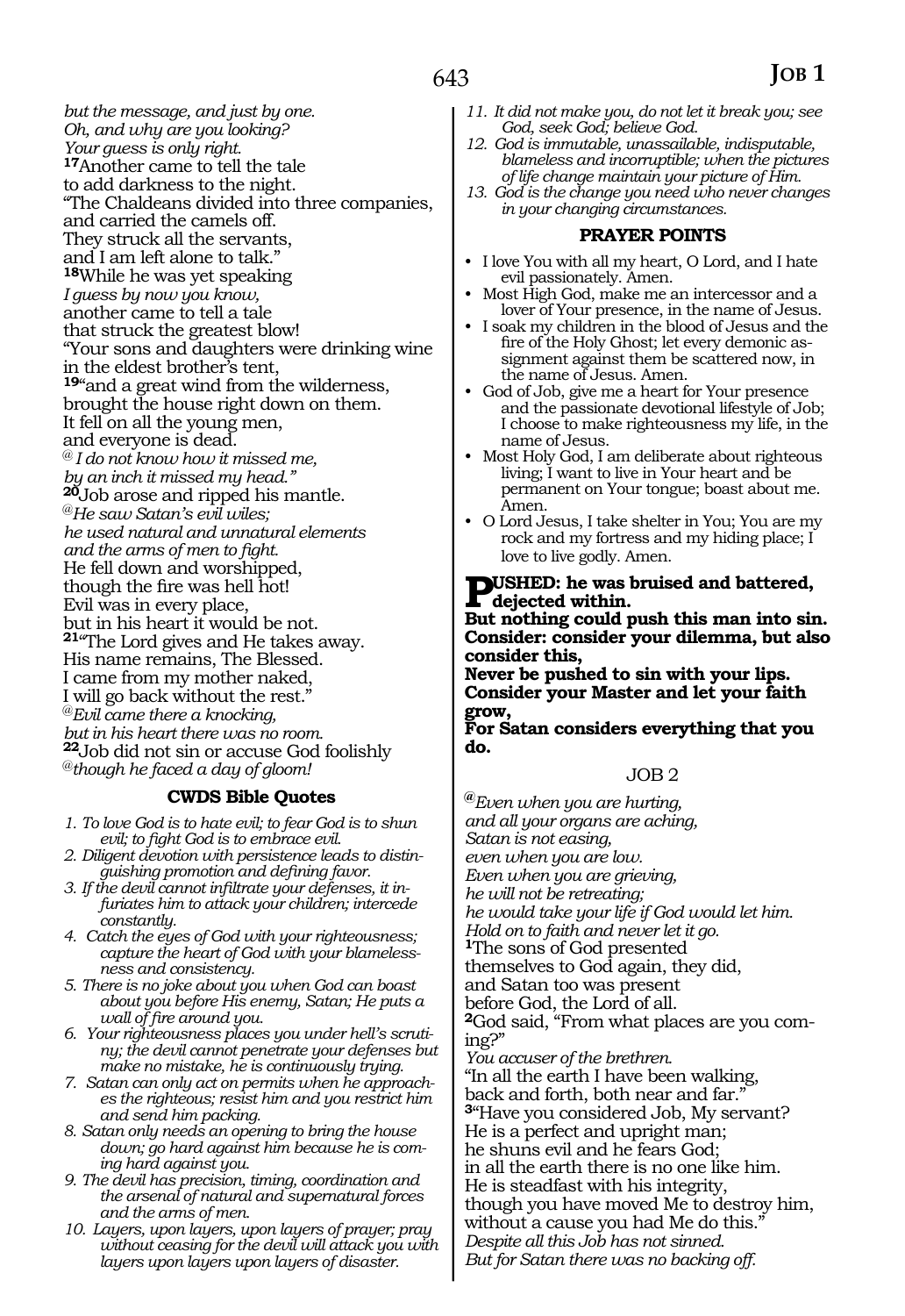**<sup>4</sup>**"I have considered," Satan replied. *My role is to steal, kill and to destroy,*  "Skin for skin will pierce the hide. Men will give their all to save their lives." *Satan have you not taken all he had? That is not the prize, I am after his God.*  **<sup>5</sup>**"Touch his bone and flesh, put forth Your hand;

he will curse You right before Your face." **<sup>6</sup>**"Satan, he is yours, his bone and his flesh; save his life, though I permit the rest." **<sup>7</sup>**So from God's presence Satan left and struck Job with painful boils all over, from the sole of his foot to his head top. **<sup>8</sup>**He took a potsherd to scrape himself; while he sat in ashes then.

*For Satan does not know 'enough' or 'stop'.* **<sup>9</sup>**He spoke to Job even through his wife: "How long do you retain a righteous life? Curse the Lord your God, do this and die!" *Hurts when your wife wants to see you dead. 'Until death do us part' ; now she wanted the end.* **<sup>10</sup>**But Job answered her,

"You speak like a foolish woman.

If we accept good from God, should we not be patient when adversity comes?"

*He knew the revenues of sin are worse than the most painful loss and sicknesses.*

So in all this Job did not sin with his lips.

*In the midst of your aching,* 

*when you are very low,* 

*the comfort that seems soothing* 

*may add yet another blow.* **<sup>11</sup>**When Job's three friends heard,

yes, of this evil they got word,

they made appointment and gathered,

Eliphaz, Zophar and Bildad. They came together; they came as one to comfort Job and with him to mourn.

**<sup>12</sup>**But when from a distance they could not recognize Job,

they lifted their voices and wept, each man with his mantle ripped. They sprinkled dust on their heads **<sup>13</sup>**and sat on the ground for seven days and did not speak a word. They saw his grief that it was great. It was even a tremendous weight, and they were content to sit and wait; it was much greater than they had heard.

# **CWDS Bible Quotes**

- *1. You receive hell not because you courted hell but hell is courting you. Keep on courting heaven; never hold on to hell or let it hold you.*
- *2. The level of your persecution may be indicative of the level of your pursuance of righteousness.*
- *3. Satan is ruthless; a heartbroken, excruciating death is his first choice; to steal and to destroy is his compromise; resurrection or resuscitation is his demise.*
- *4. When you are going through hell see heaven and remember, hell is restricted to heaven's permit; your God is ever in control.*
- *5. Have nothing to do with the devil; he is only inter-*

*ested in maximum destruction, maximum loss, maximum pain and eventual death. His goal is the all in one package, eternal death.*

- *6. From riches to ashes; from honor to shame, should not be enough reason to drive you from the presence of God to the comforting arms of the devil.*
- *7. The devil will attack your strength and may take it but never let go of your Source of strength; He is your revitalization supply.*
- *8. If Satan cannot get to you through you he will attempt to get to you through those closest to you; bad advice from the sweetest of lips is still bad, deceptively bad and devilish; reject it.*
- *9. Your faith in God must be resolute; your relationship with God absolute; it cannot shift even when the benefits from God seem to be removed from you.*
- *10. Silent friends in severe affliction may be the most salient comfort. Things change when they begin to express their understanding of what they do not understand.*

# **PRAYER POINTS**

- Most high God, make me an offense to hell and a ball of spiritual fire that causes demons to quake, in the name of Jesus.
- Almighty God, I refuse to be evicted or lured from Your secret place; I can survive no place else but under Your shadow. Amen.
- By the power in the blood of Jesus, I refuse to play for one minute in the backyard of the devil; resurrection power of the Lord Jesus, envelop my life today, in the name of Jesus.
- Most High God, I live for Your courts and breathe from Your presence; I throw myself at Your mercy and stubbornly refuse to be plucked from Your hand. Amen.
- Righteous Father, the devil comes but will find nothing in me; I refuse him any access to my life, in the name of Jesus.
- Eternal Father, I am forever hooked on You; my commitment is for life unto eternity; I refuse to be diverted or distracted by demonic attacks. Amen.

**You feared it would happen, And now it has come. You were lavished with blessings, But feared you had none. In grief and distress You curse your birth date, But know fear erases All rewards of faith.**

#### JOB 3

**<sup>1</sup>**After this, Job opened his mouth and cursed the day he was born. **<sup>2</sup>**Job said, **<sup>3</sup>**"Let the day I was born perish." *He was in bitter grief.* "And the very night it was said a man-child had been conceived. **<sup>4</sup>**Let the day be dark as death, and may God never seek it. Let no light shine on it. **<sup>5</sup>**Let it be marred by darkness and by death's shadow let it be claimed; by blackness let it be terrified, let clouds cover it away.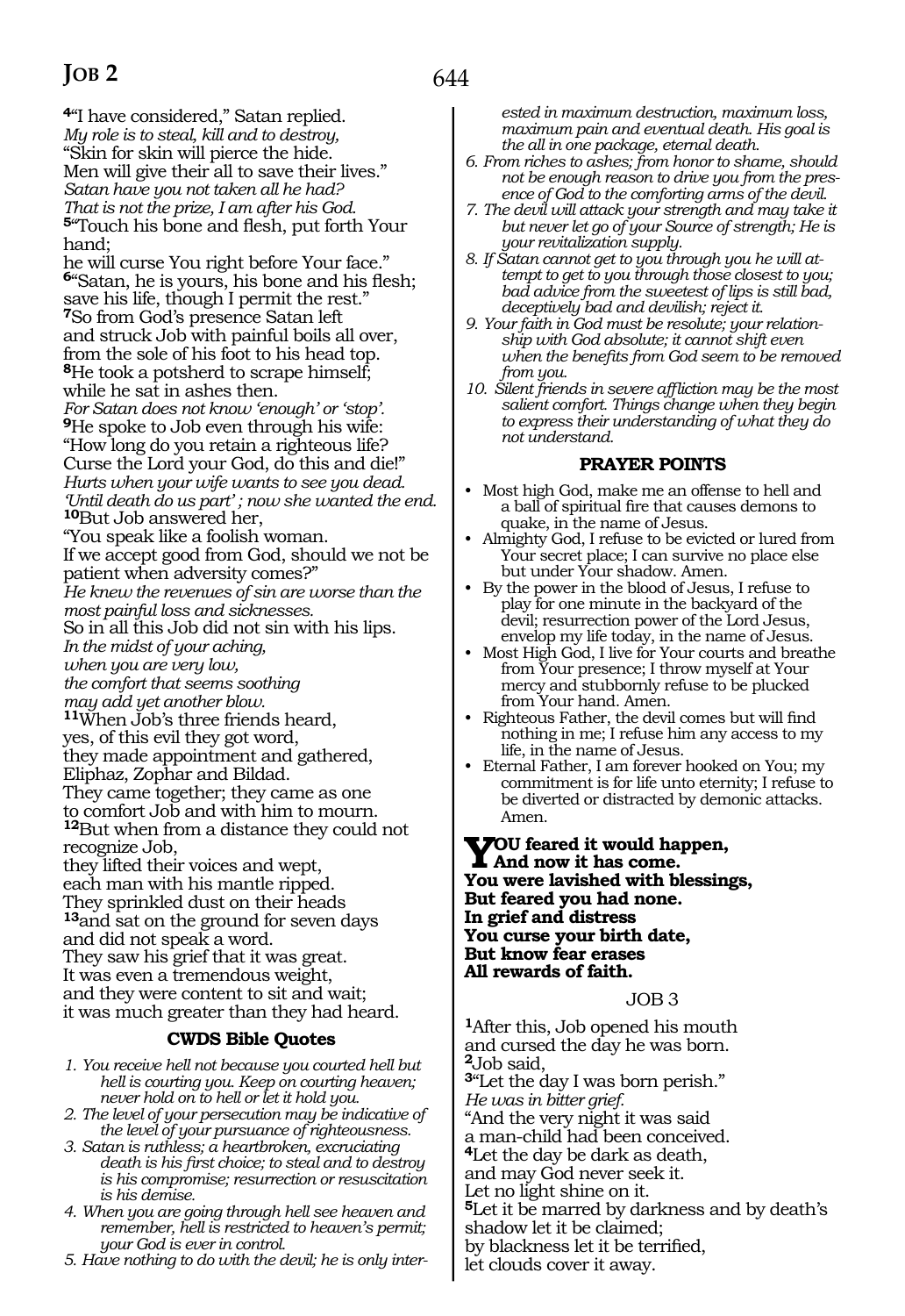**<sup>6</sup>**May darkness seize the night as captive; to all the days of the year let it not be joined; let it not be numbered in the months, **<sup>7</sup>**let it not hear a joyful voice. Let the night be all alone; **<sup>8</sup>**on it let curses be showered down; curses of those who curse the day, who are ready to begin to mourn. **<sup>9</sup>**"Let its twilight stars be dark. Let it look for light but find no spark. Let there be no dawning of its day **<sup>10</sup>**"because it did not shut my birth away. It did not shut up my mother's womb, nor hide these sorrows from my eyes. **<sup>11</sup>**When the womb pushed me out, tell me why did I not die? **<sup>12</sup>**Why by the knees was I sustained? Why did the breast give me suck? **<sup>13</sup>**For now I would lay still and quiet; I would have slept and not gotten up, **<sup>14</sup>**"with kings and counselors of the earth who built palaces that are desolate, **<sup>15</sup>**or with princes who had gold, and houses filled with silver and trinkets. **<sup>16</sup>**Why as a stillborn had I not been hidden with infants that never saw the light? **<sup>17</sup>**Where the wicked cease from troubling, and the weary rest as in the night. **<sup>18</sup>**"Where together prisoners rest; they do not hear those who would oppress. **<sup>19</sup>**Where small and great together be; and from the masters the servants are free. **<sup>20</sup>**"Why must those in misery be given light, and bitter souls be given life, **<sup>21</sup>**"who long for death, but it does not come, and seek it more than hidden treasures; **<sup>22</sup>**"who exceedingly rejoice and are glad to die, to find the grave and in it to lie? **23**Why must light be given to a man whose way is hid, and him whom God has hedged in? **<sup>24</sup>**"For before I eat a sigh comes out; my groans are as water being poured, **<sup>25</sup>**and I don't know just what happened here; all that I know is that I feared. The thing that I feared the most has happened to me. The thing I was afraid of is my reality. **<sup>26</sup>**"I was not in safety, though I was greatly blessed. I was neither quiet, nor did I have rest. I was not in safety; I greatly feared; trouble came and found me here." *I feared though I was richly blessed; no, not in safety, though I had been hedged.*

#### **CWDS Bible Quotes**

- *1. Curse the day you were born but never curse God who formed you and knew you before you were born.*
- *2. Your present does not determine your purpose; your moment does not determine your momentum or your memorial.*
- *3. You may not have a reason but you have a right to be here and a right to celebrate and be celebrated.*
- *4. You may never reverse your birth but you can make the best of your life. The devil will try to make you regret your birth; make him regret that you were born.*
- *5. Even when purpose is obscure to you, you are distinct to purpose; be determined to give God the glory even if you get none.*
- *6. Your legacy is not in the fact that you lived, but in the faith you lived.*
- *7. Your position, promotion or potential has no power in heaven or in your memory, only your principles.*
- *8. Death may be an escape from trouble but never an escape from God; live your life expecting to meet Him.*
- *9. Persist through trials and perils to the pleasures at His right hand; never surrender to pressure and the darkness beyond.*
- *10. Faith activates angels on your behalf, fear activates demon. Faith builds your wall of defence; fear leaves an opening for the serpent to bite.*
- *11. Faith fights with God and agrees with your blessings; fear fights God and His best for you and agrees with the devil's curse.*

#### **PRAYER POINTS**

- Merciful and loving Father, I separate You from my circumstance so I can have a true picture of You always; train my heart never to sin against You, in the name of Jesus.
- Holy Father, I embrace my purpose and my hope and expectation in You; I run to my present help in my times of trouble. Amen.
- Awesome Father, I live in this world You created for me and breathe in Your air; Satan you are a liar, I have all rights to success and I will attain it. Amen.
- Alpha and Omega, thanks for this precious life You have given to me; every attack of the enemy is another reason I must make it count for You. Amen.
- Thank You Jesus, purpose is calling me to fulfilment, because the one who wrote my faith has already completed it. Amen.

#### **PREPARED, that's what we call it,<br>
Prepared unto your hurt. Satan prepares your allies Just at the time you need comfort. God, please give to them discernment; Make them understand; You do not give a fearful spirit, Nor do You cause the hair to stand. When their smile cuts like a dagger, They say the wicked gets their wage; For no man perishes who is innocent; It hurts, but know they were prepared. Like everything else that came against you,**

**Your friends, too, have been prepared.** 

#### JOB 4

**<sup>1</sup>**It was Eliphaz the Temanite who first broke the ice. **<sup>2</sup>**"If we say something to you, will it still be alright?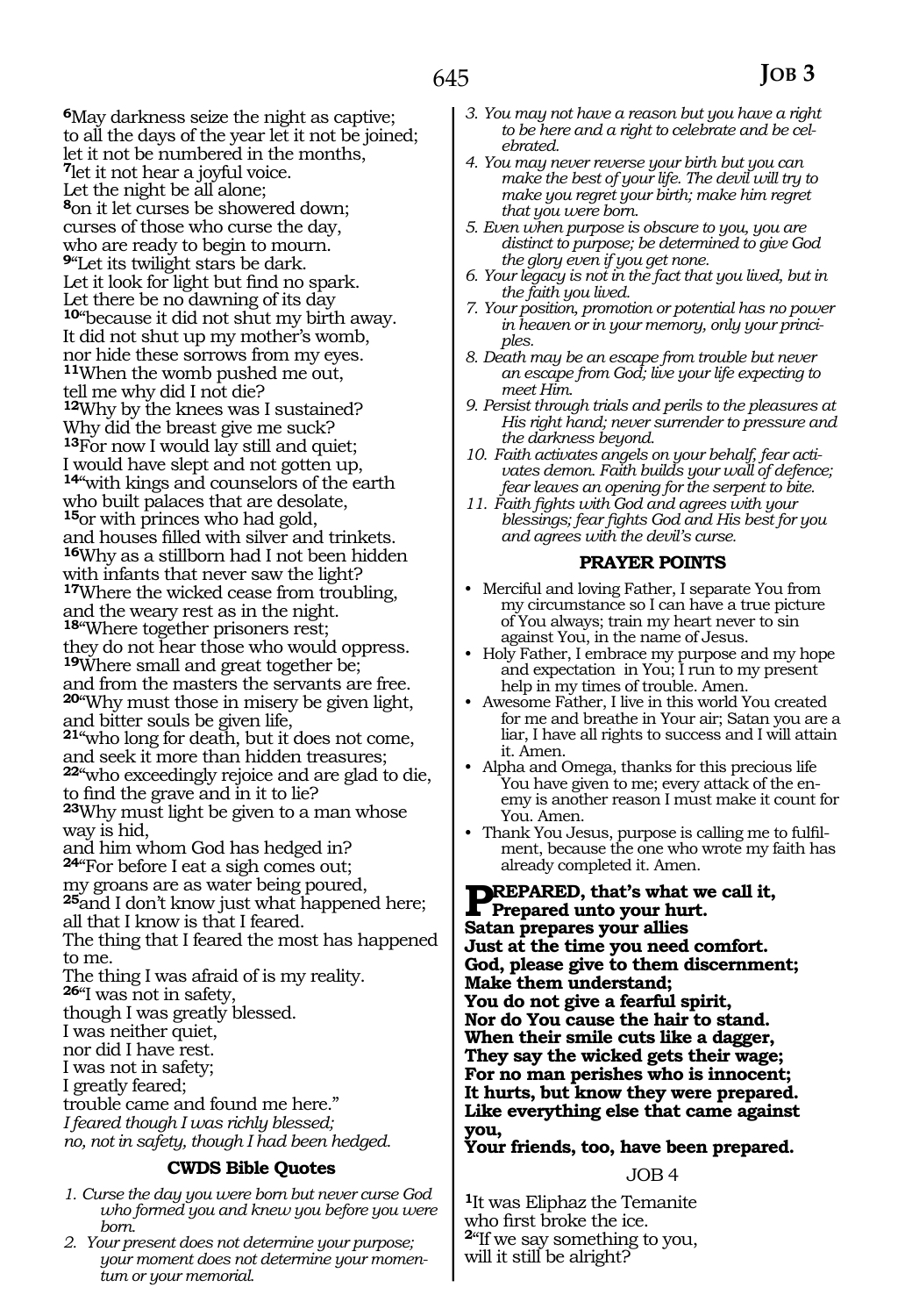I will not wait for an answer, for who can refrain? *I must speak all my heart; I was loaded when I came.*  **<sup>3</sup>**"You have instructed many; you have strengthened the weak; **<sup>4</sup>**your words helped many fallen and revived the feeble knees. **<sup>5</sup>**"But now it has come on you, and here goes, you faint; a little has touched you, and it now troubles the saint. **<sup>6</sup>**"Is not Godly fear your confidence, and your hope, your righteousness?" *As Job listened to him, he was very amazed.*  **<sup>7</sup>**Do the innocent ever perish? *And he bore his weight right down.*  Have you seen the innocent perish? Or the righteous cut off? **<sup>8</sup>**"Those who sow wickedness, and plow iniquity reap the same; **<sup>9</sup>**"they perish by God's blast; by the breath of God's nostrils, they are consumed and put to shame. **<sup>10</sup>**"The roaring of the lion, and the voice of the fierce, and the teeth of the young lion are broken and disgraced." *He continued an onslaught that stunned Job that day.*  **<sup>11</sup>**"The old lion perishes, and this for lack of prey; the stout lion's cubs are scattered away." *Does he speak of my children? Doesn't he know that I now mourn?*  **<sup>12</sup>**"Now I speak of a secret word that I received in my ear. *And as he revealed it, Job knew he was prepared.* **<sup>13</sup>**"In the vision of the night, when deep sleep falls on men, **<sup>14</sup>**"fear came on me. I was trembling very hard then. All my bones were shaking, **<sup>15</sup>**then a spirit passed before my face, and the hair of my flesh, stood up in one place. I was so frightened. **<sup>16</sup>**"The spirit then stood still. I had no discernment what it was, nor did I have the will. I cannot say what form it was." *Friend, you have just told; it was the image of fear; it made you shiver and not bold.*  "The image was before my eyes, and all became still; then a voice broke the silence, that sent me shivers and chills. **<sup>17</sup>**'Can mortal man be more just than God who is Lord? Can man be more pure

# 646

than the Maker of all? **<sup>18</sup>**'He puts no trust in His servants, He calls His angels fools.' *Satan is still lamenting how heaven spat him and his demons out.* **<sup>19</sup>***'*Much more men in clay houses that the moth makes its food, whose foundation is dust, who perish away; **<sup>20</sup>**from morning to evening they are destroyed every day. **<sup>21</sup>**'Though they appear excellent, it will soon be gone. They die without wisdom.'" *Don't you see that I am armed? Though Job listened to him, he shifted his ears to his Father in heaven, for his friends were pre-prepared.*

#### **CWDS Bible Quotes**

- *1. When the instructions you give to others cannot instruct you, and the solace you pour into others cannot console you; dig deeper and reach higher.*
- *2. Even ministers need ministry from time to time, without criticism or condemnation of their situation, faults or failures.*
- *3. Hear God before you represent Him or you will hear voices and misrepresent Him.*
- *4. Nothing qualifies a human to be a judge; we have evidence but not absolute knowledge; we have a picture but not perfect vision; we have the present situation but not the heart of God's promise and purpose.*
- *5. The downtrodden need hope and assurance not judgment and condemnation.*
- *6. Jesus never ordained or appointed judges, just ministers and servants.*
- *7. Only absolute knowledge qualifies us to speak absolutely to any matter.*
- *8. The devil attacks you to get you to tremble and yield; he attacks your support to get you to crumble.*

#### **PRAYER POINTS**

- Holy Spirit, Comforter, comfort the afflicted in the body of Christ today, in the name of Jesus.
- Lord Jesus, let the power to restore in the spirit of love and not condemnation, rest in the bosom of believers, in the name of Jesus.
- My Father my God, I will live in Your presence so I will hear Your voice with clarity and respond with Your heart to every situation before me. Amen.
- My Father my God, I refuse to be an unrighteous judge; I will walk in the Spirit, in the name of Jesus.
- Let the spirit of judgment and condemnation be driven from the church by the power in the blood of Jesus. Amen.
- Power to serve and not to sever, to love and not to judge, be my portion today, in the name of Jesus. Amen.

Say on, my brother, say on;<br> **S**You speak well but do you speak right? **The soothing balm of God's truth Is rubbed as gravel in my eyes.**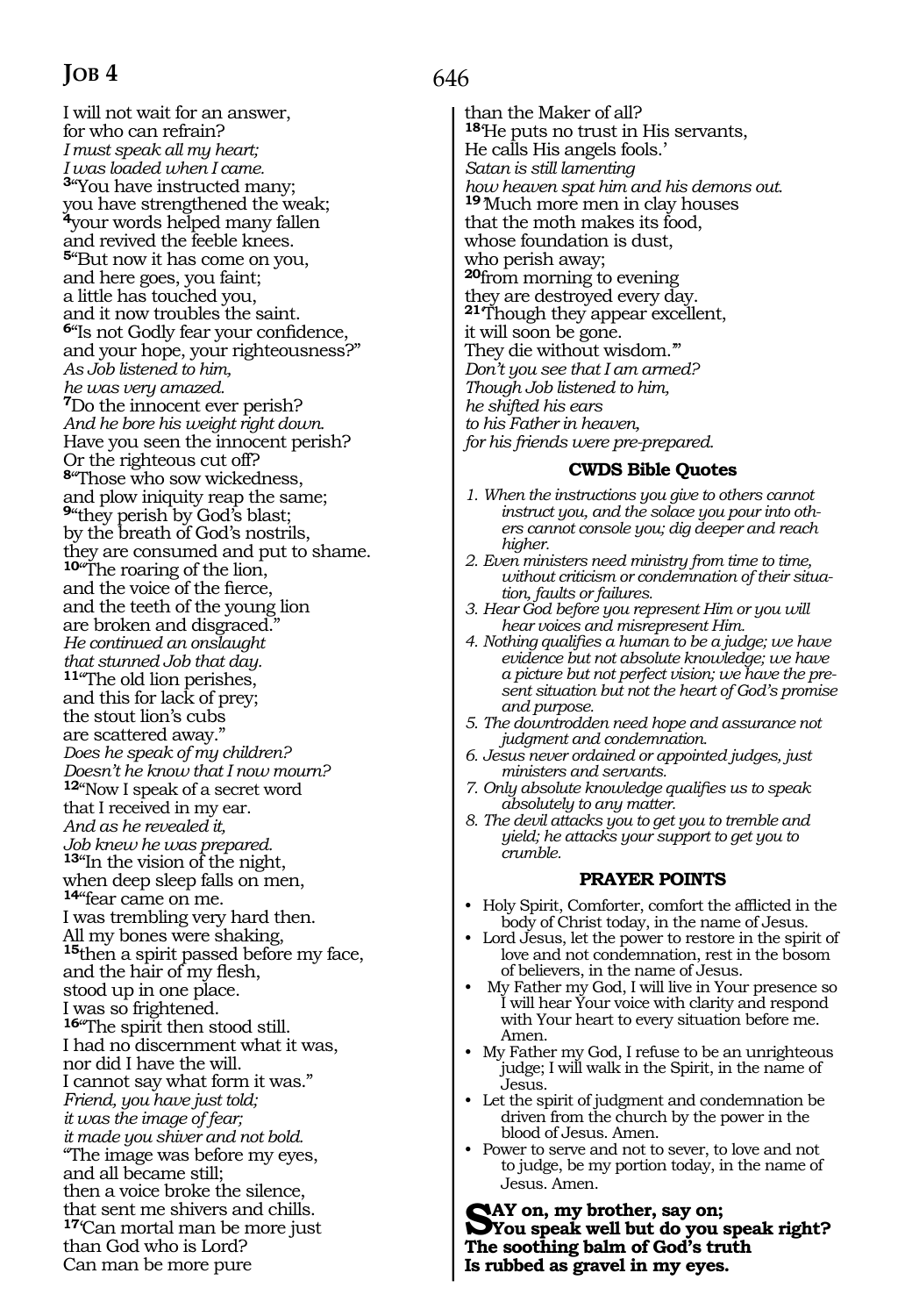#### **Say on, my brother, say on; I will take it for its worth And accept your limitations That your counsel has been searched.**

#### JOB 5

**<sup>1</sup>**"Call now and tell me who will answer; to which saint will you turn? **<sup>2</sup>**"For wrath kills the foolish man, and envy brings the silly down. **<sup>3</sup>**"I have seen the foolish taking root, but suddenly I cursed his habitation; **<sup>4</sup>**"his children are far from safety." *Mine are dead, but go, say on.*  "His children are crushed in the gate." *Yes, a house fell on mine.* 

"None is there to deliver."

*Tears are coming to my eyes.* 

**<sup>5</sup>**"The hungry eats up his harvest."

*Mine were taken by some bands.* 

"Their substance was swallowed up by robbers."

*Hurts! But if you must, say on.* 

**<sup>6</sup>**"Though affliction does not come up from the dust,

nor from the ground, trouble rises, **<sup>7</sup>**"yet man is born to trouble

as the sparks upward fly.

**8"**If it was me I would seek God;

to Him I would present my cause,

**<sup>9</sup>**who does great things unsearchable and marvelous beyond call.

**<sup>10</sup>**"Who gives rain on the earth,

and sends water on the fields." *@I love to hear you give God praise,* 

*but it hurts when like a sledge God's word you wield.* 

**<sup>11</sup>**"To make high those who are low, mourners to safety are exalted high;

**<sup>12</sup>**"He disappoints crafty devices

so that the hands cannot perform their enterprise.

**<sup>13</sup>**"He takes the wise in their own craftiness; the counsel of the wicked He does not bless.

**<sup>14</sup>**"They will meet darkness in the daytime, and at noon as if it is night.

**<sup>15</sup>**"He saves the poor from the sword, and from the mighty man's mouth;

He plucks them out of their hand.

**<sup>16</sup>**"He stops the mouth of the unrighteous, and the poor has hope in Him.

**<sup>17</sup>**"Happy is the man whom God corrects; do not despise the chastening of Almighty God.

**<sup>18</sup>**"He makes sore and His hand binds up; He wounds and heals with the same hand. **<sup>19</sup>**"He shall deliver from six troubles;

in seven no evil will cause you harm.

**<sup>20</sup>**"In famine you will not die; He will redeem you;

you shall not die in war; the sword cannot kill you.

**<sup>21</sup>**"You shall be hid from the scourge of the tongue.

Destruction will not make you afraid. **<sup>22</sup>**"You will laugh at destruction and at famine, nor shall wild beasts make you scared. **<sup>23</sup>**"The stones of the fields will make a league with you; you and the wild beasts shall be at peace. **<sup>24</sup>**"You will have a peaceful home; your dwelling will have no problem. **<sup>25</sup>**"Your children shall be many and great. Your offspring will be as the earth's grass. **<sup>26</sup>**"You will die at a good age; like a sheaf of grain ripe in its season. **<sup>27</sup>**"We have searched this out and know it is true; hear it and know it." *So it is . . . is it? Say on.*

### **CWDS Bible Quotes**

- *1. The painful twist of love may leave you innocently wronged, abrasively accused and verbally abused.*
- *2. Callous, unfeeling, unthinking words from close companions can only complicate and hurt rather than bring compassion and heal.*
- *3. To be compared to a fool for your unwavering commitment to Christ cuts deep when it comes from close family and associates but it is a common demonic tool.*
- *4. Love that quotes your disaster to counsel and comfort is bitter medicine that aggravates instead of alleviates, and curses instead of cures.*
- *5. There is no greater lie than using the truth of the word to inflict punishment and retribution instead of love and restoration.*
- *6. There is restoration, healing, deliverance and hope in the living God; take comfort in the message even when the messenger's intent is abusive.*
- *7. Be ready to separate the message from the messenger or you may reject the goodness and love of God who is often misrepresented. Never cast out the baby with the bath water.*

#### **PRAYER POINTS**

- Loving Father, hug every hurt in the body of Christ and release healing, in the name of Jesus.
- Holy Spirit, clothe every word entering the lives of believers with grace and love and insulate them against demonic arrows, in the name of Jesus.
- Most High God, I rebuke every demonic spirit seeking to project themselves and their evil intent in situations of genuine compassion, in the name of Jesus.
- Wisdom to minister and get positive results, rest upon every believer now, in the name of Jesus.
- Father, Your word remains Holy and pure; Living Word, You breathe love and life and not death; help us to present and to represent You well. Amen.

**A** GRIEF that is weighty,<br>But you have to weigh your words;<br>**Existed** a manufacture **Friends who add sorrow Have in no way succored. In secret you were hoping They would help you understand; You have dug graves for your children, Now they have come to dig you one.**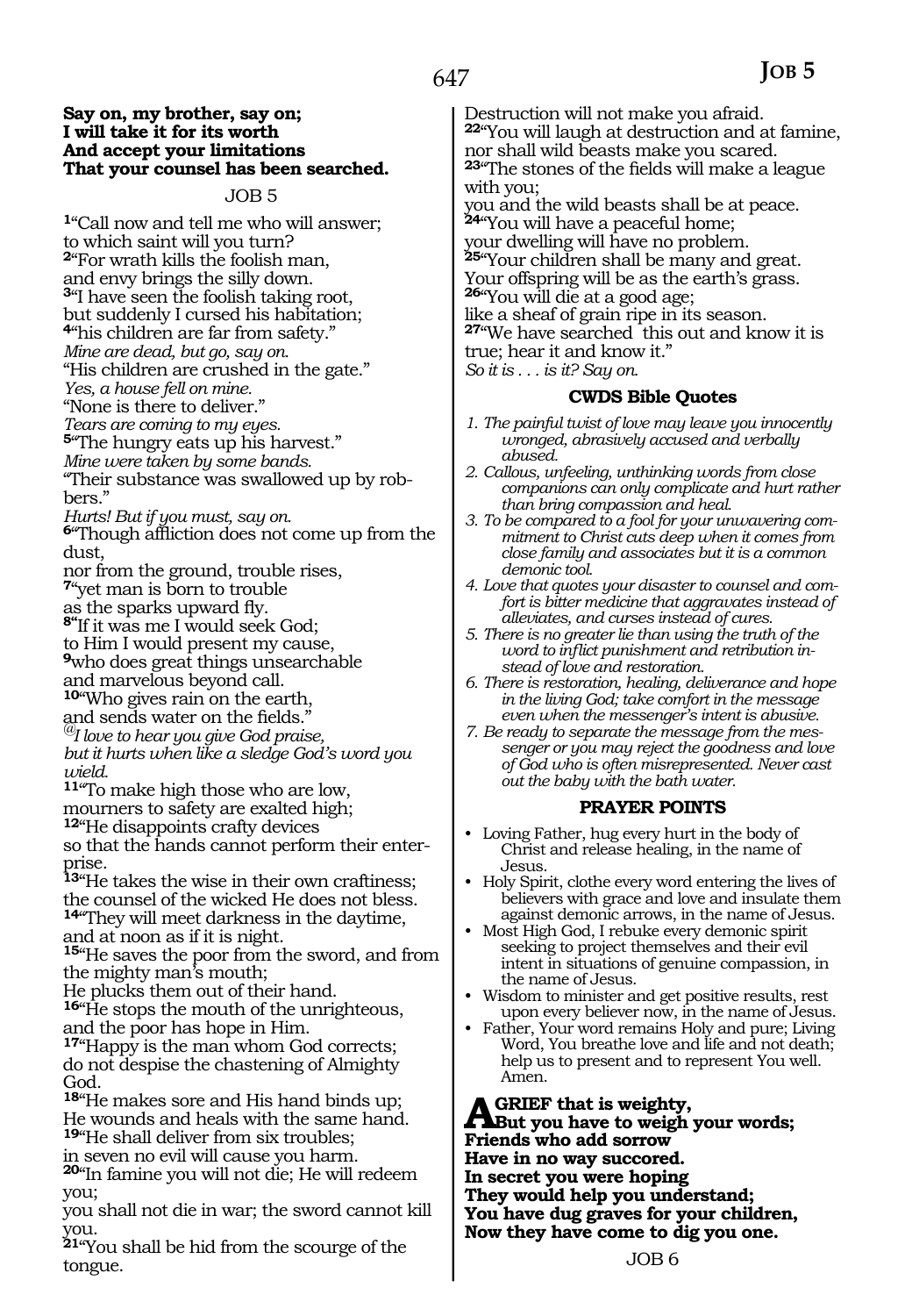**<sup>1</sup>**Job then answered everyone, **<sup>2</sup>**"Oh, that my grief was weighed, and my calamity laid in the scale! **<sup>3</sup>**"They would be heavier than the sand; that is why my words are so passionate. I will say on though I should stop. **<sup>4</sup>**"The arrows of the Almighty! Yes, the arrows of the Almighty! And the terrors of my God! *Oh, that my words were weighed!*  The Lord's arrows are within me; the poison dries my spirit up. His terrors are positioned against me. **<sup>5</sup>**"Does the wild ass bray when it has grass?" *@Should calamity make you say, things you will later wish you had not?*  Does the ox low over its fodder? **<sup>6</sup>**"Who can eat the flavorless without salt? Is there taste in the egg white? **<sup>7</sup>**"My soul will not touch these at all; they are as my food that is undesirable. **<sup>8</sup>**"Oh, that God would grant me my request, **<sup>9</sup>**"that if it pleases God to destroy me He would let loose and just cut away my breath. **<sup>10</sup>**"Then should I have comfort. I would be hardened against these days. His words I have not hidden; pardon is not in His ways. **<sup>11</sup>**"What is my end? Is there a reason now to live? What strength is there within me? What is there to hope for still? **<sup>12</sup>**"Is my strength the strength of stones? Is my flesh made of bronze? **<sup>13</sup>**"Is not my help in me? Is wisdom driven quiet from me? **<sup>14</sup>**"Should there not be comfort for the afflicted? Should his friends not show some pity, even if it appears he has forsaken the fear of the Almighty? **<sup>15</sup>**"My brethren have dealt deceitfully, even as the passing stream of a brook; **<sup>16</sup>**"made blackish by the ice, into which the snow disappears and can no more satisfy. **<sup>17</sup>**"When time is warm it vanishes, heat consumes it from its place. **<sup>18</sup>**"Their paths turn aside, they go nowhere and cease. **<sup>19</sup>**"The troops of Tema looked; the companies of Sheba sit and wait. **<sup>20</sup>**"They hoped and were all disappointed. They came and were confounded. **<sup>21</sup>**"My friends, now you are as nothing; you see me cast down, and you are afraid. **<sup>22</sup>**"Did I ask you for a reward? Did I say, 'Bring gifts, I need help'? **<sup>23</sup>**'Come, deliver me from the enemy'? or, 'Redeem me from the mighty man's hand'? **<sup>24</sup>**"If I have erred, I will hold my tongue. Teach me, let me understand. **<sup>25</sup>**"Right words are very powerful,

# 648

but what do your arguments prove? **<sup>26</sup>**"Do you rebuke the words and speeches from this desperate man before you, which are as the wind? **<sup>27</sup>**"Now you overwhelm the fatherless; yes my children are all dead, and you dig a pit for your old friend. **<sup>28</sup>**"Take a look on me! Take a look and be content; for if I lie it is evident." **<sup>29</sup>**"Return and do not sin. Recognize that I am still righteous. **<sup>30</sup>**"Can my taste not discern evil things? Is there iniquity on my tongue?" *He sighed as he related,*  "My righteousness is here." *In secret he was hoping for words that said . . . they cared.*

#### **CWDS Bible Quotes**

- *1. Griefs can be weighty and very difficult to carry; what a relief to have Someone who cares enough to take all your cares on Him!*
- *2. When you know God you know He fires arrows of love and healing and life and deliverance not arrows of poison and terrors.*
- *3. God may allow evil but He never initiates or partakes in it; He may remove His fence but He never commits offense; dogmatic righteousness is your greatest defence.*
- *4. There is cause and effect; the appreciation of a cry is understanding the cause of the cry.*
- *5. It does not matter what your knowledge of the Almighty is or how almighty is your knowledge, if you withhold kindness from a friend in need you forsake the fear of the Almighty.*
- *6. To embrace your weakness is to understand how powerless you are to help yourself; to understand the futility of wealth is to have it all taken away in one moment.*
- *7. Friendly love is always kind but shows more expressive compassionate care in adversity; that is what a brother is born for.*
- *8. True friendship is not seasonal and subject to circumstances, it is real and consistent in all circumstances.*
- *9. No one wants to plead with friends to be friendly, with brothers to be kind, or with their helpers to be merciful while they are begging their disastrous situation to be lenient.*
- *10. You know you have done no wrong but how do you get your disaster and your friends to recognize it?*

# **PRAYER POINTS**

- I cast my cares on You Lord Jesus and take Your yoke on me; thank You for taking my heavy burdens and giving me easy and light, in the name of Jesus.
- Fire Your arrows of love into my heart Lord Jesus and let it heal every hurt ministered by others. Amen.
- Merciful Father, shield me from the arrows of my friends; thank You that although I may be cast down I am never forsaken. Amen.
- Almighty God, give me a heart for the wounded and hurting so I will connect with their pain and understand how best to reach them, in the name of Jesus.
- Righteous God, I lean on You knowing You will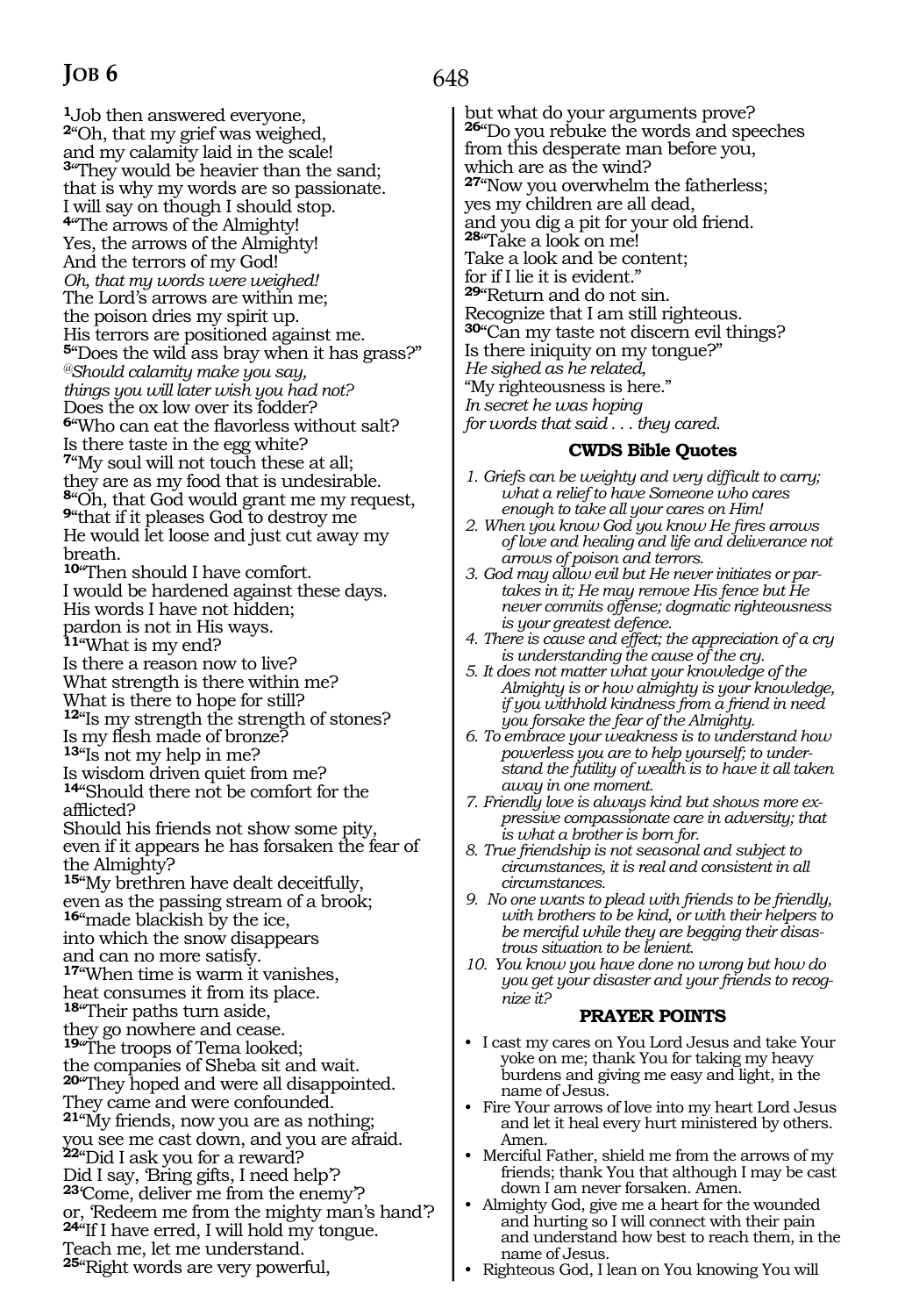never give way or give me away, in the name of Jesus.

• I build my hope on nothing less than the blood of Jesus and on righteousness; I refuse to trust the frame of man but lean totally on Your name, my Lord. Amen.

### **Your daydreams are of darkness; Moon and stars make your heart leap. But you turn and toss all night long; There is no escape in sleep. Tormented by dreams and visions, Night holds not a welcomed sound, Though the day holds not a moment To let your spit be swallowed down.**

#### JOB 7

**<sup>1</sup>**"Does man not have a day appointed? As hired servants, his days have been appointed.

**<sup>2</sup>**"As servants earnestly desire the shade, and hired servants desire their pay, **<sup>3</sup>**"so am I given months of vanity, and nights that are wearisome too. **<sup>4</sup>**"When I lie down I long to rise up. I am tired of tossing to and fro. I toss from nightfall until dawn. **<sup>5</sup>**Worms have become my clothing, yes, worms and clods of dust. My skin has become loathsome; it is broken up. **<sup>6</sup>**"My days are swiftly speeding by, swifter than the weaver's shuttle.

I look for hope but they hold none. *Oh, when will it ever stop?*  **<sup>7</sup>**"Like a breath of wind, so is my life. My eye will never see any more good.

**<sup>8</sup>**"The eye of him who has seen me

shall see me no more.

Your eyes are bearing down on me; I am, but I am not.

**<sup>9</sup>**"As the cloud is consumed and it vanishes, so the grave forever banishes its captive. **<sup>10</sup>**"He shall never return again to his house, nor will his place know him any more. **<sup>11</sup>**"Therefore I will not refrain from speaking, though anguish of spirit is inside, burning.

Soul-felt bitterness leads me to complain; my soul is bitterness within. **<sup>12</sup>**"Am I a whale, or the great wide sea,

that You have set a watch over me? **<sup>13</sup>**When I said, 'My bed will comfort me, my couch will ease my complaint', then there it goes again:

**<sup>14</sup>**"my rest is marred by scary dreams, with visions You absolutely terrify me, **<sup>15</sup>**"so that my soul chooses strangling and prefers death to life.

**<sup>16</sup>**"I loathe my life; oh, how I loathe it. I would not always live, but this is it; leave me alone, my days are a wind. **<sup>17</sup>**"What is man that You magnify him, that Your heart on him You fix;

**<sup>18</sup>**"that You visit him every morning, and that every moment You should try him? **<sup>19</sup>**"How long? Will You not depart? Now please, I cannot swallow my saliva; please leave. **<sup>20</sup>**Have I sinned? What have I done to You, O preserver of my soul? Why make me Your target so I am a burden to myself? **<sup>21</sup>**"Why not pardon my transgressions, and take away my sins? Oh, now I will be sleeping in the shadows, in the dust hidden from all arrows; You shall seek me on the morrow, but I shall be no more."

#### **CWDS Bible Quotes**

- *1. You feel the exclusivity of your pain when you court the elusive breakthrough, like a slave desiring to be paid.*
- *2. When your days desire the escape of sleep and the torment of sleep desires the escape of day and the months drag on without the escape of change, your faith must never take the escape of surrender.*
- *3. When you sink to the place of hopelessness where words of comfort cannot help, do not build a palace there or feed from the springs of self pity.*
- *4. The grief of your soul may cause you to argue with God or question Him, but never accuse Him or agree with the devil's demonic arguments.*
- *5. You are on the border of hope and breakthrough when you confine your strong arguments to the place of prayer; you stray to the pit of hopelessness when you run to the devil for solutions.*
- *6. When you lose everything there is to lose: wealth, family, friends, health, status, sleep, hope and your expectations, never let go of your appreciation of God and your hope of glory.*
- *7. Even in your bad state you have something to be thankful for if you have even one of these: money, job, status, family, children, friends, sleep, health or your eternal hope.*
- *8. Satan may plunder everything from you that you possess but only you can surrender your relationship with God.*
- *9. Never assume self-righteousness; default to coverage under the blood: I have sinned; cleanse me from secret faults; Father forgive.*
- *10. It is best to err at the feet of His righteousness than to be buoyant or justified on the wings of your own righteousness.*
- *11. It is better to look bad being good than to feel good or feel better making God look bad; preserve His blamelessness in the face of your problems.*

#### **PRAYER POINTS**

- King of glory, let the expectations of the poor and hurting not be defeated; let their prayer not go unanswered, in the name of Jesus. Amen.
- Rock of Ages, cleft for me, let me hide myself in You; I refuse to surrender to the trap of the enemy. Amen.
- Holy Spirit, help me to pray supernaturally when I am out of words; let the springs from my spirit refresh me in my times of crisis. Amen.
- Loving Father, forgive me for ever blaming You for my problems; You are a God that brings solution and breathes life not death. Amen.
- By the power in the blood of Jesus, I rebuke every fearful, doubting spirit that causes believers to run to demonic sources for solution;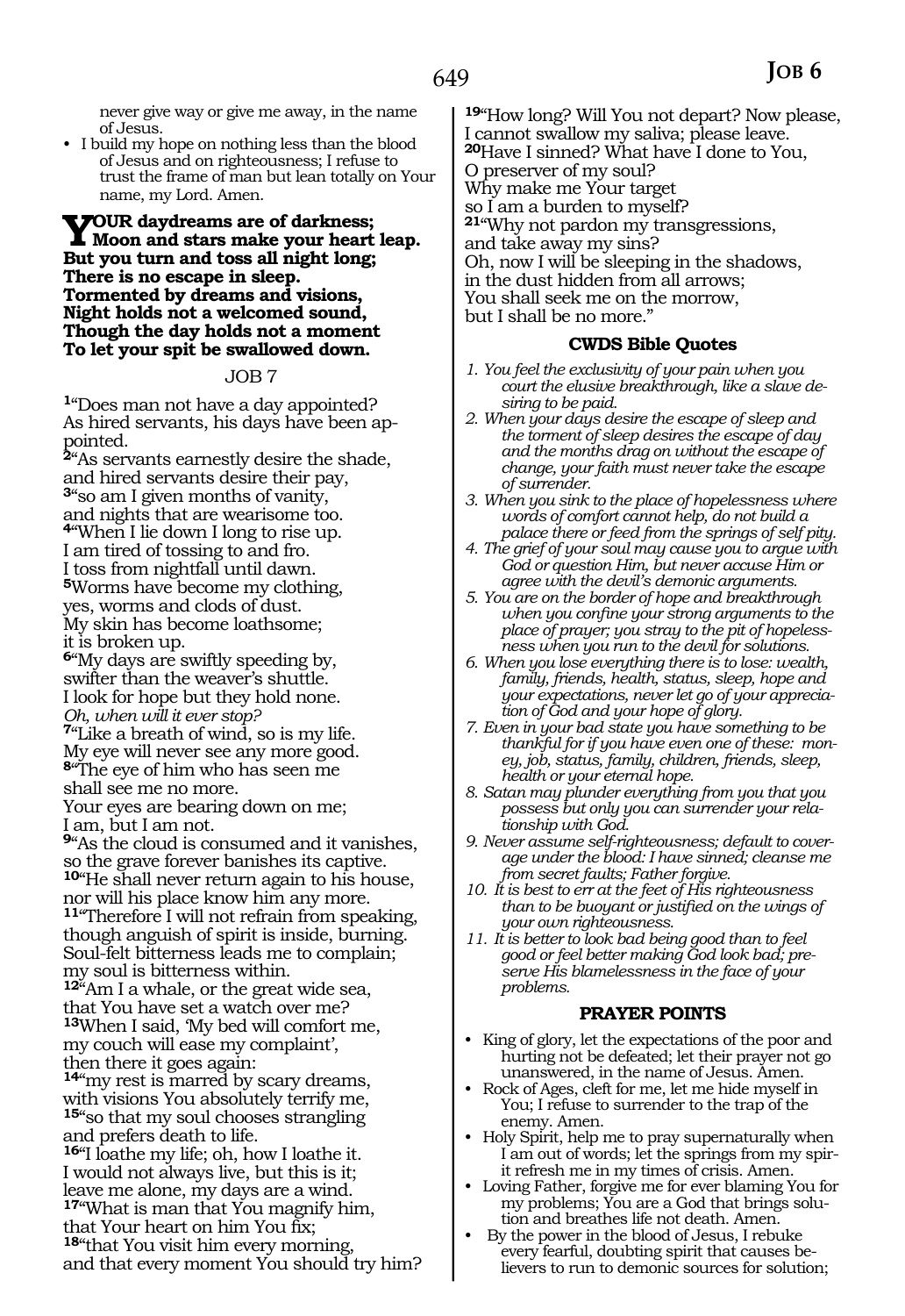forgive them Father and free them now, in the name of Jesus.

• Jesus, You are my most treasured possession, my most valued prize and my hope of glory; I release everything to hold on to You. Amen.

#### **Oh, my friend and brother, What are you searching for? You have seen all the effects; Now you are searching for the cause. Can rushes grow without mire? Will God not help the pure? Will God cast away the perfect? I cannot answer any more.**

#### JOB 8

**<sup>1</sup>**It was Bildad the Shuhite who said, **<sup>2</sup>**"How long shall you speak these things? How long will the words of your mouth be just like a strong wind?" *Yes, it is strong, but only wind.*  **<sup>3</sup>**"Does God pervert judgment? Does the Almighty corrupt the just way? **<sup>4</sup>**"If your children have transgressed before Him, then will He cast them away? **<sup>5</sup>**"If you would seek God and make supplication to Him, **<sup>6</sup>**"if you were pure and upright, He would awake for you in strength. He will make the place you dwell in righteousness, a prosperous estate. **<sup>7</sup>**"Though your beginning was small, your latter end shall be great. **<sup>8</sup>**"Inquire, I entreat you, of the former days, the days of old, and prepare yourself to seek knowledge from the fathers and learn. **<sup>9</sup>**"For we were born just recently, and know nothing as yet; our days are but a shadow, **<sup>10</sup>**"but they shall teach us righteousness. Will they not teach you and utter these words out of their heart? **<sup>11</sup>**"Shall rush grow without marsh, and reeds where no water is? **<sup>12</sup>**"While it is still green and is not yet cut down, it withers before any other herb. *Is this not a familiar sound?* **<sup>13</sup>**"So are the paths of all who forget God. The hope of the hypocrite shall fade, **<sup>14</sup>**"their expectation shall be cut off, their trust shall be a spider's web. **<sup>15</sup>**"He will lean on his own house and find it shall not stand. He will try to hold it fast, but it shall not endure for long. **<sup>16</sup>**"He is green before the sun; in his garden his branches shoot. **<sup>17</sup>**"His roots wrap around stone heaps

and look for a place in stones. **<sup>18</sup>**"If he is destroyed from his place it will deny that it knows him. **<sup>19</sup>**"This is the joy of his way;

out of the ground shall others grow.

**<sup>20</sup>**"For God will not cast away the perfect, but He will break evildoers.

**<sup>21</sup>**"He can fill your mouth with laughter, and your lips with rejoicing.

**<sup>22</sup>**Those who hate will wear the garment of shame

and ruins shall replace the wicked person's dwelling place.

It shall be brought down to nothing."

#### **CWDS Bible Quotes**

- *1. If your powerful words do not correlate to your present situation, they may never communicate the weight of your truth but may be received as a strong wind.*
- *2. Never generalize a situation to arrive at a specific application; leave all judgment to the general; God.*
- *3. You may know the facts but the truth is hidden in God; to speak the facts as truth is to agree with the father of lies. (Suggesting Job's children died for their sins.)*
- *4. Wrong diagnosis will lead to wrong prescriptions; for spiritual issues get the medical kit of the Spirit; listen with the stethoscope of angels.*
- *5. Your attempt at convincing will be your argument for convicting; it is more commanding to leave it in the court of God.*
- *6. It is human nature to call the cause by the effect; they will conclude there is mire if they see a growth of bullrushes.*
- *7. Diplomacy and humility makes comfort comforting, callousness and pride makes comfort confrontational and painful.*
- *8. You add public pressure to your private problems when you try it in the court of people, even of those you trust.*
- *9. Wisdom speaks of restoration in the face of destruction, rather than highlight the destruction and speak.*
- *10. Love speaks life to dead situations rather than speak death to living situations that appear to be dying; God never breaks a bruised reed nor quenches a smoking flax.*
- *11. Absolute judgment without absolute knowledge is absolutely arrogant and foolish.*

#### **PRAYER POINTS**

- Father, strengthen the misunderstood in the body of Christ and vindicate them. Amen.
- Spirit of discernment, fall upon believers today. Holy Spirit speak without obstruction, in the name of Jesus. Amen.
- Lying, judgmental spirit assigned against the church to cause believers to falter, be repelled by the blood of Jesus; the Lord rebuke you. Amen.
- Awesome and majestic God, help believers to listen with the mouth of the spirit and speak with the ears of wisdom only, in the name of Jesus. Amen.
- Power to let it go and leave it to God, visit the hearts of believers today; let the desire to be justified before man depart from their hearts now, in the name of Jesus.

**Can one speak to his defence? Can one justify himself? No, sometimes you are helped by silence.**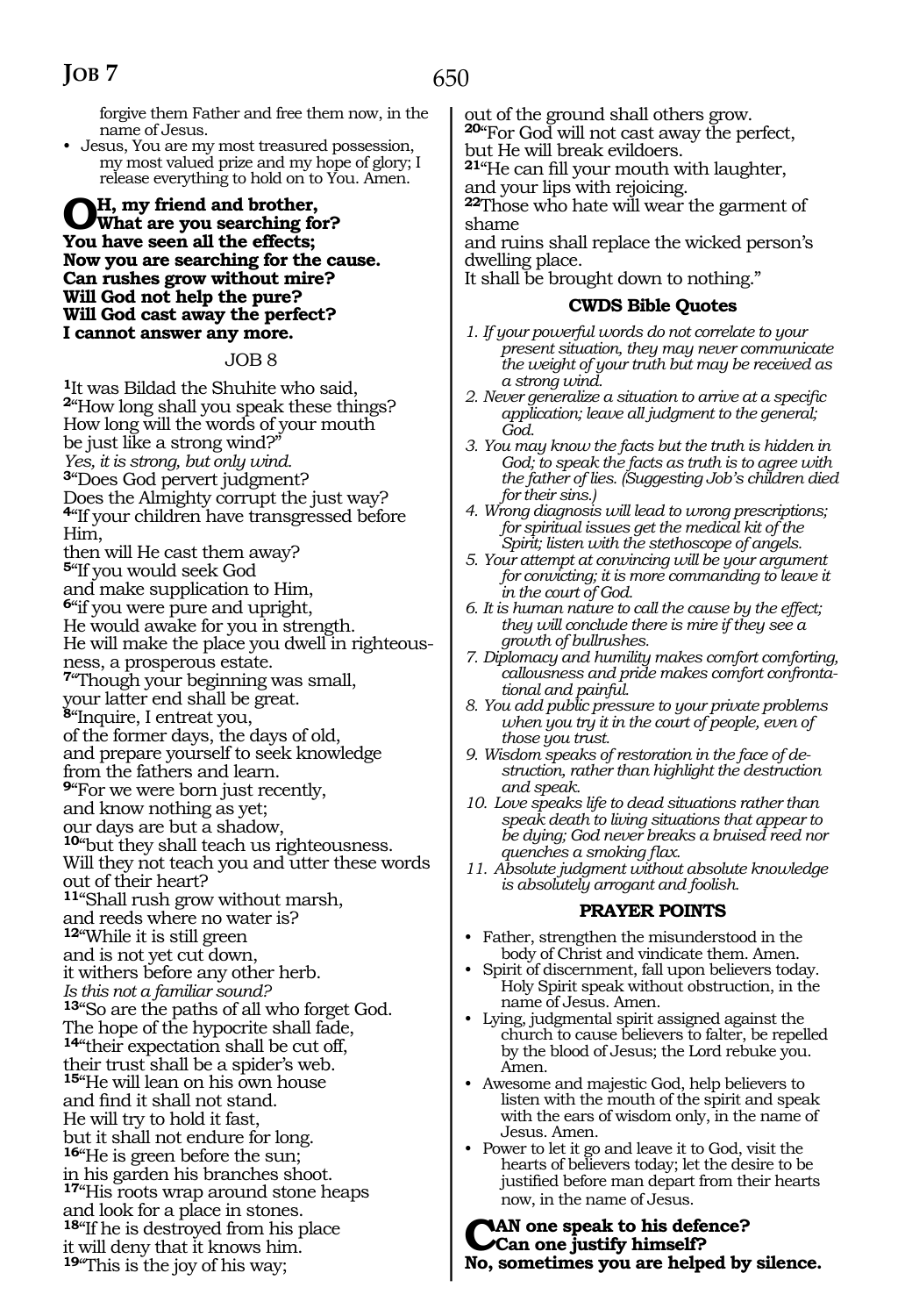**There are times it is best to praise God, Speak of His wonders and His love; Let trust erase your questions, And His arms remove the rod.** 

#### JOB 9

**<sup>1</sup>**Job returned an answer,

**<sup>2</sup>**"I know what you say is so, but how can man be just with God?

Tell me if you know.

**<sup>3</sup>**"If He contends with him, he cannot answer, no, not once in a thousand times.

**4**"Who has hardened against God and prospered?

He is mighty in strength and in heart He is wise.

**<sup>5</sup>**"He who removes the mountains;

they have no say, when in His anger He overturns them.

**<sup>6</sup>**"He shakes the earth out of her place, its pillars tremble before His face.

**<sup>7</sup>**"He commands the sun and it rises not. He seals the stars off in their spot.

**<sup>8</sup>**"He spreads out the heavens and treads the waves,

**<sup>9</sup>**"He makes Arcturus, Orion and Pleiades, along with the chambers of the south,

**<sup>10</sup>**"and does great things past finding out; wonders beyond numbers that you cannot count.

**<sup>11</sup>**"If He passes me by I would never know. He passes and I would never perceive. **<sup>12</sup>**If He takes away none can prevent Him. Who can say, 'Tell me what You are doing?' **<sup>13</sup>**"He will not withdraw His anger until pride stoops.

**<sup>14</sup>**"How can I give Him an answer then, and choose out words to reason with Him? **15**"Though I were righteous, I could not answer or budge,

I would make supplication to my judge. **<sup>16</sup>**"If I called and He replied,

I would be in disbelief that He heard my voice. **<sup>17</sup>**He breaks me with a tempest as with a rod, and increases my wounds without a cause. **<sup>18</sup>**"He does not give me room to take a breath; He fills my life with bitterness.

**<sup>19</sup>**"If I speak of strength, oh! He is strong! If I speak of justice, who will give me the opportunity to take the stand?

**20**"Although I am righteous and I walk blamelessly,

if I should declare it, my own mouth would condemn me.

If I say, 'I am perfect,' what does it prove? My own mouth would prove me perverse. **<sup>21</sup>**"I am without fault, yet I do not know my soul;

I despise my life, what I have become. **<sup>22</sup>**Yet one thing I have come to realize, He destroys the upright and wicked just alike. **<sup>23</sup>**"If the scourge suddenly cuts off

at the predicament of the innocent, He laughs. **<sup>24</sup>**"The earth is given into the hand of wicked men.

He covers the faces of its judges in truth, for if it is not done by Him, then who? **<sup>25</sup>**"See the post in its swiftness;

my days are swifter yet.

They sprint away; they see no good; **<sup>26</sup>**"they have the swiftness of ships,

like the eagles attacking their prey.

**<sup>27</sup>**If I tell myself that I will forget my complaint and put off my heaviness and hurting face, and comfort myself with a smile and cheer, **<sup>28</sup>**"yet all my pain and heartaches make me afraid.

I know You will not hold me innocent Lord. **<sup>29</sup>**"If I am wicked, why then have I labored in vain?

**<sup>30</sup>**"If I wash myself with snow water, and with soap make my hands clean, **<sup>31</sup>**"yet You shall plunge me in the pit.

My own clothes shall abhor me.

**<sup>32</sup>**"He is not man as I that I should answer Him,

and we should come together to try my case. **<sup>33</sup>**"There is no mediator to stand between, who may lay his hand on both Him and me. **<sup>34</sup>**"Let Him remove His rod from off my life,

and remove His dread that terrifies. **<sup>35</sup>**"Then I would be in freedom without fear of

Him; but it is not so; for me it is not like this."

#### **CWDS Bible Quotes**

- *1. Wisdom acknowledges and accepts the truth even when the application is a lie. Wisdom separates facts from its evil use.*
- *2. There is helplessness in thinking you are up against God when you feel the world and the universe are up against you.*
- *3. It is futile to fight God, even in your own innocence; mercy rises where mastery falls; let mercy be your plea.*
- *4. If you do not understand and you cannot accept do not argue; let your innocence be your lawyer not your own self.*
- *5. Although you know words and have good use of speech, the best speech when accused is no words for the more words is the more accusation.*
- *6. When you do not understand the ferocity and source of your attack; understand and accept God's character and excuse Him instead of accuse Him.*
- *7. Thoughts of fear and distress should not gain credence by your expression but should be silenced by your restraint.*
- *8. If you process your pain and hurts through your relationships, you are in danger of placing the blame and burden on the receptive partner in that relationship as Job with God.*
- *9. Your back is against the wall when you are under severe attack with no help; you are blocked up by walls when you believe your arguments are blocked in heaven and on earth by both God and man.*

# **PRAYER POINTS**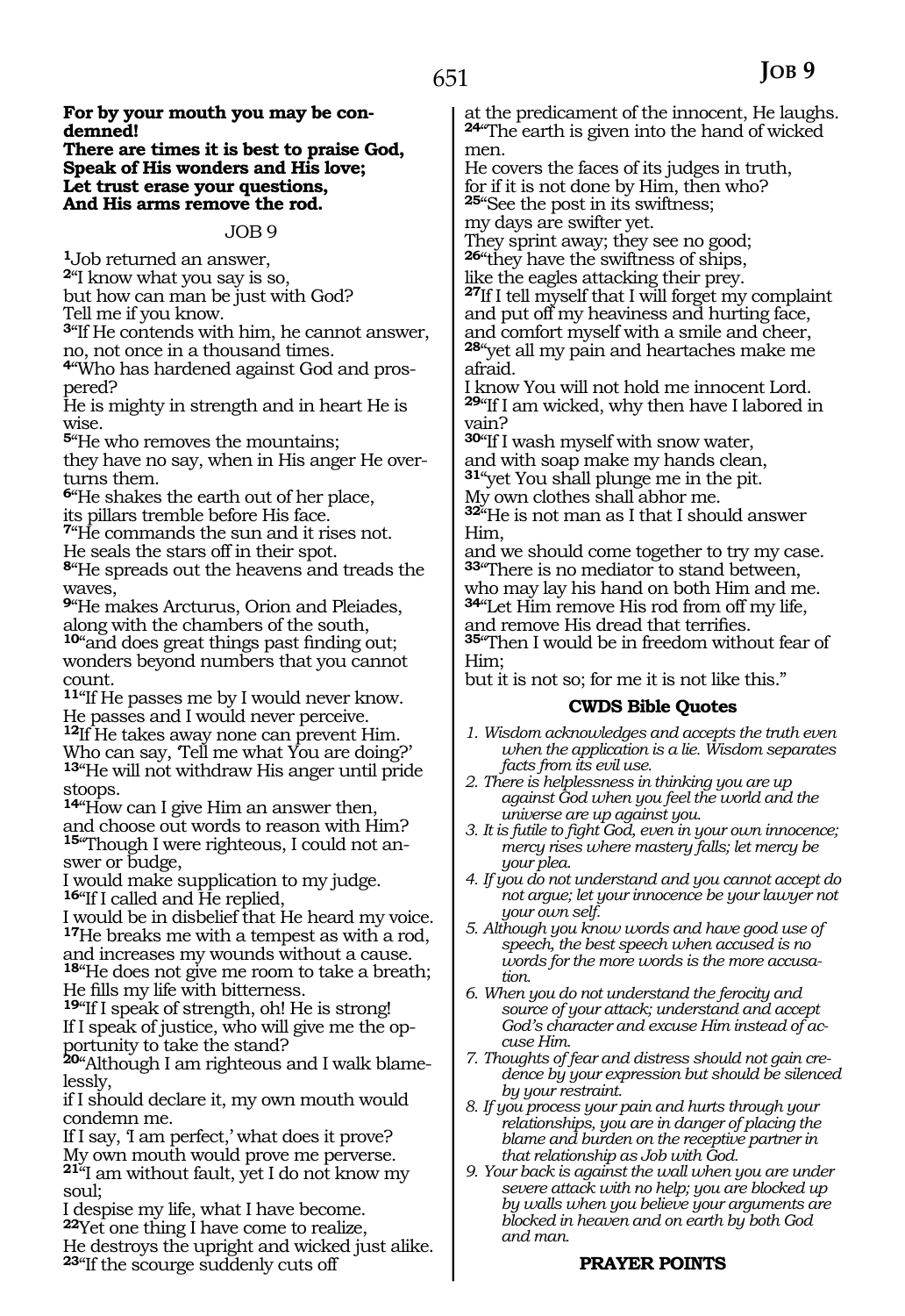- Father God, give us the wisdom to regard and retain the truth even when the messenger is questionable, in the name of Jesus. Amen.
- Loving Father, show me a token for good. Amen.
- Father forgive me for all my sins; have mercy on me, O Lord. Amen.
- Holy Spirit, place a guard upon my lips so I will never usurp You in my own defence. Amen.
- Father forgive me for ever accusing You of wrongdoing in my frustration; teach me how to cast my cares. Amen.

### **He does not see with eyes of flesh,**<br> **Nor with the way of man;**<br> **Dut** I linear that He is a script. **But I know that He is seeing, Though I am filled with confusion. I see Him as a fierce lion. I see indignation! I see war. My eyes find rest on the grave, For right now I cannot see far.**

#### JOB 10

**<sup>1</sup>**"My soul is weary, of my life it is weary; I will complain to myself freely; I speak in bitterness! My soul is in bitterness. **<sup>2</sup>**I will say, 'Lord, please do not condemn; show me why You contend with me. **<sup>3</sup>**'Is it good to You that You oppress me, that You should despise the work of Your hands

and shine on the counsel of the wicked man? **<sup>4</sup>**'Do You have eyes of flesh, or do You see as a man sees?

**<sup>5</sup>**"'Are Your days as man's days

or Your years as that of a mighty man,

**<sup>6</sup>**'that You investigate my faults

and search after my sins?

**<sup>7</sup>**'Although You know I am not wicked, and none can deliver from Your hand? **<sup>8</sup>**'Your hands have made me, O Lord; I am fashioned completely by Your hands. You made me, yet now You destroy. **<sup>9</sup>**"'I beseech You, please remember that clay makes up my members. Will You turn me again into dust? **<sup>10</sup>**'Have You not poured me out as milk and made me to curdle just like cheese?

**<sup>11</sup>**'With skin and flesh You clothe me and You constructed me with bones and sinews.

**<sup>12</sup>**'Life and favor You gave me;

by Your loving care my spirit is preserved. **<sup>13</sup>**'You have hidden these things in Your heart. These things are with You, I know it;

**<sup>14</sup>**'"if I have sinned, You mark me, O Lord. You will not acquit me of my wrongs. **<sup>15</sup>**'If I am wicked, woe to me!

If I am righteous, yet I still cannot lift up my head.

I am full of confusion; therefore, look on my affliction.

**<sup>16</sup>**"'If my head is lifted up, You hunt me as a fierce lion;

You show Yourself mighty against me. **<sup>17</sup>**'You witness against me with renewed vigor. On me You increase Your indignation.

Changes and war are always against me. **<sup>18</sup>**Why did You bring me out of the womb? Oh, that I had died and no eye had seen me. **<sup>19</sup>**It would be as though I never existed;

I would have been carried from the womb directly to the tomb.

**<sup>20</sup>**"'Are not my days few? Will You not please stop?

Leave me alone; enough! enough!

Leave me that I may have comfort just a while, **<sup>21</sup>**before I go to where I will never return from, to the land of darkness and death.

**<sup>22</sup>**'A land as dark as darkness itself;

a land without order where the light is as darkness.

Yes, there is a land that exists;

the land of darkness and the shadow of death.'"

# **CWDS Bible Quotes**

- *1. No amount of tests should make you see God as an oppressor and a lover of the wicked more than the righteous.*
- *2. God does not see with human eyes; He knows the cause, the root, the solution and the outcome of your situation.*
- *3. The wisdom and the humor of the devil is to have people blame God for what He is doing; the wisdom of the righteous is to know without distraction that only the devil steals, kills and destroys.*
- *4. The fascination of the devil is to cause people to lose faith because of persecution; the fascination of the heaven is to see faith displayed in-spite of and in the fire of persecution.*
- *5. If Satan cannot choke your faith with the cares of this world he will try to get you to vomit it up by persecution.*
- *6. Be careful how you multiply words against God or you magnify the problems of your heart by marginalizing His blamelessness.*

# **PRAYER POINTS**

- Father, forgive me for ever allowing my circumstances to cloud and distort my image of You. Amen.
- Let the fire of the living God locate the root of my stubborn problem and bring divine correction, in the name of Jesus.
- By the power of the living God, I assign fire to every attempt of the enemy to blame God for his evil works, in the name of Jesus.
- Most High God, I stand with my brothers and sisters who are being persecuted this minute, and I speak faith to them, in the name of Jesus.
- Satan, I resist You by the power in the blood of Jesus; my Lord Jesus rebuke you. Amen.

**PERFECT words of exaltation; Words that can make one stand: "Put away your wickedness!" Perfect words but the wrong man. "You shall forget all your miseries; Like the noonday you shall shine." Perfect words from a brother, But given at an imperfect time.** 

#### JOB 11

**<sup>1</sup>**Zophar the Naamathite responded then,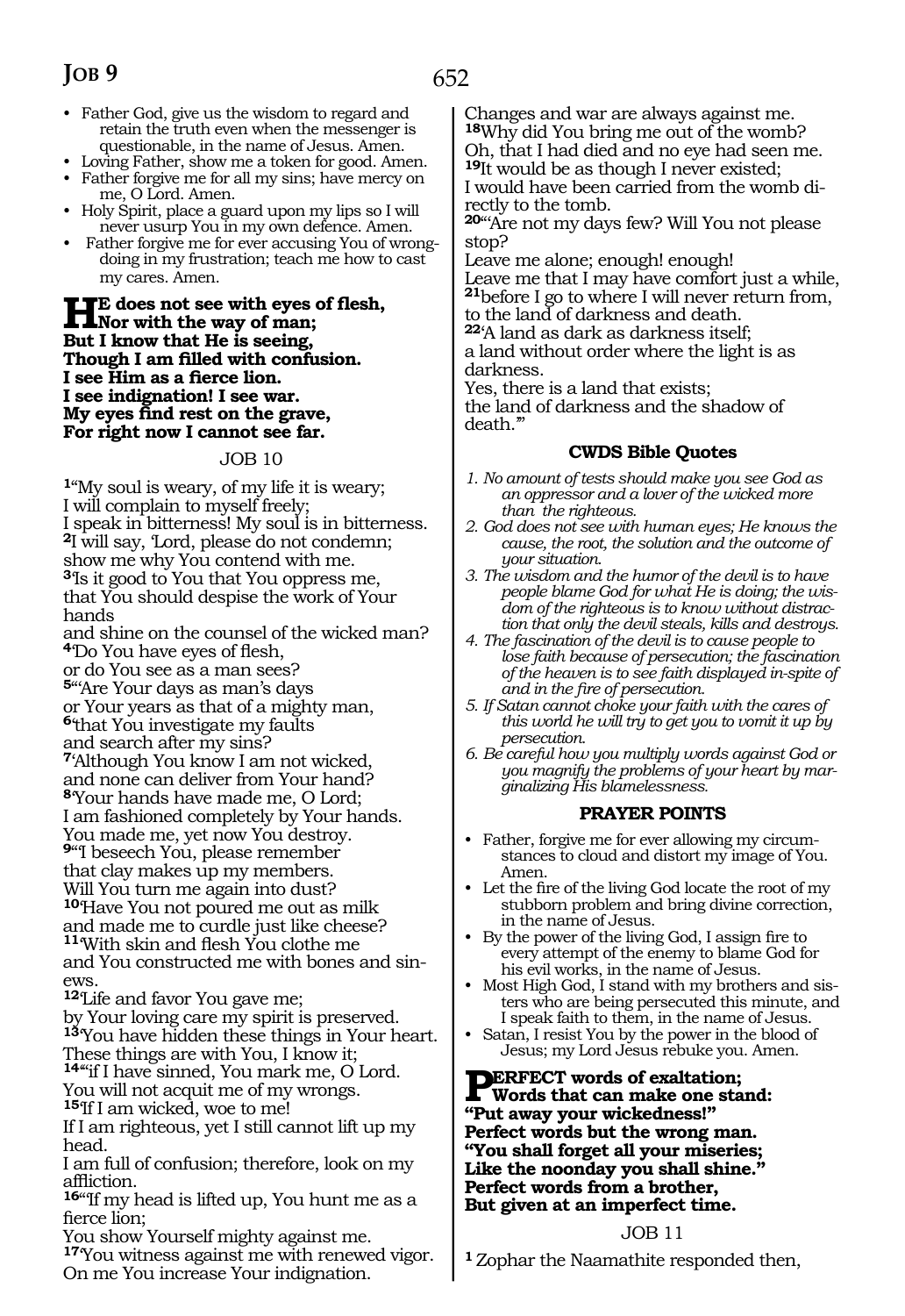**<sup>2</sup>**"Should your many words go unanswered? You are a man full of talk; should I allow you to justify yourself?

**<sup>3</sup>**"Your words are empty and full of lies, but hear me,

should it make me hold my peace?

When you mock and carry on,

shall none put you to shame for this?

**<sup>4</sup>**"For you say, 'I am righteous; before you I am clean.'

**<sup>5</sup>**"God forbid! Oh that God would speak!

If He would just open His lips and rebuke you. **<sup>6</sup>**That He would show you the secrets of His wisdom,

He would increase your wisdom twice more. Know that God is exacting of you

less than your sins really deserve."

*Is he saying I deserve worse?*

**<sup>7</sup>**"Can you perfectly find out the Almighty? Can you discover His deep secrets if you search?

**<sup>8</sup>**"They are higher than the heavens; what can you do?

And deeper than hell; what can you know? **<sup>9</sup>**"They measure longer than the earth,

and their width is broader than the sea also. **<sup>10</sup>**"If He cuts off, shuts up or gathers,

who can hinder Him?"

*Perfect words about the Creator, but very poor timing.* 

**<sup>11</sup>**"God knows the way of vain men; every wickedness He sees.

Will He not consider it, tell me?

**<sup>12</sup>**"For vain men will be wise,

only when the colt of a wild ass is born a man. **<sup>13</sup>**Now if you will prepare your heart

and stretch out your hands toward Him,

**<sup>14</sup>**"and command all iniquity to depart, and refuse to let wickedness dwell with you; yes, if you put it far away,

**<sup>15</sup>**"then you can lift your face without spot; you will be steadfast and you will fear nothing. **<sup>16</sup>**"For you would forget your misery;

its memory will be as water that passes away, **<sup>17</sup>**"and your life shall be clearer still than the noonday;

your darkness will depart and you will shine forth as the morning sun."

*Perfect words, but used so wrong!* 

**<sup>18</sup>**"Then hope will make you secure; you will dig around you and 'rest in safety' shall be yours;

**<sup>19</sup>**"you shall lie down and none shall make you afraid.

Many will seek your favor then."

*That is your possibility.*

**<sup>20</sup>**"But know the eyes of the wicked; they shall surely fail.

Their hope will be as death. There shall be no escape."

*My friend, you have a choice.* 

*Job was dismayed at his lines,* 

*for he spoke perfect words,* 

*but at a truly bad, imperfect time.*

### **CWDS Bible Quotes**

- *1. Your words may be loaded with wisdom but disregarded as ignorant if you call the words of others empty and accuse them of being liars.*
- *2. You cannot represent God to a situation until you hear God not just the situation.*
- *3. The unchangeable God created a world that is always changing; His word takes on His character, immutable, unchangeable.*
- *4. To assume God is not dealing with a person as their sins deserve is to assume you know their sins and you know the cards God is dealing in the matter.*
- *5. To assume God is not dealing with a person as their sins deserve is to assume you are standing tall in your own righteousness.*
- *6. You may correctly and accurately articulate God's judgment for sinners, but He only has one role for you; reconciliation, intercession, restoration, healing and life.*
- *7. The mysteries of God is higher than the heavens, deeper than the depths and wider than the oceans; you may never be able to fathom them but you can seek Him for progressive revelations.*
- *8. The call to repent when there is no cause to repent, is confusing, conflicting and distressing.*
- *9. A good evangelistic message is to speak about God's goodness and His grace and outline the benefits of change and surrender; a bad evangelistic message is to speak a good message to a committed believer.*
- *10. You cannot use a person's predicament as an example when referring to the rewards of the wicked without telling them that they are wicked and they deserve their punishment.*

#### **PRAYER POINTS**

- Father, teach me how to guard my words so that my wisdom will not become foolish, in the name of Jesus.
- Most High God, give me the ears of angels to hear You with complete clarity, and their spirit to do Your perfect will with immediacy. Amen.
- Alpha and Omega, help me never to adjust my vision of You to satisfy the culture of this changing world, but to be constant with my faith, in the name of Jesus.
- Loving Father, thank You for not dealing with me according to my sins but according to Your righteousness, in the name of Jesus.
- Spirit of love that only speaks healing and reconciliation, envelop the church today, in the name of Jesus.

**When help cannot be found with man, For they simply will not understand, Turn to the beasts and fowls and fishes; They will be perfect witnesses. What with beasts and fowls and fishes! What is it with you all? Though it seems He does not hear me, I will call on the Lord.**

#### JOB 12

**<sup>1</sup>**And Job answered and said, **<sup>2</sup>**"No doubt, no lie, you are the people, and with you wisdom shall die. **<sup>3</sup>**But I have understanding as well;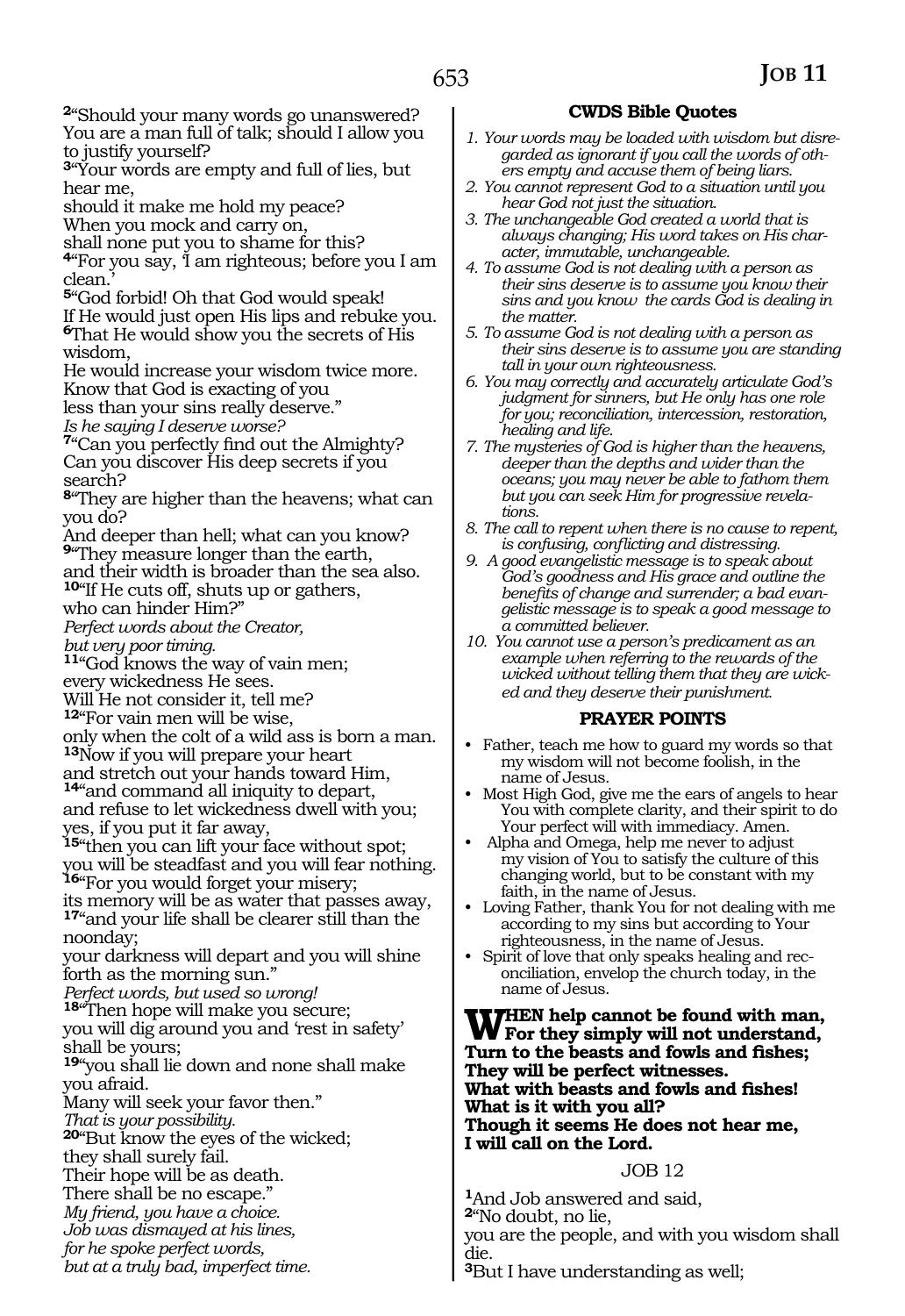I am not inferior to you at all. Who does not know such things as these? **<sup>4</sup>**"I am as one mocked by his neighbor. O Lord, I call on You; help me please! He calls on God and He answers His just and upright servant who they laugh to scorn.

**<sup>5</sup>**He who is ready to slip with his feet is as a lamp despised to him that is at ease. **<sup>6</sup>**"See the tabernacles of robbers prosper; those who provoke God are secure; into their hands God brings abundance, but the grief of the righteous is very sore. **<sup>7</sup>**"Go ask the beasts and they will teach you;

let the birds of the air tell you.

**<sup>8</sup>**"Go ask the earth and the fishes of the sea; let them declare it to you and teach.

**<sup>9</sup>**"Which one of them does not know, that the hand of God has done this?

**<sup>10</sup>**"In His hand is the soul of every living thing, and the breath that is in all mankind's nostrils.

**<sup>11</sup>**"Does not the ear try words,

and the mouth taste the meat?

**<sup>12</sup>**"With the ancient is wisdom,

and in long life understanding resides. **<sup>13</sup>**"With Him is wisdom and strength;

He has counsel and understanding.

**<sup>14</sup>**"When He breaks down, it cannot be built again;

when He shuts up a man, there can be no opening.

**<sup>15</sup>**He withholds the waters and they dry up; He sends them out and the earth has much more than enough.

**<sup>16</sup>**"With Him is wisdom; with Him is strength. The deceived and deceiver are His.

**<sup>17</sup>**"He spoils counselors and makes the judges fools.

**<sup>18</sup>**"He looses the bands of kings and puts belts on their waist.

**<sup>19</sup>**"He leads the princes away plundered, and overthrows the mighty with His eyes. **<sup>20</sup>**"The speech of the trusted He moves away and takes the understanding of the aged. **<sup>21</sup>**"He pours contempt on princes,

and the strength of the mighty He weakens. **<sup>22</sup>**"He discovers deep things out of darkness

and brings to light the shadows of death. **<sup>23</sup>**"He increases nations and destroys them. He enlarges nations and brings them down. **<sup>24</sup>**"He takes away the heart of the chief people

of the earth and causes them to wander in the wilderness where there is no path.

**<sup>25</sup>**"They grope in the dark without light; He makes them to stagger like a drunken man."

*Go to the beasts, the fowls and fishes; what is it with you all? Mocked of my neighbor I am,* 

*but with my words I will call on the Lord.*

#### **CWDS Bible Quotes**

- *1. A person's bad situation is not an indictment; a person's deterioration does not make them inferior; separate the person from the situation and you get a better perspective of both.*
- *2. Never speak down to a person who is down, instead speak up to them; let your words uplift them instead of uproot them.*
- *3. When a person is destitute and in shock, they do not need to be mocked; they need balm instead of harm; redress instead of added stress.*
- *4. Nature will teach you that there is nothing that happens without the knowledge and permission of God, but when you know God your heart will tell you, loss (theft), death and destruction is not the ways of God.*
- *5. The hand of God withheld should not be confused with the hand of God outstretched.*
- *6. When you do not know what to say and you do not know who to blame, blame God with power, glory, greatness, awe, goodness and magnificence; blame Him with praise until you love and appreciate Him more.*
- *7. The best posture in your predicament is praise; praise God until it is settled in your heart that there is no help in anyone else but Him; you shall not be moved.*

### **PRAYER POINTS**

- Loving and forgiving God, help me to love the brethren with all my heart while supporting them in crisis. Amen.
- I make a vow before the Lord that as of today my words shall be words of life and not death, I will be a servant of the Deliverer and not the destroyer. Amen.
- My Father my God, make me a balm for the wounded, a voice for the abused, wealth for the poor and underprivileged, and comfort for those who mourn. Amen.
- Awesome Father, let every voice questioning Your goodness be silenced; let it be settled in the hearts of believers that it is working out for their good, in the name of Jesus.
- Holy Spirit, speak wisdom into the hearts of believers so they will discern between the permission of the Lord and the acts of the Lord. Amen.

#### **WHEN** you are down and distressed, **To whom do you turn? Are your physicians of any value? Do your peers present more harm? Maintain your cause before God; Turn your vision up, And though you feel He slays you, Continue to steadfastly trust.**

# JOB 13

**<sup>1</sup>**"My eye has seen, my ear has heard; I understood it, yes, every word. **<sup>2</sup>**"I know the same thing you know; am I inferior to you? Oh, no. **<sup>3</sup>**"I wish to speak to the Almighty, to reason with God and to God only, for I am now seeing clearly that you do no good to me. **<sup>4</sup>**"You are forgers of lies, you are physicians with no value at all. **<sup>5</sup>**"Oh that you would be silent,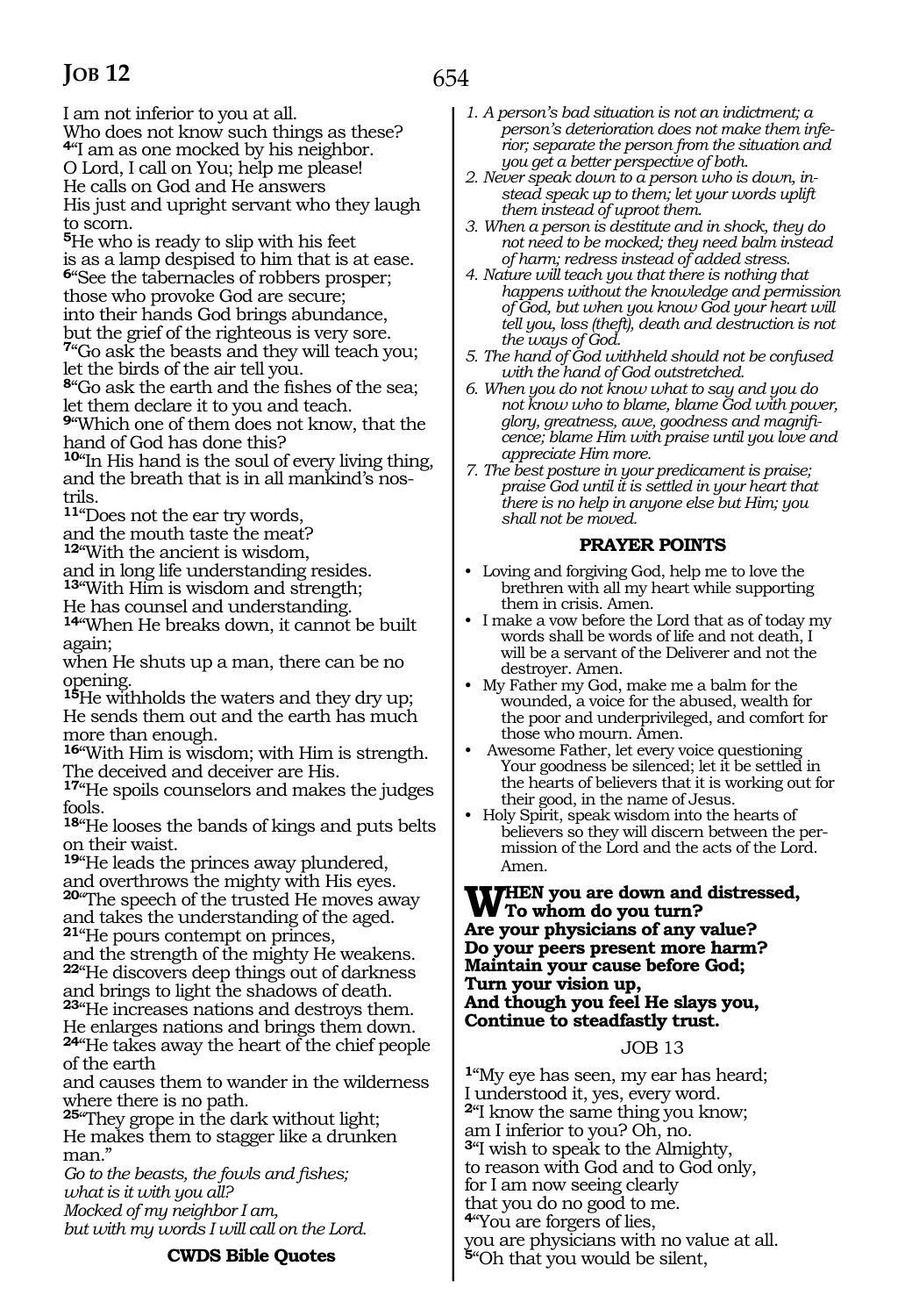for this shall be wisdom to you.

**<sup>6</sup>**"Hear now my reasoning and the pleadings of my lips;

**<sup>7</sup>**"will you speak for God wickedly?

Will you talk for Him deceitfully?

**<sup>8</sup>**"Will you show partiality for God?

Will you contend for the Lord?

**<sup>9</sup>**"Do you mock God as man mocks man? Will it end well if He should search you out?

**<sup>10</sup>**"He will rebuke without doubt,

if you secretly show partiality.

**<sup>11</sup>**"Will not His excellence make you afraid? On you His dread will surely fall;

**<sup>12</sup>**"like ashes your speech will be remembered, your defenses are as weak as clay.

**<sup>13</sup>**"Hold your peace; leave me alone this day. Leave me alone that I may speak;

then let whatever may come, come upon me. **<sup>14</sup>**"Why do I take my flesh in my own teeth,

and to my own hand my life I commit? **<sup>15</sup>**"Though He slay me, yet I will trust Him, but I will maintain my own ways before my

King. **<sup>16</sup>**"For before Him a hypocrite cannot stand,

but the Lord shall be my salvation. **<sup>17</sup>**"Listen diligently to my speech, and with your ear, what I declare." @*I will trust Him! I will trust Him!* 

*Though He slay me, I will trust Him!*

*I will maintain my cause and I will trust Him!* **<sup>18</sup>**"I have prepared my arguments,

I know I will be cleared.

**<sup>19</sup>**"Who is He that will plead with me? If I hold my tongue, I will die certainly. **<sup>20</sup>**"Only do not do these two things to me, then I will not hide myself from You: **<sup>21</sup>**"withdraw Your hands; take it far away; do not let Your dread make me afraid.

**<sup>22</sup>**"Then call and I will answer You Lord, or let me speak and answer me with Your mouth.

**<sup>23</sup>**"How many iniquities and sins do I have? Show me my sins and my transgressions. **<sup>24</sup>**"Why hide Your face, O Lord, from me, and treat me like Your enemy? **<sup>25</sup>**"Will You break a leaf blown to and fro? Or will You pursue the dry stubble? **<sup>26</sup>**"You write bitter things against me, and make me pay for my youthful sins. **<sup>27</sup>**"You put my feet in the stocks,

and watch carefully all my paths; for the soles of my feet You have set limits, **<sup>28</sup>**"a man is consumed like a rotten thing. Just like a garment that is moth eaten."

#### **CWDS Bible Quotes**

- *1. Subject your situation to God, for the human heart is subjective at best; they will subject you to facts and opinions when you need divine wisdom.*
- *2. You want them to hear you, to come near you, to understand, comfort you and to clear you, yet their words may only smear you with lies.*
- *3. Unholy contradiction is when God speaks righteousness yet man speaks wickedly on His be-*

*half; God speaks love and reconciliation yet man speaks judgment.*

*4. When your knowledge is limited, your wisdom is restricted to your silence.*

*5. You examine another and are quick to pass judgment, but will your clay house be standing if God should examine you or examine the judgment you so quickly pass?*

*6. Although your situation is destitute, be resolute; let your faith in God be absolute; you can trust His loving arms even if they appear to hold the sword against you.*

*7. Pour out your broken heart to God from the platform of relationship and love will speak to break the heart of love.* 

*8. Set a course of righteousness and maintain your ways before God; you cannot get it wrong even when you are wronged and your destination seems off course.*

*9. Keep it in the courts of God for the court of man is limited to the knowledge of man; they use precedents, God sets standards; they are dogmatic, God is pragmatic.*

#### **PRAYER POINTS**

- Most High God, I lie at Your feet and lay it completely there; I stubbornly refuse to be tried in the courts of man. Amen.
- My Father, my God, protect me against the attacks of my enemies, and insulate me against the lies and accusation of my friends. Amen.
- By the power of the living God, let every unholy contradiction in the mouth of believers be silenced and replaced with complete agreement with the word of God. Amen.
- My Father my God, let the wisdom that commands believers to silence in the face of presumption, enter their spirits now, in the name of Jesus.
- Lord Jesus, I cannot withstand Your judgments so I hold my head down and refuse to judge; thanks for Your grace and forgiveness. Amen.

ALL the days I am appointed,<br>
When a dring tree smalls unter **When a dying tree smells water, It quickly springs as young. See a tree and cut it down; Tender branches will spring back. And so, too, will I spring again, When my set time gets on the clock.**

#### JOB 14

**@***I am going to wait all of my appointed days, for I know I am approaching a season, my season, and it is called Change.*  **<sup>1</sup>**"Man born to a woman has few days, and full of trouble. *All the days I am appointed, I will wait until my change comes.*  **<sup>2</sup>**"Like a flower see him come, and then he is cut down. Like a shadow he flees, then he is no longer around. **<sup>3</sup>**"Do You open Your eyes on me and bring me to judgment with Yourself? **4**"Who can bring a clean thing from an unclean?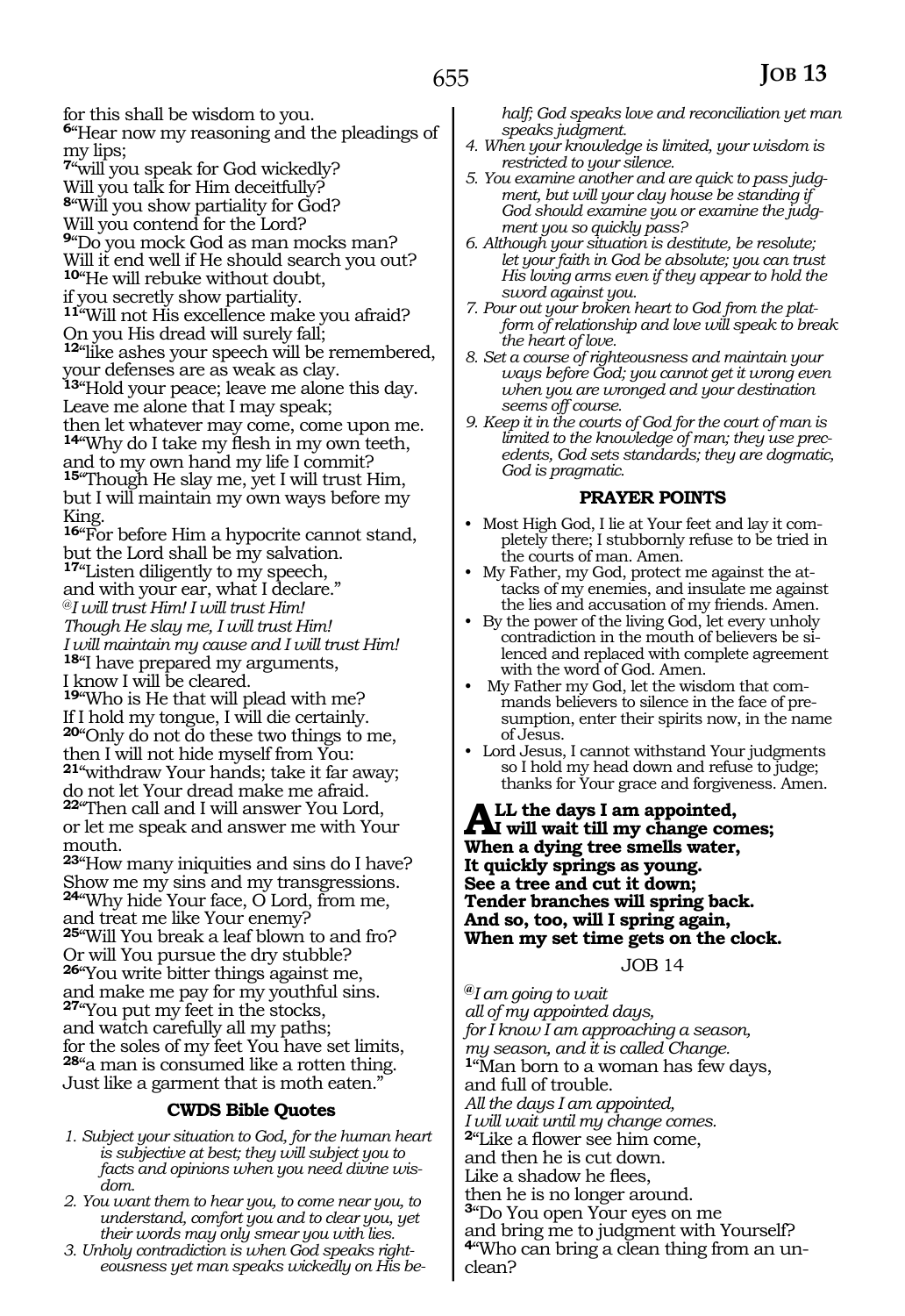None! No one that I have seen. **<sup>5</sup>**"His days are determined; You know the number of his months. You set a place he cannot pass; You have appointed to him bounds. **<sup>6</sup>**"Turn from him that he may rest until his days are accomplished, just like a hired hand." **7** For a tree there is hope; if it is cut down, it will once more sprout, tender branches will not cease to shoot. **<sup>8</sup>**"Though the root seems to become old, and the stock dies in the ground, **<sup>9</sup>**"one scent of water and it will bud, and like a plant bring forth boughs. **<sup>10</sup>**"But man dies and wastes away, he gives up his breath; oh, where is he? **<sup>11</sup>**"As from the sea, the waters fail, and flood waters dry up and decay, **12**"so man lies down and does not rise till there are no more heavens, no more skies. He shall not awaken from the deep, nor be raised up from his sleep. **<sup>13</sup>**"Oh, that You would hide me in the grave, or stash me secretly away until the wrath is past and gone; then on me Your thoughts would come. Oh that You would appoint me such a time. **<sup>14</sup>**"Shall a man live again if he dies? All the days I am appointed I will wait until my change comes. @*I will wait in the day of mourning; I will wait in the secret place. I will wait until the dawn until I hear a voice proclaim, 'This is the day of change!' Until then, I will wait.*  **<sup>15</sup>**"Then You will call and I will answer, when Your handiwork You desire; **<sup>16</sup>**"but now You number my steps; do not watch over my sin. **<sup>17</sup>**"My transgression is sealed up in a bag; You sew up my iniquities. **18**"But as the falling mountain comes to nothing; and a rock is removed out of its place; **<sup>19</sup>**"as the waters wear the stones away, as runoff washes away the soil of the earth, so You destroy a man's bright hope. **<sup>20</sup>**"You prevail against him always; he will surely pass away. You change his countenance and send him away. **<sup>21</sup>**"His sons come to honor, but he does not know of it, or they are brought low but he does not perceive it. **<sup>22</sup>**"But his flesh pains him because of it; and his soul within him mourns."

*@But all the days I am appointed*

*I will wait upon my change.*

# **CWDS Bible Quotes**

*1. Your days may be few and full of troubles and* 

*your life full of struggles but you are still required to live it responsibly before God.*

- *2. Express your hope, your confidence and your trust, even if you think your bad situation is a God situation.*
- *3. If you believe God is the source of your problem, you have a problem for you have no faith in your only source of solution.*
- *4. Your hope in heaven will open your closed heavens on your behalf; desire Him, speak to Him, seek Him, find Him.*
- *5. The water of the word causes every bruised, broken and cut down thing in your life to spring again and achieve wholesome bloom and new heights.*
- *6. The cross settled what Job examined and fantasized about; life after death. Death does not cancel life, nor does life cancel death; leave with the seal of righteousness and you will live again.*
- *7. It does not matter how bad it seems change is coming. Job never settled the question of life after death but he settled in his heart that change was coming his way in his life and he would wait for it.*
- *8. Where change means a restoration of your walk with God, sustained and fed from the heart of God, then it is worth waiting for even through the deepest pain.*
- *9. Tell God how bad it is in honesty but never put the blame on Him; let Him know how much you are hurting but never accuse Him of hurting you; He never will.*
- *10. Understand your mortality in the context of His immortality, understand your impurity in the context of His holiness; understand your need of Him.*

#### **PRAYER POINTS**

- I forcefully commit to live every minute of my life to redeem the time in these evil days. Amen.
- Most High God, nothing shall change my faith in You or my praise for You; teach me to order my words appropriately. Amen.
- Let every spirit blaming God for the works of the devil, receive a divine rebuke today, in the name of Jesus.
- By the power in the blood of Jesus, I command my heavens to be opened by fire. My hope is in You Lord Jesus. Amen.
- I shall not die but live and declare the works of God; my roots in God is alive; I shall spring again and the branches of my praise shall rise on high, in the name of Jesus.

**Oh, friend, Job must have thought As these words cut through his heart. Words like: "Your own mouth condemns! Your belly is full of the east wind!" Oh, friend, God heard the sin As these words came up to Him, Words like: "He puts no trust in His saints; Even the heavens are not clean." When man makes a judge of himself, All that is left is to exclaim: "Oh, friend!"**

#### JOB 15

**<sup>1</sup>**It was Eliphaz who spoke then: **<sup>2</sup>**"Should a wise man be vain? Should futile knowledge come from him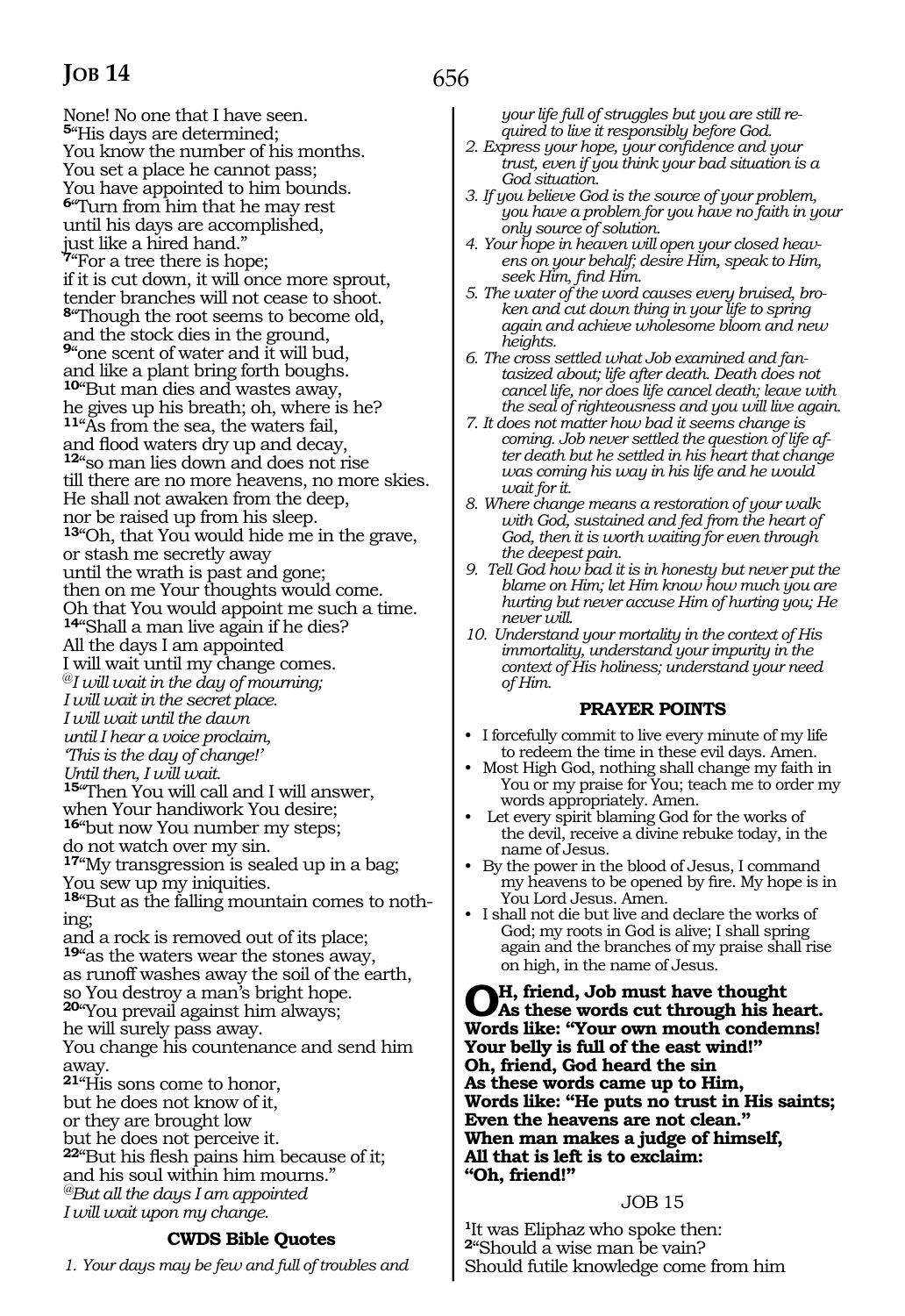and fill his belly with the east wind? **<sup>3</sup>**"Should he reason with unprofitable talk? Or with speeches that are no good?" *Oh, friend! What harsh and bitter mood.*  **<sup>4</sup>**"Yes, you cast away fear;

prayer to God you have restrained. **<sup>5</sup>**"Iniquity comes from your mouth, and a crafty tongue is what you choose. **<sup>6</sup>**"Your own mouth condemns you, not I, not I, against you, your own lips and not mine testify.

**<sup>7</sup>**"Are you the first man that is born? Were you born before the hills were formed? **<sup>8</sup>**"Have you heard the secrets of God? Are you the only man with wisdom? **<sup>9</sup>**"Do you know something we do not, or understand something we do not understand?

**<sup>10</sup>**"With us are both the grey headed and aged, men much older than your father became. **<sup>11</sup>**"Are the consolations of God too small for you,

and gentle words not enough?

**<sup>12</sup>**"Why does your heart carry you away? What do your eyes wink at,

**<sup>13</sup>**"that you turn your spirit to fight God and let your mouth speak such words? **<sup>14</sup>**"What is man, tell me now;

what makes him clean and pure?

What is a person born of a woman,

that he should be righteous?"

*Job heard each word he said*

*and must have whispered even then, "Oh, friend!"*

**<sup>15</sup>**"If He puts no trust in His saints!

*Sounds like that dream once again.*

If the heavens are not clean in His sight; **<sup>16</sup>**"how much less man, who is abominable and filthy,

who drinks up iniquity as one drinks water? **<sup>17</sup>**"I will show you, so now hear;

what I have seen, I will declare.

**<sup>18</sup>**"That which wise men had to tell

that they heard from their fathers as well, **<sup>19</sup>**"to whom alone the land was given,

and no stranger passed among them.

**<sup>20</sup>**"The wicked travails with pain all his days; from his oppressor his years are disguised.

**<sup>21</sup>**In his ears are dreadful noises; in his prosperity the destroyer comes.

**<sup>22</sup>**"Tell him, but he will not believe,

that out of darkness he will be received;

for on him awaits the sword.

**<sup>23</sup>**"He wanders all over for bread; he knows the day of darkness is just ahead. **<sup>24</sup>**"Trouble and anguish make him afraid;

like a warring king they prevail. **<sup>25</sup>**"He stretches out his hand against God;

he defies the Almighty and thinks himself strong.

**<sup>26</sup>**"He runs against Him with dogma, with the strong shield of his confidence. **<sup>27</sup>**"Though he covers his face with his fat; and his waist bulges because of that.

**<sup>28</sup>**"He dwells in desolate cities and in houses that no other man inhabits, which are just ready to become heaps." *Oh my friend, what onslaught is this?*  **<sup>29</sup>**"He will not be rich, nor will he keep his wealth;

his possessions will not be prolonged. **<sup>30</sup>**"From darkness he will not depart; the flames will dry up his every branch, his own breath will drive him away. **<sup>31</sup>**"Let not the deceived trust in vanity, saying, These vain things are my strength,' for vanity shall be his recompense. **<sup>32</sup>**"Before his time, it shall be accomplished, and his branch will never be green." *Oh, friend! Your dagger goes deep within.*  **<sup>33</sup>**"His unripe grapes shall he shake off, and like an olive tree cast his blossom off. **<sup>34</sup>**For the congregation of the hypocrites will be desolate,

the house of bribery will be consumed by fire. **<sup>35</sup>**"Mischief is what they conceive;

their bellies are prepared for deceit.

They bring vanity forth."

*Stunning, but what was all this about? Oh, friend.*

# **CWDS Bible Quotes**

- *1. When the anguish of your heart is summed up as the hot east wind, it knocks the wind out of your fight for acceptance and relevance.*
- *2. Tune out the voices of man that agree with your hopeless situation and tune in the heart of God which emanates hope to your situation.*
- *3. When you know your words will be used against you in the court of man, limit your words and make your forum the secret place.*
- *4. Your ardent proclamation of your righteousness will not be the vindication of your righteousness but your accusation of self-righteousness.*
- *5. It hurts to be misunderstood, it helps to adjust your expectation; it heals to hear God.*
- *6. Age does not dictate wisdom since wisdom rests in the heart of the ageless God and is accessible to any person of any age in every age who fears God.*
- *7. Words of consolation cannot comfort a heart if it is the right words confronting the wrong situation.*
- *8. You know demonic words from the mouth of the righteous when they speak in Satan's defence, saying, "If God puts no trust in His (fallen) angels."*
- *9. They will use their experience to apply to your evidence but not your experience; they will speak to your heat but they cannot speak to your heart.*
- *10. Never accept that your bad situation is an indication of your destination; it is Satan's device for your detour.*
- *11. Direct reference to your disaster to counsel you is a demonic device to minister distraction, pain and death. (Your houses may crumble, riches may go but their prophecy of desolation and hopelessness is a lie from hell).*

# **PRAYER POINTS**

• Gentle Father, I will hear what You have to say to me; heal the wounds of my heart created by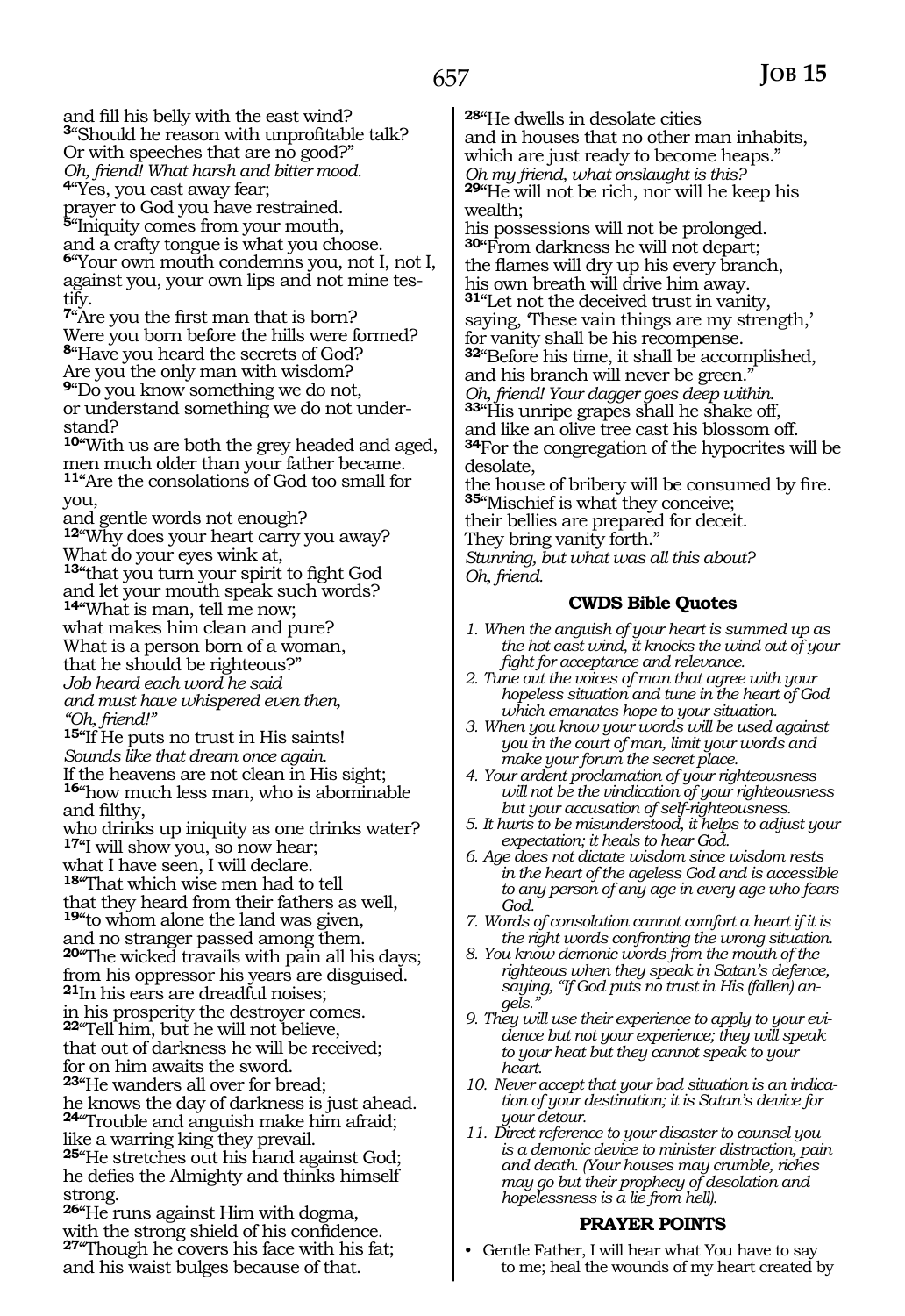658

words. Amen.

- Let every voice that defines me by my difficulties, be silenced, as I tune in Your word O God, my Father. Amen.
- Power of restraint to leave my case in the capable hands of my advocate Jesus, be my portion today, in the name of Jesus.
- Lover of my soul, let Your words soothe my pain and heal my wounds, in the name of Jesus.
- Father God, raise up a generation who will spend time in Your presence and in Your word so they can truly represent Your wisdom, in the name of Jesus.

### **Miserable comforters! If you were in**   $\textbf{IVI}_{\text{my place}}$

**I would give you words of strength, make you feel secure and safe.** 

**My lips would be your assurance; My words would calm your grief. Miserable comforters! I would give you hope and peace.** 

**But I have no comfort; even my words are not enough.** 

#### **I speak but I feel it; my grief will never stop.**

#### JOB 16

**<sup>1</sup>**"Miserable comforters," was Job's answer that day.

**<sup>2</sup>**"I have heard many such things, over and again.

You are all miserable comforters! **<sup>3</sup>**"What makes you so bold that you always find an answer;

shall vain words have no end at all? **<sup>4</sup>**"If your soul were as my soul

I could heap up vain words against you, I could shake my head as you do;

**<sup>5</sup>**"but from my mouth it would not be so.

From my mouth you would find strength;

my lips would make your grief much less.

**<sup>6</sup>**"Though I speak, I speak in grief;

if I shut up, how am I relieved?

**<sup>7</sup>**"Now He has made me weary; He has made all my company desolate.

**<sup>8</sup>**"You have filled me with wrinkles;

it testifies against me here.

My leanness rises up against me,

a witness to my face it bears.

**<sup>9</sup>**"In his wrath he tears me with hatred; my enemy sharpens his gaze on me, and his teeth are gnashing down.

**<sup>10</sup>**"They gape at me with an open mouth; they strike me reproachfully on the cheek, together they are gathered against me. **<sup>11</sup>**"God has delivered me to the ungodly and to wicked hands He has turned me over. **<sup>12</sup>**"I was at ease but now I am torn; He takes me by the neck and shakes me down;

He sets me up as His target. **<sup>13</sup>**His archers surround me all around; He tears my kidneys apart, and pours my gall on the ground. **<sup>14</sup>**"Blow upon blow He breaks me.

He runs at me like a mighty giant runs. **<sup>15</sup>**"I sew sackcloth over my skin,

and in dust laid my head.

**<sup>16</sup>**"My face is foul with weeping,

and my eyelids are not just aching, they are the very shadow of death.

**<sup>17</sup>**"It is not because of my own injustice; my prayer is pure, I am sure of this.

**<sup>18</sup>**"Do not cover my blood, O earth. Let my cry have no place to rest at all.

**<sup>19</sup>**"My witness is in heaven, with God;

on high I place my good record.

**<sup>20</sup>**"Although my friends shower me with scorn, I will pour out my tears to God.

**<sup>21</sup>**Oh that one might plead for someone with God

as a neighbor for his neighbor does. **<sup>22</sup>**"For when a few years have gone,

I will go to the place from which I will never return."

### **CWDS Bible Quotes**

- *1. Comfort conflicts and contrast with misery; they do not go hand in hand nor can they come simultaneously from the same source.*
- *2. When your comforter makes your situation more miserable, avoid them; they are miserable comforters deployed by the minister of misery.*
- *3. When you cannot imagine yourself in the place of the afflicted, then you become insensitive in word, language and attitude and add affliction to the afflicted.*
- *4. Wisdom switches focus from aimless talk, to seeking God who holds the answers.*
- *5. Never allow your affliction to move you to malign the character and attributes of a marvelous God.*
- *6. Careless words are a drain pipe for wisdom.*
- *7. You may be descriptive of your pain but be restrictive with your blame, especially when you are sitting at the feet of God.*
- *8. An insensitive word pains inside more than a thousand arrows; when coming from a friend it can be as death itself.*
- *9. Never let others blame God for your misrepresentations; project God to the destitute; represent His character, love and mercy above your emotions.*
- *10. Your godliness, your purity and your righteousness does not exclude you from persecution, it makes you a target; keep praying, there is a script written in hell with your name on it.*
- *11. Arguments rubbished, yet it keeps coming back for people are looking for a cause instead of looking for the cure.*
- *12. Stop asking why there is no comfort and be the comfort; represent God to the hurting.*
- *13. If you cannot associate with their words, associate with their pain; let love trigger compassion which will trigger action.*
- *14. Heaven pains when you pain and cries when you cry; insensitive people blame when you pain and are justified when you cry.*

# **PRAYER POINTS**

- Divine Comforter, let every confusion in the hearts of believers that causes them to minister hurt, be driven from their hearts, in the name of Jesus.
- By the power in the blood of Jesus, I release peace to the heart of every believer who has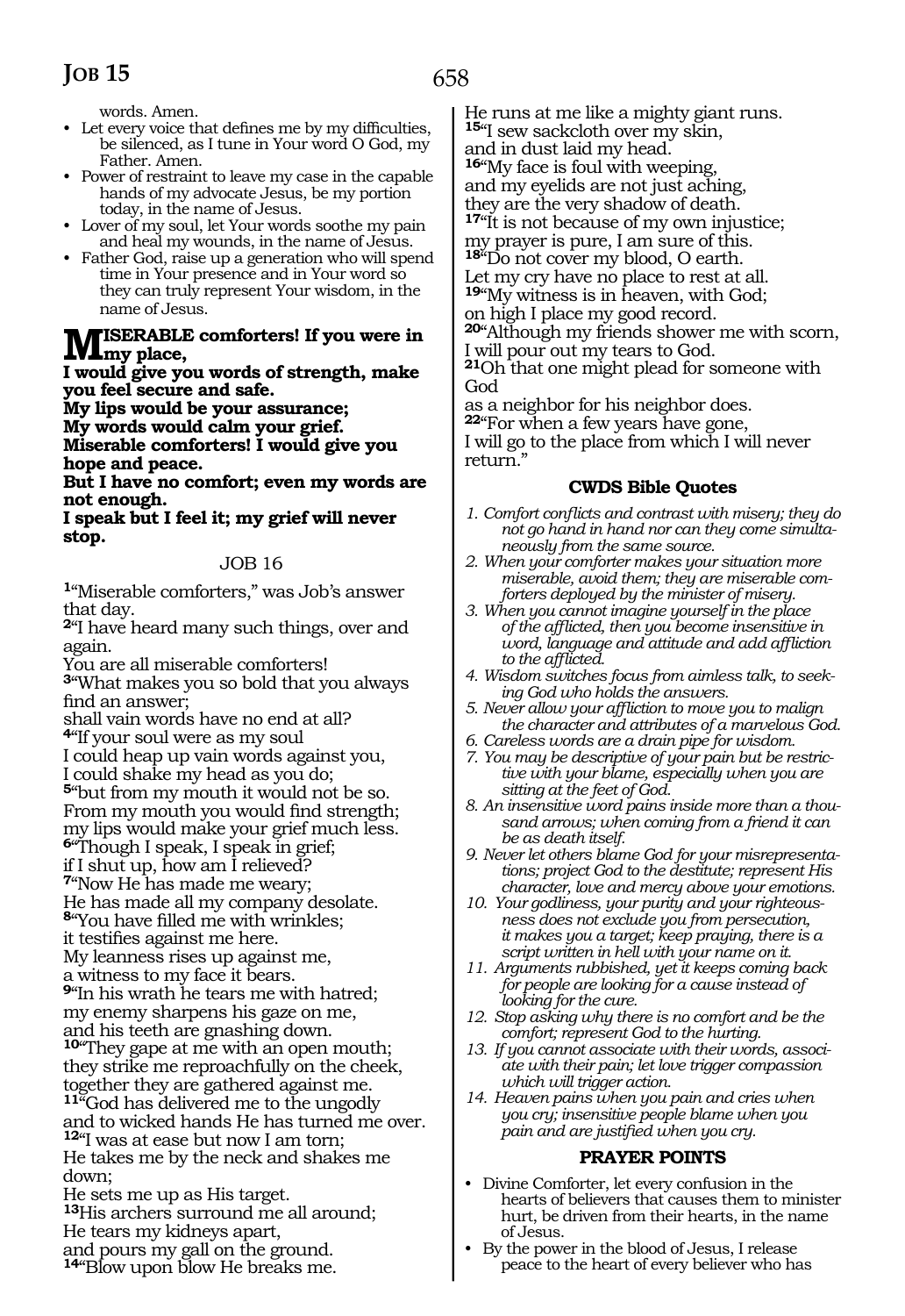been hurt by other members of the church, in the name of Jesus.

- Most High God, I call ministers to sit in the place of the afflicted, so they may lift them up and not speak down to them, in the name of Jesus.
- Father God, I can see no spot or blemish in You; let every spirit that whispers otherwise receive divine fire now, in the name of Jesus.
- Forgive me Lord for ever blaming You or suggesting You should be faulted for my problem, in the name of Jesus.

**MOCKERS, corruption and worms**<br> **These are my fatter, matter and sister These are my father, mother and sister, And they do less damage than my friends. Where is your understanding; Why do you look with such a face? When purpose is broken off, Worms are the friends of my disgrace.**

JOB 17

**@***Corruption is my father; my sisters are these worms. Who is my mother? Yes, go on, it is your turn.*  **<sup>1</sup>**"My spirit is corrupt and my days are extinct; the grave says, 'I am ready for you.'" **<sup>2</sup>**"Are these not mockers here with me? Do not my eyes rest on their provocation? **<sup>3</sup>**"With You I make myself sure. Who will shake hands with me, for one moment make me secure? **<sup>4</sup>**"You have hidden their heart from being able to understand; therefore, You shall not exalt them at all. **<sup>5</sup>**He who speaks flattery to his friends, beware, the eyes of your children shall surely fail. **<sup>6</sup>**"He has made of me a byword to the people; I am like a person whose face they spit in. **<sup>7</sup>**My eyes also are dim because of sorrow of heart,

and all my body members are as shadows, every part.

**<sup>8</sup>**"Upright men shall be astonished at this; the innocent stirs himself against hypocrites.

**<sup>9</sup>**"The righteous shall hold on to his way, and those with clean hands will grow stronger every day.

**<sup>10</sup>**"But as for you all, return, come now,

for I cannot find one wise man among you.

**<sup>11</sup>**My days are past and done,

my purposes are broken off."

*And then Job sighed and said,* 

"Even the thoughts of my heart.

**<sup>12</sup>**"They change the night into day, but darkness takes the light away.

**<sup>13</sup>**"If I wait, my house is the grave;

if in the darkness my bed I make.

**14**"I have said to corruption, 'You are my father,'

to the worms, 'You are my mother and my sister.'

**<sup>15</sup>**"Where is my hope? O where is it? As for my hope, who shall see it?

**<sup>16</sup>**"Down to the pit they will go, down deep and very low. Will we rest together in the dust?"

#### **CWDS Bible Quotes**

- *1. The ear cannot receive pain the heart cannot conceive; your passion cannot communicate pain their compassion cannot connect with.*
- *2. It breaks your spirit the moment you realize the ones you expect to announce you, denounce you, the ones you expect to stand with you withstand you.*
- *3. Stop appealing to the heartless sympathy of man when you have the tender loving, kind and merciful heart of a loving God.*
- *4. Honor is never gone, it is just not recognized; instead of sitting at your feet they spit in your face.*
- *5. Righteousness may come under blaze but it is not for barter or for trade.*
- *6. Keep your hands clean in spite of the dirt thrown at you; keep your heart pure in spite of the disappointment stirred in you.*
- *7. It will not be for much longer, a pure heart will grow stronger; they give you fire, righteousness leaves them behind in your smoke.*
- *8. Wisdom is lodged in the fear of God; righteousness is found in the ear of God; wisdom is restraint.*
- *9. When the grave, corruption and the worms are your only friends, welcome to an unfriendly world; resort to the Friend who is closer than a brother.*

#### **PRAYER POINTS**

- Compassionate Lord, let the hearts of believers connect with the pain they minister to; let compassion come from the bowels, in the name of Jesus.
- Lord Jesus, heal the wounds of those who have been hurt by the church; breathe forgiveness into their spirits. Amen.
- Hold me Jesus in Your loving arms and embrace me until it does not hurt any more. Amen.
- Merciful Father, restore the principle of honor to the hearts of believers and rebuke the spirit of eye-service. Amen.
- I stubbornly refuse to surrender or trade my righteousness because of my test and trials, in the name of Jesus.

#### **Let me tell you of the wicked And sing to you the wicked man's song, While I ask of you one question, Tell me, Job, tell me, how long? Down, out, driven, dried, Perished, darkness, without light, Hungry, trapped, snared, destroyed, How long before you do the right?**

#### JOB 18

**<sup>1</sup>**Bildad the Shuhite wanted to know, **<sup>2</sup>**"How long before your words stop to flow? Listen, and afterward we will speak. **<sup>3</sup>**"Why are we counted as the beasts and reputed vile in your sight? **<sup>4</sup>**"You are anger-torn from day to night. Shall the earth be forsaken then for you? Shall the rock be removed out of its place? **<sup>5</sup>**"Yes, the light of the wicked shall be erased;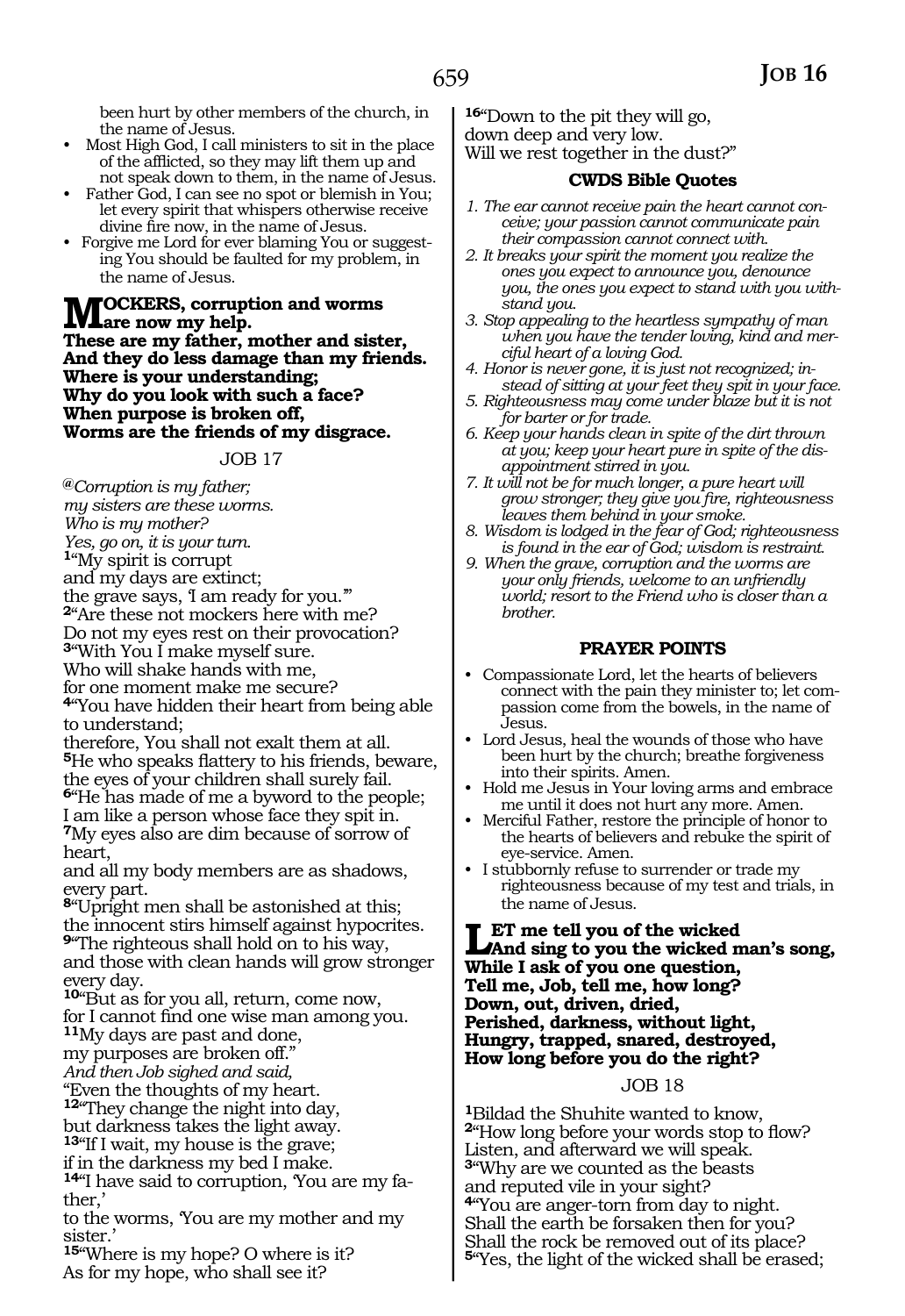the spark of his fire shall not shine.

**<sup>6</sup>**The light in his tent shall be dark.

His candle shall be put out with him.

**<sup>7</sup>**"The steps of his strength shall be weakened,

his own counsel brings him down. **<sup>8</sup>**"He is brought down and netted by his own feet;

he walks into a snare already set.

**<sup>9</sup>**"The net takes him by the heel,

the snare grabs him.

**<sup>10</sup>**"A noose is placed for him on the ground, for him, a trap is in the way.

**<sup>11</sup>**"Terrors on every side makes this man afraid and drives him to his feet.

**<sup>12</sup>**His strength is starved and hunger-bitten; at his side destruction is prepared.

**<sup>13</sup>**It devours the strength of his skin.

The firstborn of death devours his strength." **<sup>14</sup>**"His confidence is rooted up from his own tent;

it shall place him before the king of terrors. **<sup>15</sup>**"In his tabernacle dwell others who do not belong to him;

brimstone is scattered where he lives, as well. **<sup>16</sup>**"His roots are dried up beneath him;

his branch is cut off from above.

He shall have no name in the street;

**<sup>17</sup>**"his memory shall perish from the earth.

His name is not mentioned among the known. **<sup>18</sup>**"He shall be driven from light into darkness, and chased out of the world.

*@Did you learn the chorus?* 

*Let me sing another verse.* 

**<sup>19</sup>**"He has neither son nor nephew left; none shall remain in his own house.

**20**"Those who come after him will be astonished at his day,

they are frightened as those who went before! **<sup>21</sup>**"Surely such is the dwelling of the wicked. It is the place of him who does not know God." *@I am sure, my friend and brother, you are familiar with this song.*

# **CWDS Bible Quotes**

*1. Maintain your innocence and they will lose their patience, their pretense and their composure.*

*2. If you are not driven to receive their nails voluntarily, they will go for the sledge hammer to drive it in.*

*3. The flesh is dictating counsel when the counselor gets angry, aggressive and abusive for any reason; they may end up a far distance from the spirit they started out with and may need counseling themselves in the end.*

*4. When the counselor becomes abusive verbally, physically or sexually, the spirit of counsel is lost to fleshy demonic spirits.*

*5. You may know the fact about an individual or a situation but only God knows the truth; He is truth.*

*6. When you use the facts as emphasis to force a conclusion you become another tool of the enemy to frame his destruction and to maximize pain.*

*7. Never prophesy death and greater destruction to a wounded soul; let your words speak life, hope, restoration, revival and renewal.*

*8. Speak legacy where the memory is perishing;* 

*speak healing in the place of pain; speak households where households have been destroyed; speak wealth in the face of great loss; then your words will be words of grace yielding life instead of endorsing the sentence of death.*

- *9. Never be so driven by what you think they are, that you forget who you say you are, whose you are and who you represent.*
- *10. You cannot present or represent life while purporting and projecting the spirit of death.*

### **PRAYER POINTS**

- I rebuke every spirit of impatience and condemnation that will seek to sabotage the conversation of believers, in the name of Jesus.
- My Jesus my Lord, give me Your heart that makes me willing to take nails for believers rather than be the one to drive it, in the name of Jesus.
- Spirit of love, gentleness and compassion, preserve me always, in the name of Jesus. Amen.
- Let the fire of the Lord drive away every demonic spirit seeking to influence abuse from positions of trust, in the name of Jesus.
- Divine truth, rest with me forever; let me never be confused by the evidence nor my counsel be derailed by the facts, in the name of Jesus.

# **M y Redeemer lives, and I will see His**   $\blacksquare$ **WL**glory,

#### **As He works all things together for my good.**

#### **Though many things occur, of this I can be sure;**

**I know my Redeemer lives! I know my Redeemer lives!** 

# JOB 19

**@***Though my familiar friends are magnified against me;* 

*my own servants turn; things are really bad. My flesh clings to bones; I hold on for I believe with my eyes I will see God! With my eyes I will see God.* 

**<sup>1</sup>**And Job answered saying,

**<sup>2</sup>**"How long will you vex my soul and with words break me to pieces?

**<sup>3</sup>**"Ten times you have reproached me; you have wrongfully hurt me, are you not ashamed?

**4**"You have made yourselves strangers. Indeed, if I have erred,

with me shall my error remain." *My friends, why are you strangers?*

**<sup>5</sup>**"You plead my reproach against me, again and again to my disgrace.

**<sup>6</sup>**"I cry out for God has done me wrong; He has covered me with His net.

**<sup>7</sup>**"I cry aloud because of injustice; no one hears me;

if I cry aloud, judgment has ceased.

**<sup>8</sup>**"He has barred up my way that I cannot pass.

He has set darkness in my path.

**<sup>9</sup>**He has taken away my crown.

He has stripped me of my glory.

**<sup>10</sup>**"He destroys me on every side.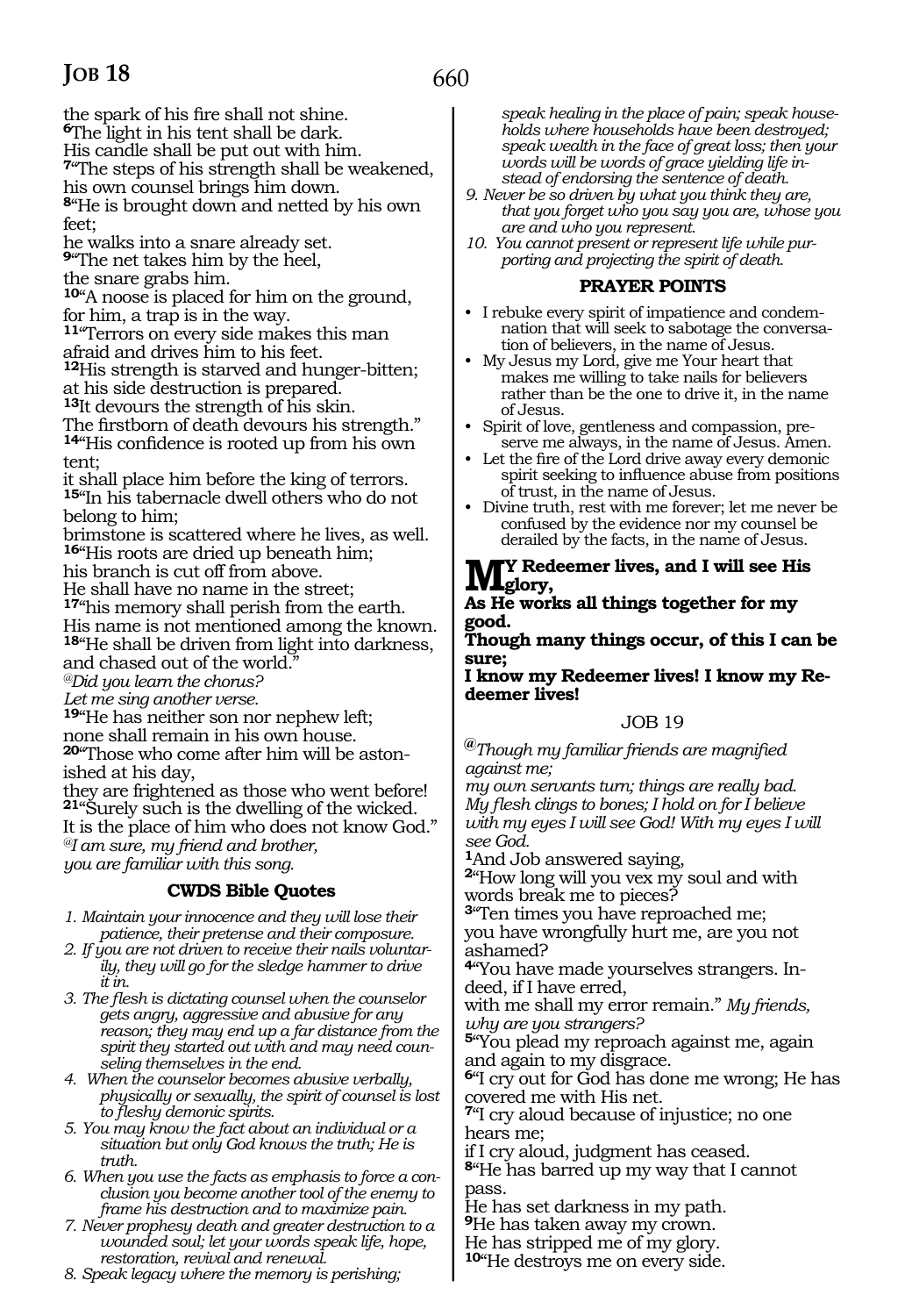I am gone; my hope is gone, like a tree re- moved and gone.

**<sup>11</sup>**"He has kindled His wrath against me and counted me as His enemy.

**<sup>12</sup>**"His troops come together;

they build highways against me and encamp around my tent.

**13**"He has made my brethren distant; my acquaintances are strangers.

**<sup>14</sup>**"My relatives have all failed; I am forgotten by my close friends.

**<sup>15</sup>**"Those who dwell in my house, and my

maids, count me a stranger; I am an alien in their sight."

**<sup>16</sup>**"I called my servant and he did not answer; I begged him; my own servant!

But I know my Redeemer lives! I know my Re- deemer lives!

**<sup>17</sup>**"To my own wife, my breath is hated; though I prayed for my own children, they despise me.

**<sup>18</sup>**Young children despise me; they speak against me when I rise.

**<sup>19</sup>**"I am abhorred by my closest friends; the ones I loved have turned their face away.

**<sup>20</sup>**"My bone sticks to my skin and to my flesh. I am escaped, but only just by the skin of my teeth.

**<sup>21</sup>**"Have pity on me my friends; O my friends, have pity.

God has stricken me; it is God who struck me. **<sup>22</sup>**"Why do you persecute me as God does;

does not my rotting flesh satisfy you?

**<sup>23</sup>**"Oh that my words were written and printed in a book,

**<sup>24</sup>**"that they were engraved with an iron pen, and lead forever in the rock.

*@Though my skin is being destroyed, upward shall I look.* 

*And with a radiant smile Job weakly shook.* 

**<sup>25</sup>**"For I know my Redeemer lives and I will see His glory;

He shall be standing there at the last day on the earth.

**<sup>26</sup>**My Redeemer lives, and with my eyes I shall behold Him,

*though my flesh is destroyed by worms;* 

*though my spirit is being destroyed by words;* 

**<sup>27</sup>**I will see Him for myself; my own eyes shall behold Him, not another person's eye.

My heart yearns within me;

*I am kept alive only by this hope!* 

**<sup>28</sup>**"But should you say, 'How do we persecute him?'

Seeing the root of this matter is found in me. **<sup>29</sup>**"You should fear the sword yourselves; it is the punishment that wrath brings, that you may know judgment is real." *I know my Redeemer lives!* 

# **CWDS Bible Quotes**

*1. Suspicion, accusation, condemnation are tools of the accuser of the brethren made available to the righteous to corrupt counseling; discernment* 

*helps you to avoid the counselling trap. 2. The attacks from a friend or loved one are very* 

- *weighty, you can feel and number them. 3. To humiliate the humiliated in their humiliation is*
- *to exalt yourself above them and above their situation.*
- *4. When hell and human are combined against you, take it to the courts of God and shiver there.*
- *5. If when all you see before you is skin and bones filled with painful sores, and you know the regression, then you cannot see a heart, your heart, if you cannot find compassion.*
- *6. When your best friend begs for pity in adversity it is an indictment on you not on them.*
- *7. If your great friendship, kindness and love in the good times cannot stand in the bad times, it is time-tested to be false since friends love at all times.*
- *8. When a brother becomes a bother in adversity then that brother was never born but was an opportunist; a brother is born for adversity.*
- *9. Your persistence in your pain is registered and recorded for the blessing and encouragement of the many others who will be attacked by the same thief, murderer and destroyer.*
- *10. You can resign yourself to death if you have resolved that your Redeemer lives and death cannot defeat Him.*
- *11. Maintain your righteousness in tests and rest knowing your light is shining brighter and brighter to the most perfect and glorious day and in the end you will see the Light Himself, God.*
- *12. Let your pain intensify your yearning for God and not nullify it; let your failing energy energize your persistent pursuit of the unfailing God and His throne in heaven.*
- *13. It may appear you are dying but it is good to know your Redeemer is alive and He is able to redeem you from death itself; your flesh may be destroyed but never your faith.*

# **PRAYER POINTS**

- By the power in the blood of Jesus, I reject every attempt by the accuser of the brethren to make me an instrument for his evil plans, in the name of Jesus.
- Holy Spirit, relieve every weight in the heart of believers and nonbelievers caused by hurts from loved ones and the church. Amen.
- Lord Jesus, let Your love mature in the lives of believers to minister sensitivity and compassion to them and through them. Amen.
- Loving Father, I shiver before You because of the arrows of my enemies and my friends; hold me and make me stand with confidence. Amen.
- Father, by Your divine working, let the days of the afflicted be transformed by Your spirit of perfection; brethren, receive Your perfect day now, in the name of Jesus.
- Redeemer, it is enough just knowing You are alive; I may die but my confidence remains; You will redeem me even from death. Amen.

**I know just what is happening; My thoughts bid me make haste. Wickedness and hypocrisy Are only for a day. One whose head was in the clouds**

**Now has perished in the dung. Gall of vipers fills up his belly;**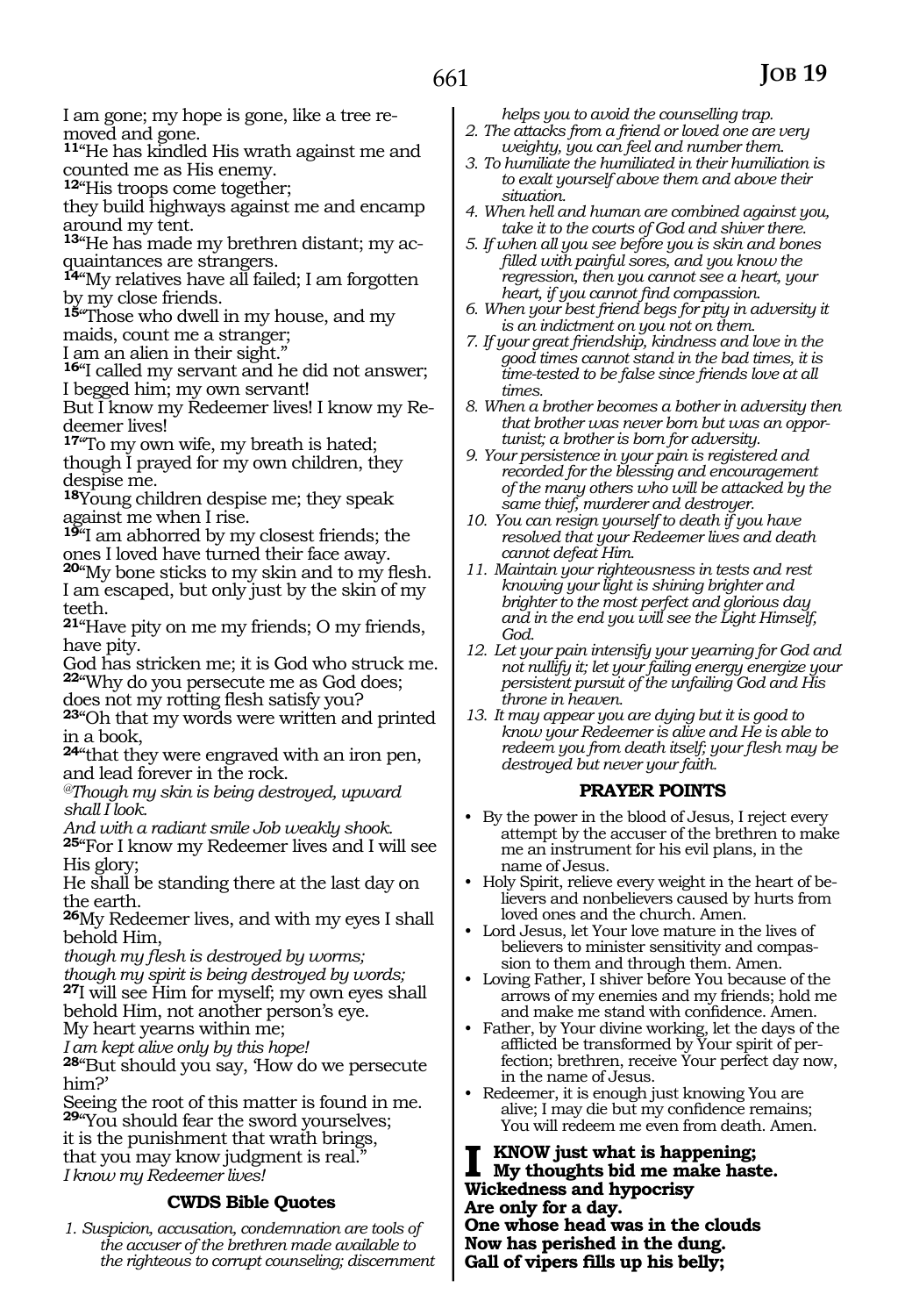#### **By the way, where are your sons? There is just one explanation; I will tell to you the score. There is just one definition: Wickedness is at your door.**

JOB 20

**<sup>1</sup>**Zophar the Naamathite knew, **<sup>2</sup>**his thoughts bade him to answer.

In fact, because of this

haste was now required.

**<sup>3</sup>**"I have heard the bill of my reproach;

understanding makes me now speak out.

**<sup>4</sup>**"Do you not know from ever since man was placed on the earth,

**<sup>5</sup>**"the wicked will not triumph for long;

the hypocrite's joy is a momentary song? **<sup>6</sup>**"See his excellence in the heavens, upwardly it mounts.

See his head, robed in glory, reaching into the clouds.

**<sup>7</sup>**'Where is he?' they will say,

for there is an end to his own song.

He will fly away and not be found;

he will perish, just like his own dung.

**<sup>8</sup>**"Like a vision of the night,

the wicked will be chased;

like a treasured dream,

when reality beckons and you awake.

**<sup>9</sup>**"The eye that saw him will see him no more; his place will no longer know him.

**<sup>10</sup>**"His children will seek to appease the poor; their goods shall he restore

with his hands, for he took their goods away. **<sup>11</sup>**"The sin of his youth has filled his bones;

with him in the dust it shall lie down. **<sup>12</sup>**"Though in his mouth wickedness is sweet, though under his tongue he has hidden it,

**<sup>13</sup>**"though he spares it and forsakes it not, and hides it in his mouth,

**14**know the meat in his stomach will be turning;

it is the poison of serpents within him.

**<sup>15</sup>**"Riches that he sweetly swallowed down shall be vomited up like a plate of worms. **<sup>16</sup>**"God shall suck them from his belly;

the viper's tongue shall slay him.

**<sup>17</sup>**"He will not see the rivers and streams, flowing with honey and with cream.

**<sup>18</sup>**"That which he labored for, he shall restore; he will not swallow it down; it will be stuck in his throat.

He shall not enjoy the fruit of his labors. **<sup>19</sup>**For he oppressed the poor and has forsaken their cause,

and took away the house he did not labor for. **<sup>20</sup>**"He shall not feel peace in his heart;

he will not save what he desires.

**<sup>21</sup>**"He shall not be left a meal to eat.

No man shall be looking out for his wellbeing. **22**"He shall be in difficulties until he is sufficiently full;

every hand of misery will fight him. **<sup>23</sup>**"When he's about to fill his belly

# 662

God will cast on him His wrath in fury. While he is eating His fury will rain; **<sup>24</sup>**"from the iron weapon he will flee away, but the bow of bronze shall strike him through."

*The wicked will be just as you.* 

**<sup>25</sup>**"From his body it is drawn, and it comes from his gall the glittering point with blood. Terrors will always be on him.

**<sup>26</sup>**For his secret places darkness is reserved; fire will consume him.

All who remain in his house shall court disaster.

**<sup>27</sup>**The heavens above shall reveal his sins; against this man the earth shall rise. **<sup>28</sup>**"The increase of his house will flee and

waste,

his goods will flow away in the day of wrath. **<sup>29</sup>**"This is the portion from God for the wicked. It is his heritage that God appoints."

#### **CWDS Bible Quotes**

- *1. When a person is only justified if you accept you are wicked, then they will stop at nothing to convince you that you are.*
- *2. If they cannot convince you to accept that you are wicked, they will hurt you wickedly in every way trying.*
- *3. When you insult the intelligence of the self-righteous, they will inflict pain to defend their intelligence.*
- *4. Your situation defines you in their eyes, but your integrity defines you in your eyes when you play only for God's eyes.*
- *5. Avoid anything that makes it appear you are relishing a person's calamity; graphic details with dramatic portrayal may communicate desire for further destruction rather than a heart for restoration.*
- *6. The wisdom of the ages that speaks to the natural punishment of the wicked may be far from reality; they will indeed spread like a green bay tree while the righteous have a persistent enemy.*
- *7. The devil has invested in ensuring that the wicked are comfortable; he takes them into cruise control until the end when they wake up to crash out of control (reality).*

#### **PRAYER POINTS**

- Voice of the Holy Spirit, speak resolute faith to the hearts of believers who are condemned in and for their righteousness, in the name of Jesus.
- Merciful and loving Father, wipe the tears of the afflicted in the body of Christ; clothe them with the spirit of forgiveness, in the name of Jesus. Amen.
- Jesus, heal every wound inflicted by love in this nation, in the name of Jesus; give those who are hurting a true picture of You. Amen.
- My Father, my God, I play for Your eyes only, I reject the ministry of explanation and selfjustification, in the name of Jesus.
- Omnipotent Father, let every spirit that agrees with my calamity, be driven from around me by the fire of the living God. Amen.

**I speak first and then mock on, But the joke remains on you; Do you believe that what you say**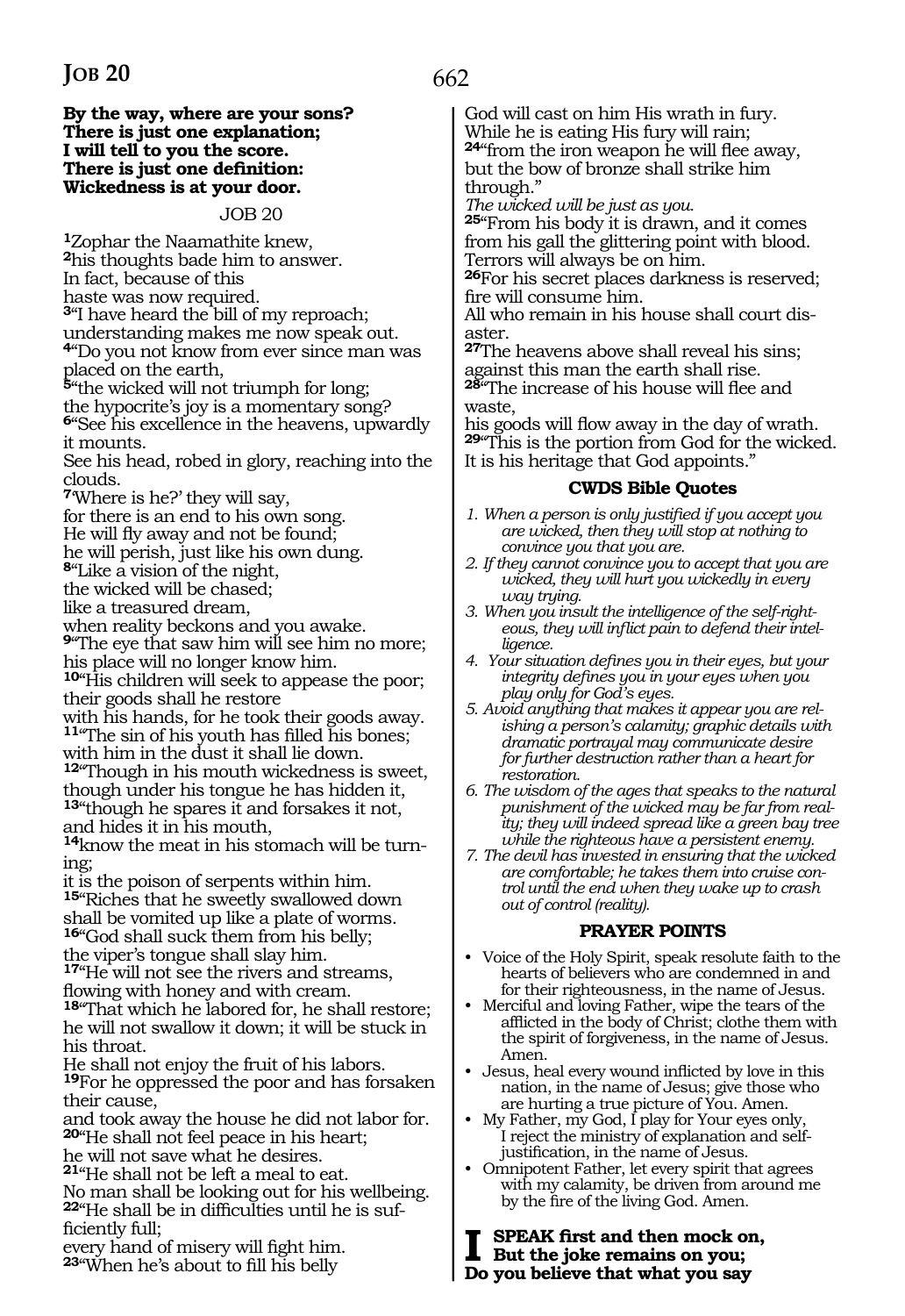#### **About wickedness is true? Don't you know the wicked flourish, And spread their leaves just as the bay? They are reserved for destruction And are destroyed in just one day.**

#### JOB 21

**<sup>1</sup>**As the voice of Job gave answer, **<sup>2</sup>**"Listen diligently; be consoled by my speech." *It swiped through their deceit.*  "Let me speak now, with wisdom; **<sup>3</sup>**"after I speak, go on and mock. **<sup>4</sup>**"But know that I do not complain to man; if it was so, I would be troubled within my spirit;

I would be dead without a doubt. **<sup>5</sup>**"Mark me and be astonished; put your hand over your mouth. **<sup>6</sup>**"Every time I remember, I become afraid; trembling takes hold of my flesh. **<sup>7</sup>**"Why do the wicked live, become old and have mighty power? **<sup>8</sup>**"Their children are established in their sight; before their eyes, their offspring soar. **<sup>9</sup>**"Their houses are safe from fear; God's rod is not on them. **<sup>10</sup>**"Their bull genders and does not fail; their cow calves and does not cast them. **<sup>11</sup>**"They send forth their little ones like the flock, and their children dance. **<sup>12</sup>**"They sing to the tambourine and harps; to the flute they rejoice. **<sup>13</sup>**"They spend all their days in wealth, and in one moment they die. 14"Yet they tell God, Depart from us, we do not desire to know Your ways. **<sup>15</sup>**Who is the Almighty that we should serve Him?' they say. 'What profit do we have if to Him we pray?' **<sup>16</sup>**"Their prosperity is not in their hand; the wicked man's counsel is far from me." *@Let me speak, then you can mock on; speak of the wicked, where is he?*  **<sup>17</sup>**"How often is their candle put out? How often does destruction come on them? God distributes sorrows in His anger;

**<sup>18</sup>**"they are as stubble before the wind and as chaff carried by the storm. **19**"God lays up a man's iniquity for his children;

he shall know his reward.

**<sup>20</sup>**"His eyes shall see destruction;

he shall drink the Almighty's wrath.

**<sup>21</sup>**"What pleasure has he in his house? In the midst of his days his months shall be cut off.

**<sup>22</sup>**"Who shall teach God knowledge, since He judges those who are on high? **<sup>23</sup>**"One dies in his full strength,

though he was totally at ease and secure. **<sup>24</sup>**"His sides are full of fat,

with marrow his bones are moist,

**<sup>25</sup>**"while another never eats with pleasure

and in bitterness of soul he dies. **<sup>26</sup>**"They shall lie down in the dust;

worms shall cover them both.

**<sup>27</sup>**"I know your wrongful device against me; yes, I know your thoughts.

**<sup>28</sup>**"'Where is the house of the prince?' you say, 'Where is the wicked man's dwelling place?' **<sup>29</sup>**"But do you not know their signs? Have you not asked those who go by the way?

**<sup>30</sup>**"But the wicked has reservation for the day of wrath;

they flourish but are destroyed on the day of destruction.

**<sup>31</sup>**"Who will declare his way to his face? Who will repay him for what he has done? **<sup>32</sup>**"Yet he shall be brought to the grave and shall remain there in the tomb. **<sup>33</sup>**"The clods of the valley he shall find sweet. After him everyone shall follow as the innumerable amount before him.

**<sup>34</sup>**"Why comfort me with vain thoughts, since your answers are but falsehood?"

#### **CWDS Bible Quotes**

- *1. Resign your expectation of comfort and insulate yourself against the mockery to regulate the discomfort and minimize the pain.*
- *2. Understand your appeal is in the court of heaven not in the court of man and it will resolve the present and prepare you for the future.*
- *3. The wicked will be caught in the devil's prosperity trap so they ask, "What is the benefit of serving God?"*
- *4. Wrath has no need to pursue what it already owns. The devil commits the wicked to God's wrath and serenades them there; the wicked have the wrath of God abiding on them.*
- *5. The wicked are not pressured they are pleasured and prospered but measured for destruction.*
- *6. It is best to understand and to try to attain the knowledge of God than attempt to educate God with your knowledge.*
- *7. The way you die may not reflect the way you lived, but the way you lived will separate you in death and eternity; this is the knowledge of the heavens.*
- *8. The wicked get a good funeral and are celebrated when they go, yet they go to the place of the uncelebrated where there is no reception just the realization of their life of deception: pain, punishment and woe.*
- *9. Shut them up to shut them out and their words of defeat; shout out words to inspire yourself and to release confidence.*

#### **PRAYER POINTS**

- Gentle Father, let the expectation of the afflicted never be disappointed; let their hope in You remain forever. Amen.
- Most High God, my case is in Your courts; use whomever You will, but I look to You and not to man for answers. Amen.
- Let every demonic spirit seeking to replace the worship of God with the worship of mammon, be driven from the hearts of this generation, in the name of Jesus.
- Father God, I live for Your pleasure and not Your wrath. I forcefully oppose every spirit agitating otherwise, in the name of Jesus.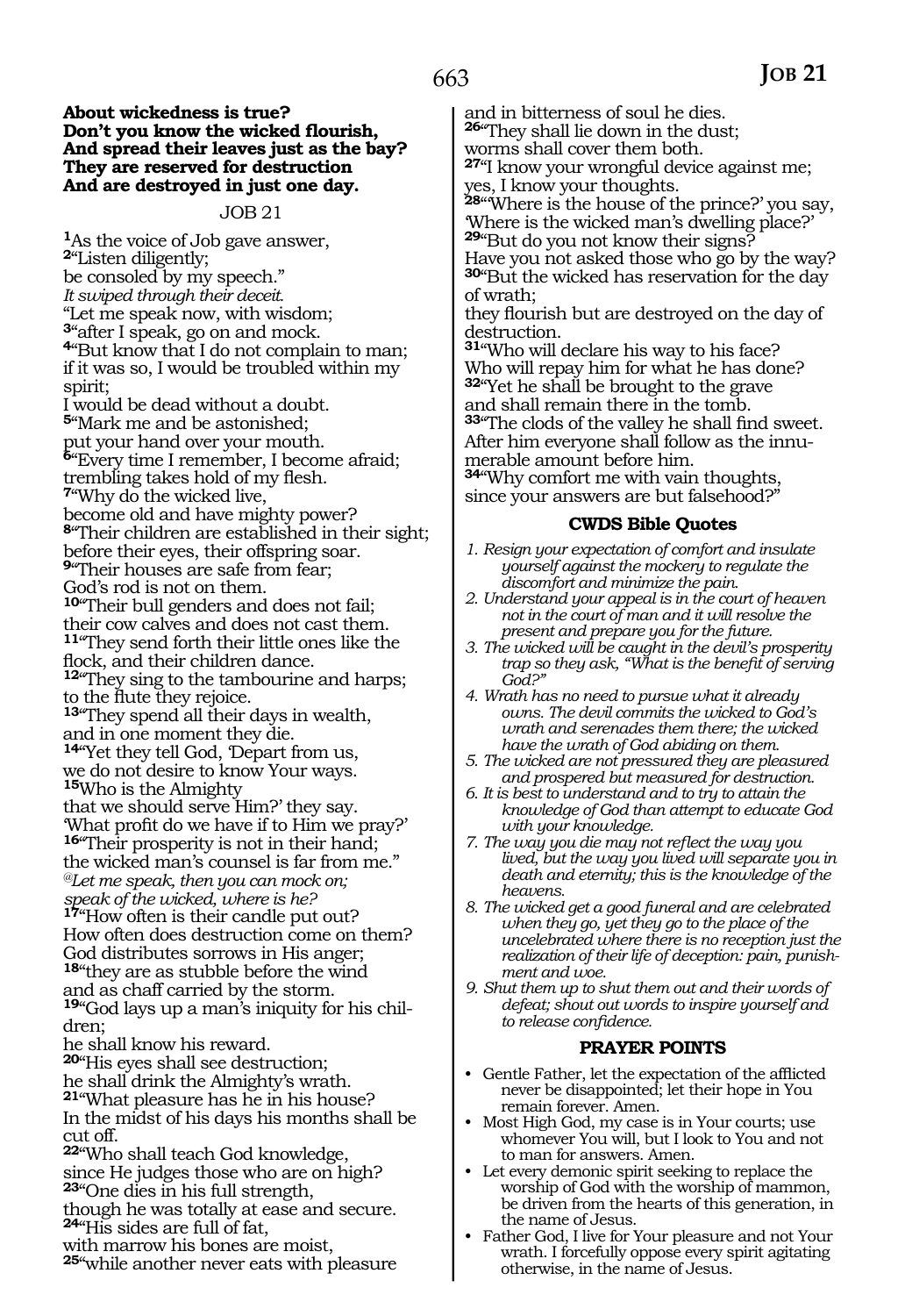• My Father my God, I submit to Your will and to Your word; I refuse to superimpose myself on You. Amen.

**HE** accuses me now<br>Of things he does not know, **Yet he speaks with such conviction Am I to believe that it is so? He speaks good things about God; Now he makes an altar call. Would things change if I should follow And sing, "I surrender all"?**

JOB 22

**<sup>1</sup>**It was Eliphaz the Temanite; he returned this answer: **<sup>2</sup>**"Can a man be profitable to God as a wise man is profitable to himself?"

**3**"Does the Almighty take pleasure in righteousness?

Is He pleased that you are righteous? Does He gain when you make your ways perfect?

**<sup>4</sup>**"He corrects you because you fear Him, and enters into judgment with you. **<sup>5</sup>**"Is not your wickedness great?

Are not your iniquities endless? **<sup>6</sup>**"For you have taken a pledge from your

brother for nothing;

you have stripped the naked of clothing; **<sup>7</sup>**"you gave the weary no water to drink!" *@And the dreamer meted out a baseless onslaught.* 

"You have withheld bread from the hungry. **<sup>8</sup>**"Do you not know the earth is for the mighty? It is a place for honorable men to dwell.

**<sup>9</sup>**"You have sent widows away without a token; the arms of the fatherless you have broken. **<sup>10</sup>**"Therefore snares are around you, I tell.

*@*J*ob was cut to his soul and dazzled in his mind as he heard his accuser's blind lies.* 

*His friend recklessly tossed judgment on Job's hurts and pains.* 

"That is why you are troubled by sudden fear. **<sup>11</sup>**"Darkness you cannot see is upon you here;

an abundance of water covers you! **<sup>12</sup>**"Is God not in heaven's height?

Look at the stars, see how high they are, **<sup>13</sup>**"and you dare say, 'How does God know?

Can He judge through those dark clouds? **<sup>14</sup>**"He is covered by thick clouds so that He cannot see,

and He walks in the circuit of heaven.' **<sup>15</sup>**"Have you marked the old way,

which wicked men have trod?

**<sup>16</sup>**"They were cut down before their time, their foundations overcome by a flood.

**<sup>17</sup>**"They told God, 'Depart, what can You do to us?'

**<sup>18</sup>**"Yet with good things at all times, He filled their houses up.

"But the counsel of the wicked is far from me. **<sup>19</sup>**"The righteous see it and are glad,

and the innocent laugh them to scorn.

**<sup>20</sup>**"Our adversaries are cut down,

and fire consumes those left of them. **<sup>21</sup>**"Acquaint yourselves with God; then you shall be at peace, and good, yes, good will come to you. **<sup>22</sup>**"Receive, I beg you, the law from His mouth, and lay up His words in your heart. *Here is an altar call:*  **<sup>23</sup>**"If you return to Him, He will build you up! And put away iniquity far from your house. *So with pleas to God sing, 'I surrender all!'*  **<sup>24</sup>**"Then you will walk on streets of gold; the gold of Ophir shall be as dust and as stones, **<sup>25</sup>**"for God will be your increase and defence. And your plenty of silver; you will be profi- cient, **<sup>26</sup>**"for you will have made the Lord your delight and lift up your face to God. **<sup>27</sup>**"Come on, make your prayers to Him; He will hear; pay your vows for He is near. **<sup>28</sup>**"Then you shall have whatever you say. You will decree a thing and it will be established on that day. The light will shine on your deeds; **<sup>29</sup>**"when men cast you down, you can declare, 'I shall be exalted.' He will save the humble, **<sup>30</sup>**"He will deliver the island of the innocent; by the pureness of your hands it shall be delivered. *@Job listened to the account of his sins and to the sinner's call, but would things turn if he too sang "I surrender all . . .?" Would he walk on streets of gold? From his mouth would the good news be told? Would things turn this moment if he answered Eliphaz's call and sang with the dreamer, "I surrender all"?* **CWDS Bible Quotes** *1. If they cannot question your conviction of your righteousness, they will question God's reception of and regard for righteousness. 2. They number your days and convince you that your life is a waste of time, while God numbers your hair and convicts you with His love that* 

*you are super-important to Him. 3. The test of your friendship is adversity; never let it prove your friendship to be pretense instead of commitment; you cannot attack in the spirit of love.*

*4. You have no evidence, you have no knowledge, you have no rights to lambast, to accuse and to condemn.*

*5. Jesus avoided judgment as a man, not because He could not do so accurately, but instead, to accept the limitation of man and to set the precedent for man.*

*6. Judging based on presumption is not an assumption of evil, it is pursuance of evil; it is evil.*

*7. The benefits of turning to God are relevant to anyone at anytime and should never be undervalued or discounted even if the motivation is wrong.*

*8. The call to repentance is always relevant but the*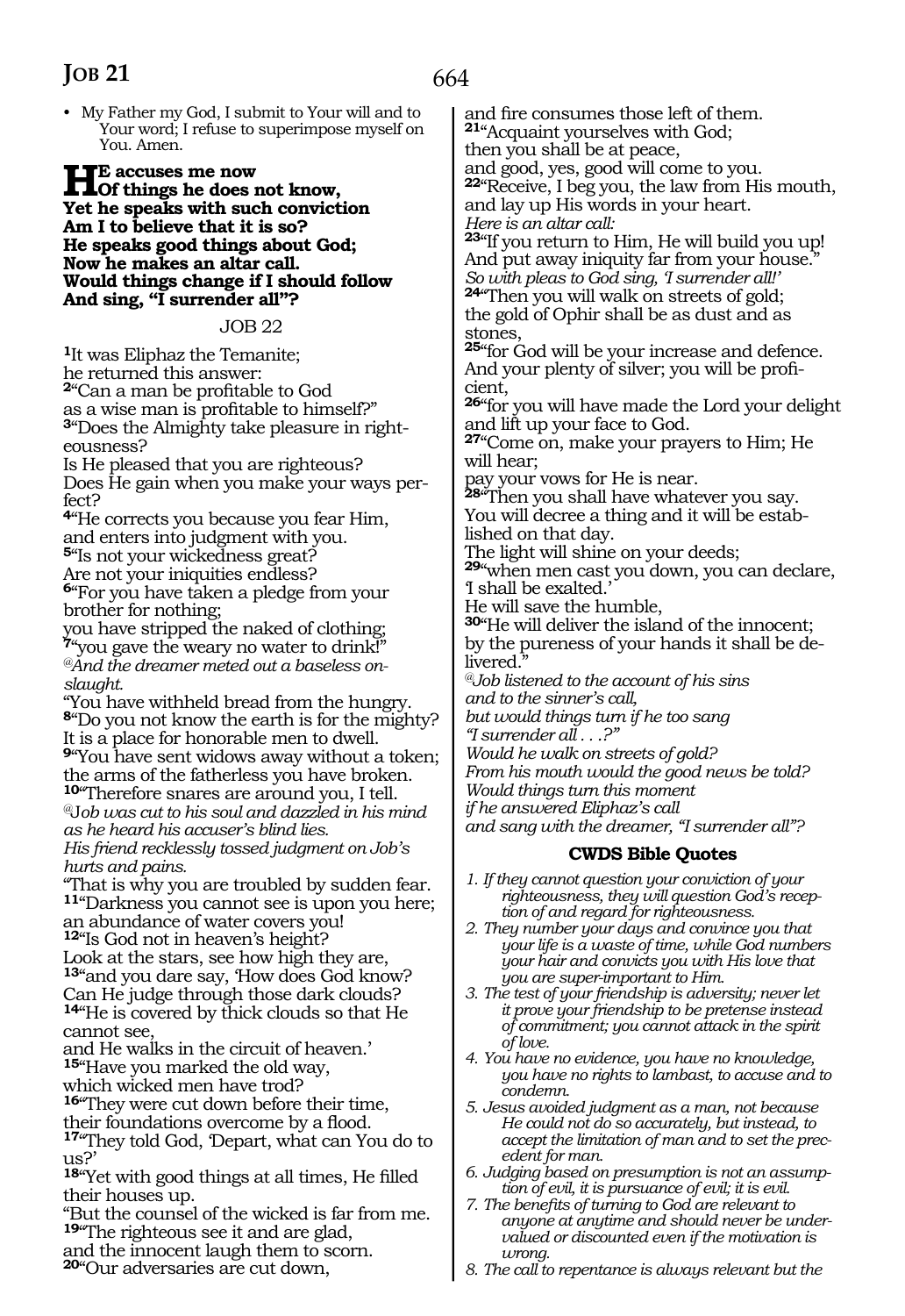*act of judging reflects the greater need for repentance.*

#### **PRAYER POINTS**

- Righteous Lord, You are a God who regards righteousness and therefore I will maintain my righteous cause before You. Amen.
- Most High and powerful God, I cannot conceive the thoughts of You counting my hairs; I am special and I know it. Amen.
- Holy Father, let the spirit of steadfast love and commitment, come to the rescue of believers in pain, in the name of Jesus.
- Spirit of condemnation, you have no part or place in the body of Christ, I drive You out by the blood of my Lord who died forgiving His abusers, in the name of Jesus.
- Father, I rest my case in Your hands, and surrender my knowledge at Your feet. Amen.

### **have tried with friend and counselor,**<br> **Charles they have been no good;**<br> **Charles they were the first lines: Oh, that I knew just where to find Him, For His words have been my food. Even more than the necessary sustenance, He would strengthen me I know, For I know that when I am tried I will come forth as refined gold.**

#### JOB 23

**<sup>1</sup>**Then Job answered and said, **<sup>2</sup>**"My complaint is bitter; my stroke much heavier because I groan. **<sup>3</sup>**"Oh, that I knew where I can find Him, for to His seat I would surely come. **<sup>4</sup>**"I would order my cause before Him, and fill my mouth with arguments. **5**"Then I would know the words He would answer me, and understand His arguments to me. **<sup>6</sup>**"Would He plead against me with His great power?

Oh, no, He would not plead.

Would His strong arms surround me? Yes, He would strengthen me.

**<sup>7</sup>**"There the righteous may dispute; they may reason with my God, for then I would be delivered

forever from my Judge.

**<sup>8</sup>**"I go forward, but I cannot find Him;

I go backward, I do not see Him.

**<sup>9</sup>**"On the left He works but I cannot behold Him.

He turns to the right, I cannot see Him. **<sup>10</sup>**"But He knows the way that I take;

yes, He knows what you are being told.

When my righteous Master tries me

I will come forth as refined gold. *@Refined gold, refined gold.* 

*When my righteous Master tries me,* 

*I will come forth as refined gold.* 

**<sup>11</sup>**For my foot holds steadfastly to His steps, and His way I have consistently kept.

**12**"I have not declined from His commandments;

*@so when my righteous Master tries me,* 

*I will come forth, as refined gold." Refined gold, how is it measured? Listen and I will tell you this:*  I have never gone back from His statutes, nor the commandments of His lips. More than my food that is necessary, I have esteemed His words. I have found His words more precious, than the food I need to live. *@More than food that is necessary, so have I esteemed His words. More than anything desired, more than this entire world.*  **<sup>13</sup>**"He is of one mind; who can change Him? What His soul desires He does. **<sup>14</sup>**"He performs the thing appointed, and whatever He chooses to do, He has done. **<sup>15</sup>**"I am terrified at His presence; I am afraid of Him. **<sup>16</sup>**"He makes my heart tremble; He terrifies me when I consider these things, **<sup>17</sup>**"because I was not cut off from the darkness nor from it did He cover my face." *@Let Him sift me; let Him try me; let Him find me to be pure. For His words have been my pleasure, and I am made of the finest ore.*

### **CWDS Bible Quotes**

- *1. Let your crisis drive you to where Christ is; let your crosses take you to where the Cross is and your crossroads lead you to the one road of life.*
- *2. The further you feel from God should be the greater you yearn for God and the more ardently you reach for God.*
- *3. Never go to the source of your problem to seek answers, go to the solutions, desire audience with God not with demons.*
- *4. When you understand the character of the loving God, you understand that the accuser of the brethren and those who accuse you are out of character and out of place; desire to hear God.*
- *5. When it seems your heavens are closed, God is not answering, and you cannot find Him whatever way you take; be assured, He knows the way you take and is with you all the way.*
- *6. Fire will never be able to identify gold, but fire refines gold; your problems, persecutors and friends may never be able to identify you but they are as fire, refining you.*
- *7. Quality and character are seen and identified by His special eyes that see in you what others cannot and refines you to present you to the world to see what they failed to recognize before.*
- *8. When all your 'I haves' of righteousness have been ticked and you have addressed all the 'I have nots', then you can be assured that He will; because He must respond to righteousness.*
- *9. Thrive on His word and it will sustain you in a hostile world; place great value in the word and it will cause you to survive in this world where food cannot.*
- *10. Fast food to feed on the word; let the word be your fast-food.*
- *11. Your trying circumstances must drive you to fear God rather than to fail God; God is never on trial; He can never fail. When you think He is responsible for your pain seek Him more and*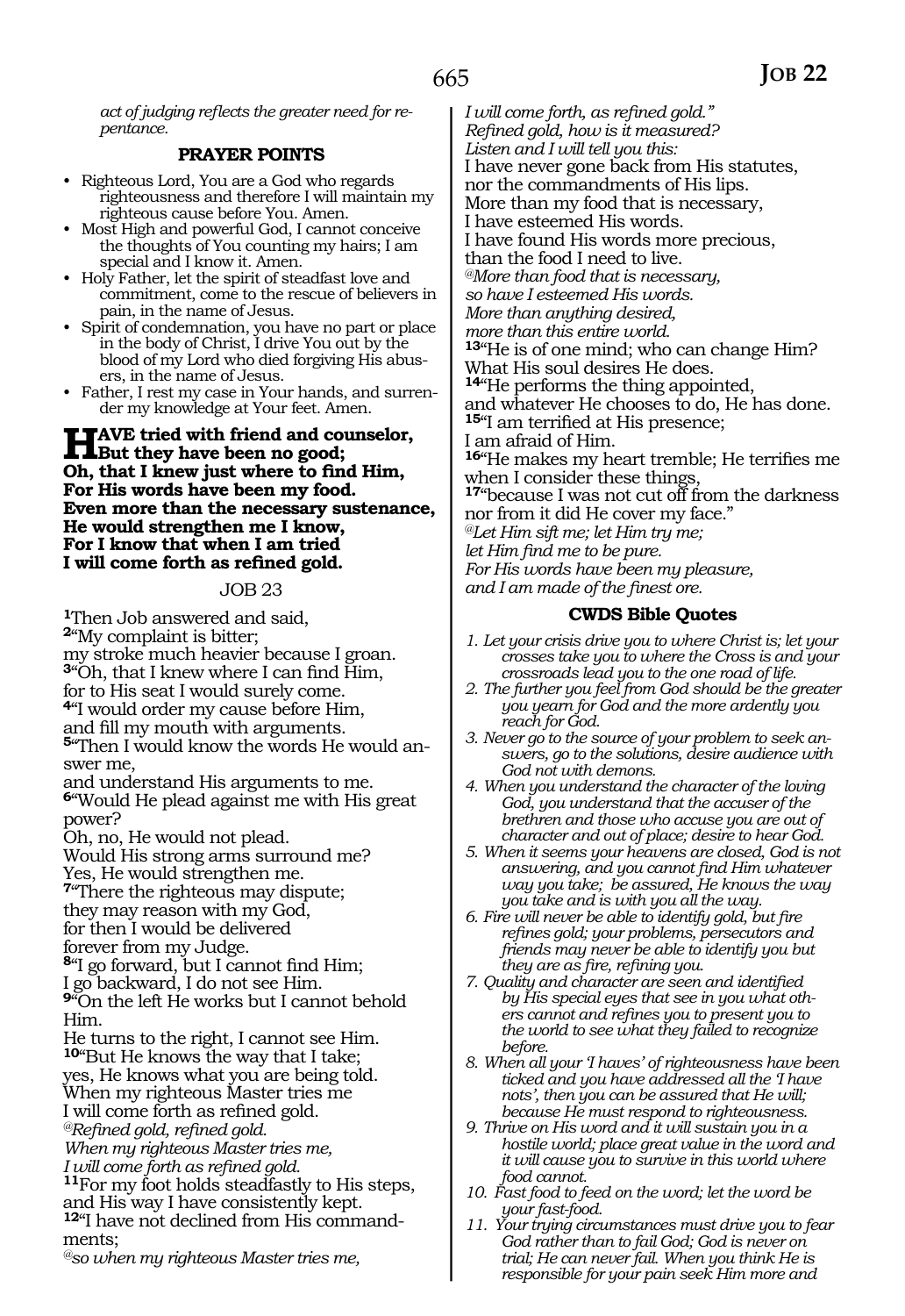*His hidden secrets.*

#### **PRAYER POINTS**

- I take my problems to the feet of the cross and leave it; I take my case to the courts of heaven and rest it, in the name of Jesus.
- My Father my God, I will search for You with all my being at all times, but especially when I feel lost and alone. Amen.
- Let every spirit promoting witchcraft as the answers for problems receive divine fire today, in the name of Jesus.
- I turn my ears to You Father; I feed on Your word. Amen.
- Refiner's fire, continue to perfect believers in the body of Christ. Amen.

# **MANY** reasons to ask, Why?<br>
Seeing nothing is hidden from God's **eye.**

#### JOB 24

**<sup>1</sup>**"Since the Lord knows the time always, why cannot those who know Him see His days?

**<sup>2</sup>**"Some remove landmarks,

and violently take the food and flocks; **<sup>3</sup>**"they drive away the ass of the fatherless, and for a pledge take the widow's ox. **<sup>4</sup>**"They turn the needy from the way, and force the poor of the earth to hide. **<sup>5</sup>**"They go to work to seek food, like wild donkeys in the desert sun;

they rise oftentimes to take their prey. The wilderness gives food to them and for household provision.

**<sup>6</sup>**"In the field everyone reaps his grain and they gather from the vineyard of the wicked man.

**<sup>7</sup>**"They spend the night naked and unclothed, without a covering in the cold;

**8**"with the showers of the mountains they become wet

and embrace the rock for shelter.

**<sup>9</sup>**"They pluck the fatherless from the breast, and of the poor they take a pledge;

**<sup>10</sup>**"they cause the poor to go naked, with no clothes at all;

and they take the sheaves from the hungry man's stall.

**<sup>11</sup>**"They make oil within their walls; and they tread their winepress yet are thirsty. **<sup>12</sup>**"And the wounded soul is crying out; from the city see the dying groan,

yet God does not charge them with wrong, **<sup>13</sup>**"though against the light they all rebel. They do not know the ways of light and truth, nor abide in paths that are right and good.

**<sup>14</sup>**"The murderer rises with the sun, and kills the needy and the poor.

They wait for night just as a thief.

**<sup>15</sup>**"So the eye of the adulterer waits for dusk, 'No one will see me,' is their trust.

He subtly disguises his face.

**<sup>16</sup>**"In the dark they break into houses, which they mark as targets in the day. They do not know the light.

**<sup>17</sup>**"For the morning is to them as the shadow of death.

You will discover them in the shadow of death. **<sup>18</sup>**"They should be swift on the waters, cursed in the earth;

so into their vineyards no one would grow. **<sup>19</sup>**"As drought and heat consume the snow, so the grave consumes those who sin. **<sup>20</sup>**"The womb should forget him, on him, the worms shall sweetly feed. No longer remembered shall he be; wickedness shall be broken as a tree. **<sup>21</sup>**"He targets the barren who do not bear, and to the widow he does no good. **<sup>22</sup>**"But God draws the mighty with His power; He rises up, but of life no man is sure. **23**"He gives them security which is their confidence, yet the eyes of God are on them. **<sup>24</sup>**"They are exalted but just for a little while, then they are gone. For just like that they are brought low; like all others they are taken out,

as the threads of grain they dry out. **<sup>25</sup>**"If it is not so now, who will say I lie, and make my speech worthless and undesired?"

#### **CWDS Bible Quotes**

- *1. Be righteous all the time for only God knows the set time for judgment; if the human heart knew the time, they would be righteous just in time for judgment.*
- *2. It is heart breaking to see those who break hearts and break lives break forth with abundance, while the righteous who build hearts and lives are broken and left in bitterness.*
- *3. Never live with the wicked, or desire the ways of the wicked, or lift up a praise to the wicked, for the wrath of the Lord abides on the wicked.*
- *4. It may appear God is doing nothing but it is already done; the death of His Son for redemption, and judgment for the wicked who rejects Him.*
- *5. Love can be painful but productive; pruning is uncomfortable, it cuts and hurts but it produces fruits.*
- *6. God will not love you to death, but love you to life, though the process will lead to the death of everything you love that opposes life in you.*
- *7. Sin leaves you naked like Adam desiring a cloak; righteousness leaves you covered but fully transparent.*
- *8. Prosperity is a trap that deceives the wicked into false security, but judgment cannot be fooled or distracted, it is attracted to and by wickedness.*

#### **PRAYER POINTS**

- Father, I live my life before You in righteousness and integrity always, in the name of Jesus.
- Most High God, shake the comfort of the wicked; wake them up to the reality of the devil's deception, in the name of Jesus.
- Let the spirit of urgency drive believers from demonic alignment with the wicked, in the name of Jesus.
- Mighty God, I take comfort in knowing it is already done. Amen.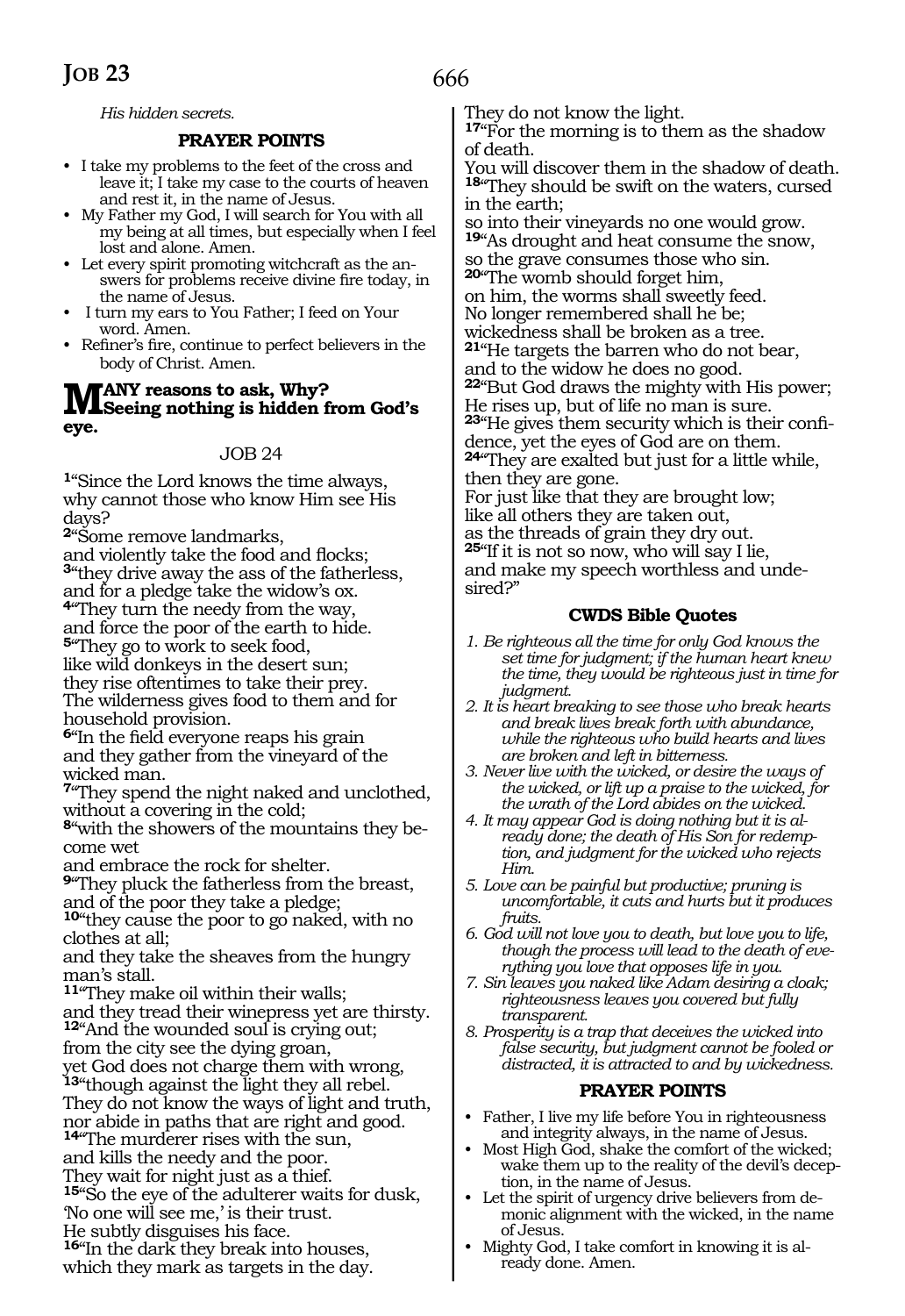• I love on You Lord Jesus in my difficult times because I want You to love on me at all times. Amen.

# WHY make yourself righteous<br>
When nothing else can be?<br>
Not mean not stars why justify **Not moon, not stars; why justify yourself? How can man be clean?**

#### JOB 25

*How can man be clean?* **<sup>1</sup>**Bildad the Shuhite made his speech: **<sup>2</sup>**"Dominion and fear are with God; in His high places He makes peace. **<sup>3</sup>**"Is there a number for His armies? On whom does His light not arise? **<sup>4</sup>**"How can man be clean with God? How can he who is born of woman be just? **<sup>5</sup>**"If even the moon does not give light; when the stars are not pure in His sight, **<sup>6</sup>**"how much less man who is just a worm? And the son of man, who is a worm?" *@How can man be clean? If you desire to know, God has made provision, by grace and not by works, by a spotless Lamb, and by His crimson flow.* 

#### **CWDS Bible Quotes**

- *1. Be awed by the person, presence, power and dominion of the living God, but most of all be awed by His awesome love and regard for man.*
- *2. The mystery of how can man be clean, is satisfied in Christ. The mystery now is, how can man not be clean when all the provisions are made?*
- *3. Never compare yourself with the stars; God has made you a little lower than the angels but much higher than the stars.*
- *4. Never compare yourself with the stars of God (fallen angels) who are not pure before Him; He has placed them under your feet.*
- *5. When you make yourself a worm you make your Father a worm and you disrespect and dishonor God; it is fake humility.*

#### **PRAYER POINTS**

- Merciful, kind, and loving God, I am awed by You; Your gentleness overwhelms me. Amen.
- Thank You for Your great regard for me Father. Amen.
- I soak myself in the cleansing blood of Jesus and accept His forgiveness for my sins. Amen.
- Omnipotent God, lover of my soul, I know that I am important to You and that satisfies me. Amen.

# **He binds the waters in the clouds, Compasses the waters and gives it bounds.**

**He holds back the face of His throne, And on it He spreads His clouds. Heaven's pillars tremble at His voice; They are astonished without choice. Yet I just can't seem to comprehend How has your counsel been of help?** 

**<sup>1</sup>**Job answered and said,

**<sup>2</sup>**"How have you helped someone with no power?

How have you saved the arm that has been lowered?

**<sup>3</sup>**"How have you counseled him who has no wisdom?

How have you declared the facts consistently? **<sup>4</sup>**"To whom have you uttered words?

And with whose spirit did you speak? **5**"Dead things are formed from under the waters and its inhabitants.

**<sup>6</sup>**"Hell is naked before Him and there is no cover for destruction.

**<sup>7</sup>**"He stretched the north in an empty place and hung the earth up without nails.

**<sup>8</sup>**"He binds the waters in His thick clouds, yet under them the cloud is not torn.

**<sup>9</sup>**"He covers the face of His throne, and over it He spreads His clouds. **<sup>10</sup>**"He surrounds the waters with bounds so

they stay where they are placed until day and night have been replaced. **<sup>11</sup>**"The pillars of heaven tremble at His rebuke, and remain astonished.

**<sup>12</sup>**"He divides the seas with His power; by understanding He smites the proud. **<sup>13</sup>**"The heavens are garnished by His strength, His hands have formed the crooked serpent. **<sup>14</sup>**"These are just some of His ways and power; yet, how small a portion has been heard? But who can understand the thunder of His power?"

*Yes consider the One who formed the earth.*  **@***How has your counsel been of help? How have your arms given strength? How have you counseled the unwise? Or helped the powerless in his demise? How much have you declared things as they are?* 

#### **CWDS Bible Quotes**

- *1. If you will ask yourself in the presence of the Lord, how can I impact the poor, the needy , the hurting, the afflicted and those in trouble, they will not have to ask, "How have you helped? What has the church done for me?"*
- *2. You will never be able to impress them with your passion and your knowledge until you impress them with your compassion and your care.*
- *3. You may clothe yourself in death but you cannot cover yourself from God, death is naked before God; you may take your own life but you cannot take away your judgment.*
- *4. When your situation confounds you, see the Creator in His creation and let Him astound you.*
- *5. Even your desolate space and empty situation is under His cloud; at any moment He can empty Himself on you.*
- *6. Let the mysteries of creation (like the clouds filled with water unable to burst) unfold the mastery of God and settle the misery of your situation.*
- *7. It can never, ever get so bad to warrant you giving up on a God who is so good; it can never get so burdensome for you to give up on a God who is so awesome.*
- *8. You can tap into God's power, His goodness and His wonders but you will never ever be able to*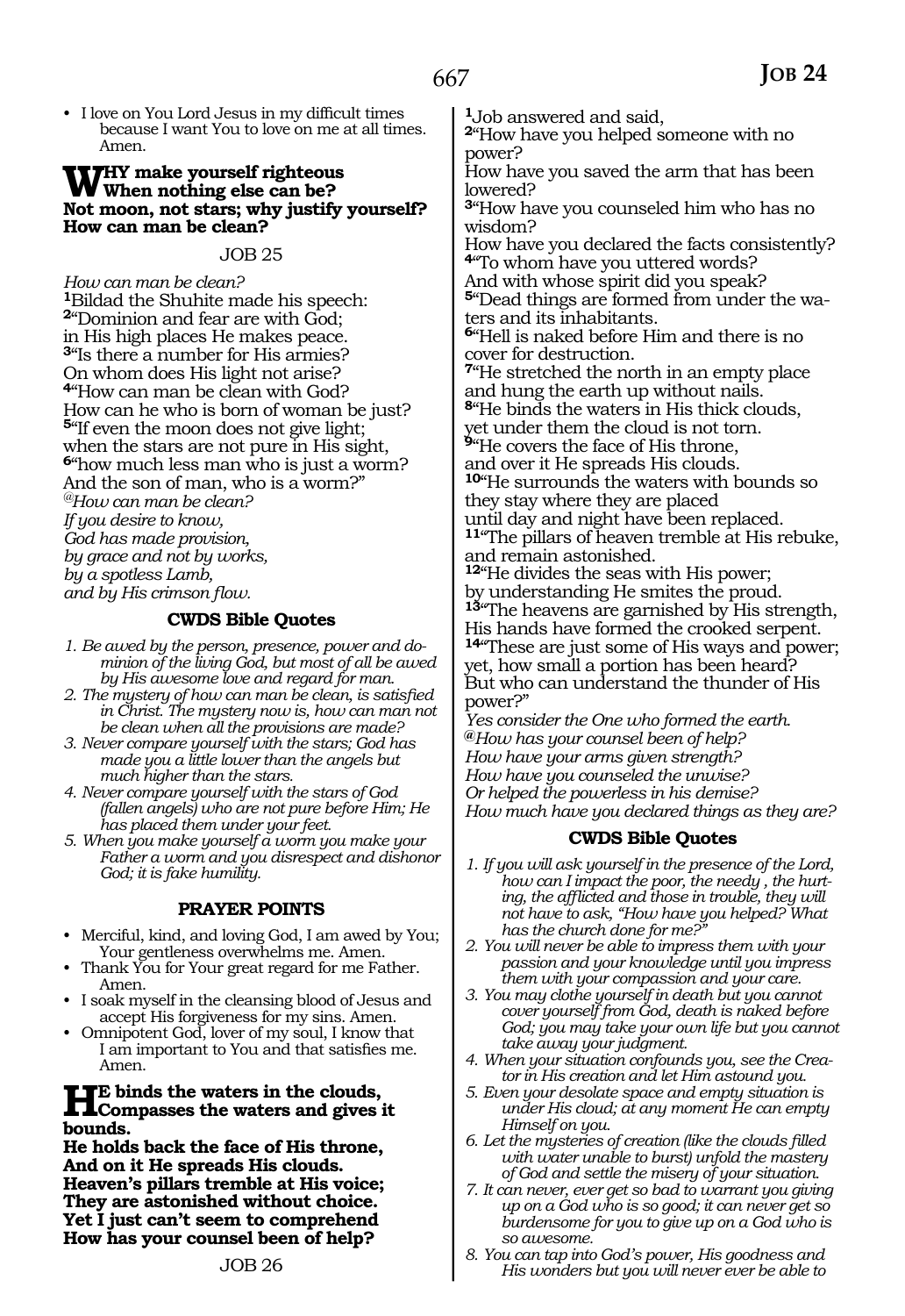*tap the extent of it; you may gasp at His magnificence but you will never be able to fully grasp it.*

#### **PRAYER POINTS**

- My Father, my Lord, let my life be an effective tool in Your hands for ministry to the needs of Your people. Amen.
- I declare by faith that my life shall be an expression of the love and compassion of the Lord Jesus. Amen.
- Father God, let the spirit of suicide be driven from this generation; death is not the answer, You are. Amen.
- Marvelous God, I stand amazed and marvel at Your creative wonders; all Your creation glorifies You; I quiet myself at Your feet. Amen.
- Empty Your clouds on me Lord and fill me with the refreshing from Your throne, in the name of Jesus.

# **As long as breath is in my being And God's Spirit is within, To my righteousness I will hold fast; Men may reproach me, but not my heart. I shall not sing the wicked man's song Nor utter deceit with my tongue. What the wicked prepares, the just shall put on;**

#### **Their silver is for the innocent man.**

#### JOB 27

**<sup>1</sup>**In his parable Job went on to say, **<sup>2</sup>**"As God lives who took my justice away, and the Almighty who has vexed my soul, **<sup>3</sup>**"as long as breath is in my nose, and the breath of God flows through my lungs,

**<sup>4</sup>**"wickedness shall not come from my lips nor shall my tongue utter deceit.

**<sup>5</sup>**"Should I justify what you all have said? God forbid, no, not unless I am dead! Until then, I will never put my integrity away; **<sup>6</sup>**"I will hold fast to my righteousness;

no, I will never ever let it go.

As long as I live, my heart shall not sing my own reproach.

**<sup>7</sup>**"Let my enemy be as the wicked one, and he who rises against me as the unrighteous man.

**<sup>8</sup>**"Tell me what is the hypocrite's hope, though he has gained much, when God takes his soul?

**<sup>9</sup>**"Will God hear his cry when trouble comes? Will he delight himself in the Almighty God?<br><sup>10</sup> Will he always call on the Lord?

**11**"Let me teach you by the hand of God; that which is with the Lord I will not conceal. **<sup>12</sup>**All of you have seen it yourselves;

why are you then altogether vain?

**<sup>13</sup>**"With God, this is the wicked man's pay, for this is the oppressor's heritage;

from the Almighty it is designated that way. **14"**If his children are multiplied,

it is so that the sword will be satisfied. His offspring shall always lack bread; **15"**those who remain of him shall be buried, dead.

Their widows shall not weep for them. **16"**Though he heaps up silver as the dust,

and as the clay he prepares clothes; **17"**let him prepare it, but it is for the righteous to wear,

and the innocent will split his silver. **18"**He builds his house like a moth,

like a watchman he makes a booth. **19"**The rich will lie down, but will not rise up; he opens his eyes, and he is no more.

**20"**Terrors take hold of him like a raging flood; a tempest steals him away in the night.

**21"**He is carried off by the east wind.

He departs as when a storm hurls him.

He is hurled from his place;

**22"**It rages against him and does not spare. He would desire to flee out of its strength.

**23"**At him shall men clap their hands.

They shall hiss him out of his place."

#### **CWDS Bible Quotes**

- *1. You may blame God for denying you and afflicting you but you make your affliction permanent and deny change and God if you speak wickedly.*
- *2. You may not be able to guard your property, your children or your health, but you must guard your tongue; it has the power to redeem you and to restore everything, or seal your dilemma.*
- *3. Never lie to satisfy or to fit in with people's expectation; it is best to be a misfit than to be the perfect fit in the company of the wicked.*
- *4. You may not be able to preserve your life but you can preserve your hope of eternity, and you can preserve your soul.*
- *5. It is best to be afflicted and have the ears and eyes of God, than to be exalted and have the wrath of God.*
- *6. The futility of wickedness magnifies the wisdom of the righteous and their discipline.*
- *7. The wicked stores up for those who will reach up for it and will reach out with it.*
- *8. When you have the understanding of Job, you will never be satisfied in the clothes of the wicked or to be standing in the way of the ungodly.*
- *9. Delighting in the Lord is not conditioned on the times, it is commitment for all times, consistent in both the good times and the bad.*

#### **PRAYER POINTS**

- I have made a covenant with my lips; it shall not speak wickedly against or to God or man. Amen.
- Your word shall always be on my tongue, O Lord. I am forever armed with decisive words and the power of restraint. Amen.
- Righteous Father, I clothe myself in truth; I refuse to give credence to any of the signatures of the devil. Amen.
- Why are you cast down O my soul, hope in God; make your boast in Him who is preserving you from this depression. Amen.
- Father God, for Your eyes only; Your eyes are on me O Lord, even in my strongest test. I live to please You. Amen.

**There is a place for precious stones, A vein for silver and a place for gold. There are places known, places unknown,**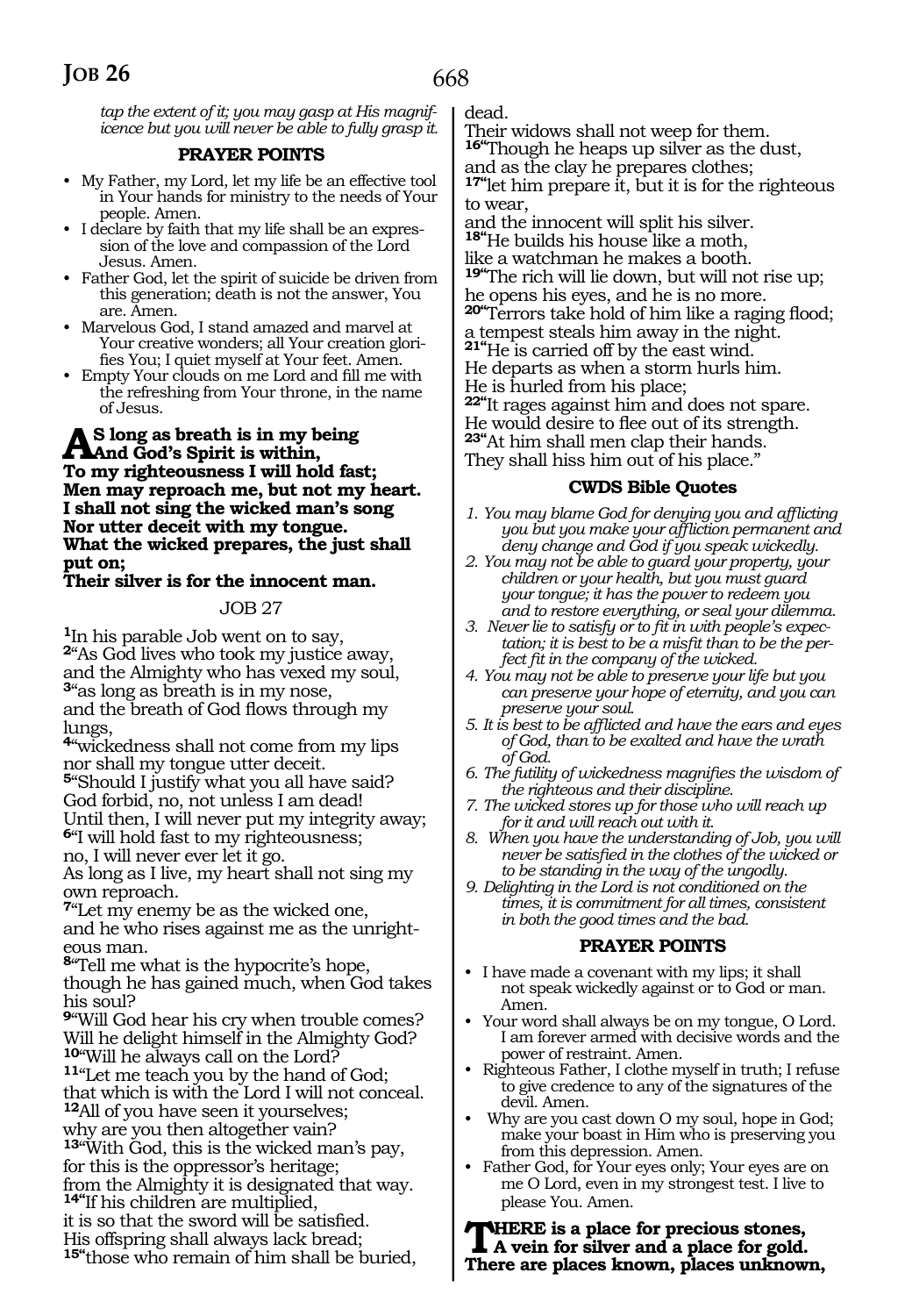**But in what place can wisdom be found? In its light topaz and pearl lose their appeal;** 

**Death will tell you its fame is real. To depart from evil is to understand, The fear of the Lord, this is wisdom.** 

#### JOB 28

*Where shall wisdom be found?*  **<sup>1</sup>**"There is a vein for silver, and refinery for gold.

*But where can wisdom be found?*

**<sup>2</sup>**"Out of the earth we take iron;

copper is molten out of stone.

**<sup>3</sup>**"Man puts an end to darkness

and searches out all things perfectly, for precious stones in darkness and the shad- ow of death.

**<sup>4</sup>**"The flood breaks out from the earth, from places forgotten by men;

they are dried up and gone.

**<sup>5</sup>**"From the earth we get bread, under it we turn up fire;

**<sup>6</sup>**"the place of sapphires is its stones, and it has dust of gold.

But where can wisdom be found? **<sup>7</sup>**"There is a path that no fowl knows, that has never been spotted by the vulture's eye;

**<sup>8</sup>**"the lion's cubs have not trodden it, nor has the fierce lion passed it by. **<sup>9</sup>**"He puts forth His hands on the rock, and He overturns the mountains by the roots. **<sup>10</sup>**"He cuts out rivers among the rocks; every precious thing is in His view. **<sup>11</sup>**"He keeps the waters within their banks; He commands and they never overflow. The thing hidden, he brings, he makes it

known, *but where shall wisdom be found?* 

**<sup>12</sup>**"Where can wisdom be found?

Where is the place of understanding? **<sup>13</sup>**"No man knows its price.

It is not found in the land of the living. **<sup>14</sup>**"The depth spoke, saying, 'It is not in me', 'Not in me either,' say the seas. **<sup>15</sup>**"Gold cannot buy it,

nor silver be weighed to pay its price.

**<sup>16</sup>**"It is valued more than the gold of Ophir, with the precious onyx or the sapphire. **<sup>17</sup>**"The gold and the crystals cannot equal its price,

it cannot be exchanged for gold refined. **<sup>18</sup>**"Do not even mention corals or pearls; put a price to rubies; it is worth much more. *Priced above every precious thing in this world.* **<sup>19</sup>**It cannot be compared with the topaz on the Ethiopian plains;

nor can it be valued with pure gold. **<sup>20</sup>**"Oh, where did wisdom come from then? Where is the place of understanding? **<sup>21</sup>**"It is hid from the living

and closed from the fowls of the air. **<sup>22</sup>**"Destruction and death say, we have heard

of its fame yet only with our ears. **<sup>23</sup>**"God understands the way of it; He knows the place it is found. **<sup>24</sup>**"For to the ends of the earth He looks; He has everything under the entire heavens in view. **<sup>25</sup>**"He makes the weight for the winds; He measures the waters by weight.

**<sup>26</sup>**"He made a decree for the rain, a way for the thunder's lightning. **<sup>27</sup>**"Then He saw and did declare this thing; He prepared it and searched it out. **<sup>28</sup>**"And to man He said,

'The fear of the Lord, that is wisdom; to depart from evil, that is understanding.'" *@More than gold, more than all treasures, worth more than all your cares, the immeasurable value of wisdom, and it is only found in Godly fear.*

### **CWDS Bible Quotes**

- *1. Whatever is desired in the earth can be acquired from the earth, but wisdom comes from above.*
- *2. Gold and precious jewels can be mined but wisdom cannot be mined or mimed it must be accessed by reverential fear.*
- *3. Wisdom is lent to us to equip us in this life with the power to deliver us from this life.*
- *4. The wicked desires wealth but requires what wealth cannot buy; wisdom.*
- *5. Wisdom has the power to produce and procure wealth but wealth can never purchase, produce or procure wisdom.*
- *6. Wisdom without wealth is rich; wealth without wisdom is poor and foolish.*
- *7. Wisdom cannot be searched out or found in any tangible place but in the intangible fear of the living God.*
- *8. Wisdom is with God, wisdom is in God, wisdom is God; wisdom is found by persistent pursuit of, and perfect alignment with God.*
- *9. The fear of the Lord not only leads to wisdom, it is concluded from the beginning; the fear of the Lord is wisdom.*

# **PRAYER POINTS**

- Heavenly Father, I refuse to be wise in my own conceit; let the pure wisdom that comes from above rest in my spirit always. Amen.
- I tremble before You Father in awe; let the fear of the Lord that causes restraint fall upon this generation, in the name of Jesus.
- Wisdom that makes eternity the number one priority clothe this nation, in the name of Jesus.
- God of Abraham, give me the power to get my priorities right at all times; I love Your kingdom above all things, in the name of Jesus.
- Thank You Father for the blessings that make rich; I will pursue the blessings and watch the riches pursue me. Amen.

#### **Whatsoever things are good, and Job began to dream, "Oh, that I were . . .," and eyes began to**

**gleam...** 

# JOB 29

**<sup>1</sup>**Job continued his response;

**<sup>2</sup>**"Oh that I were as in months past, preserved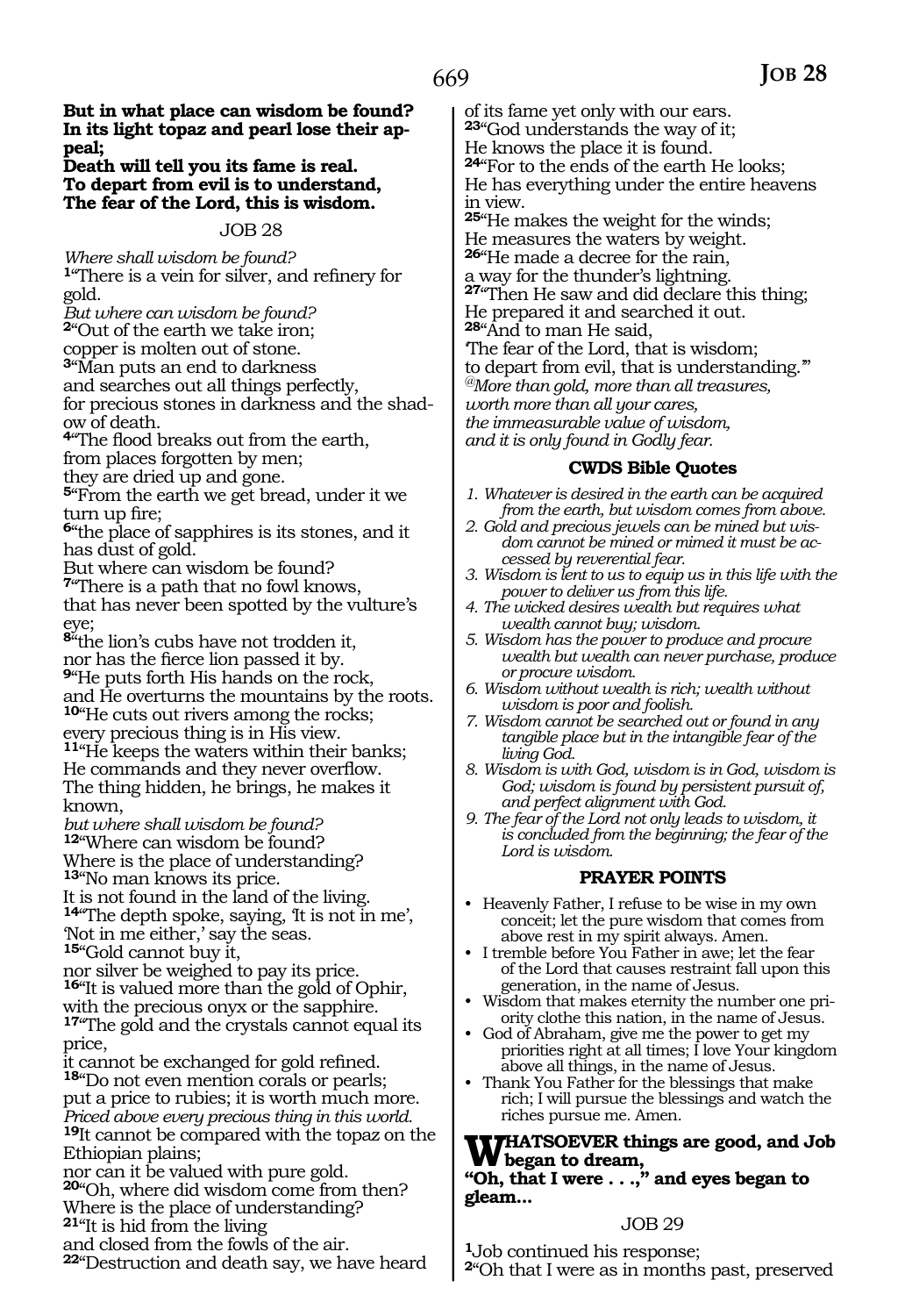by the Lord;

**<sup>3</sup>**"when His candle shone on my head and His light lit my path;

**<sup>4</sup>**"just as in the days of my youth, with God's secret with me.

**<sup>5</sup>**"Oh, just to have again with me my children and the Almighty!

**<sup>6</sup>**"When I washed my steps with butter, rocks poured me rivers of oil.

**<sup>7</sup>**"When I went out of the gate from the city, and prepared my seat in the street!

**<sup>8</sup>**"The young men saw me and ran to hide, and the aged rose up and stood.

**<sup>9</sup>**The princes refrained from talking; *oh, but those days were good!* 

They laid their hands on their mouths.

**<sup>10</sup>**"The nobles held their peace,

for to the roof of their mouths their tongues would firmly stick.

**11**"It was a time when all who heard me, blessed me; I was a witness for the eye,

**12**"because I delivered the fatherless, the helpless and the poor outside who cried.

**<sup>13</sup>**"I made the widow's heart joyful; those who would perish wrote my song.

**<sup>14</sup>**"I clothed myself with righteousness; they were the garments I put on.

My justice was like a robe and a precious diadem.

**<sup>15</sup>**"I was as eyes to the blind and feet to the lame.

**16**"Days when I fathered the poor, and investigated the unknown person's cause.

**<sup>17</sup>**"Oh, for those days of purpose, when I broke the wicked man's jaws,

and when I plucked the spoils out of his teeth. **<sup>18</sup>**"Then I said, 'I will die in my nest,

and multiply my days just as the sand.'

**19**"When my roots were spread out by the waters, with the night's dew on my branch.

**20**"My glory was fresh in me, and my bow renewed in my hand.

**<sup>21</sup>**"Oh, for the days when men listened to the words I had to say.

**<sup>22</sup>**"They waited and kept silence and did not speak again.

My speech dropped on them;

**<sup>23</sup>**"they waited on me as for the rain; they opened their mouths wide as for the lat-

ter rain. **<sup>24</sup>**"If I laughed at them, they did not believe it; my countenance held a light that no man could cast down;

**<sup>25</sup>**"I chose out his way and it was right! I sat chief among men; as king in the army I dwelt."

*@These were edifying things to think on, when things were far from well.*

"I was comfort for the mourners."

*@"Good reports from all my ways.*

*Oh, that it was this moment, but indeed, those were the days.*

*@These thoughts revived my spirit; how I wish they were here now.* 

*If I keep these thoughts before me, I will survive somehow.* 

*Good report, pure, just and honest; thoughts of virtue and of praise.* 

*Going back, yes, the right things to think on! All coming back, but... those were the days."*

#### **CWDS Bible Quotes**

- *1. The taste in your memory may have left your mouth but not your life; if you keep the Lord in your memory and His praise in your mouth; the taste will return and come alive again.*
- *2. When the pleasant taste of success is replaced with the pungent taste of failure, never fail to make the pursuit of God pleasant and He will fill your mouth with good things.*
- *3. If it is pleasant to be reminded of your children, it is painful to be reminded of their death; no one deserves the experience of these painful memories.*
- *4. Your present days may be a shadow of your pleasant days; let it be overshadowed by your persistent praise and the shadow will give way to a perfect day.*
- *5. Good days may seem to be lost but the secret is, keep seeking God, they can be found in Him.*
- *6. With God lost years will be found, stolen years restored, bad days will be good in this life and good days will be so much better in the life to come.*
- *7. It does not matter how bad your days are now, they are much better in God; it does not matter how good your days are, with God the best days are always ahead.*
- *8. When you understand and appreciate the benefits of righteous living, you speak to your soul and say, "Why are you cast down?", rather than let your problem speak to you, saying, "Why are you insisting on serving God?"*
- *9. The good days may be stolen but never lost, they must be surrendered and the thief punished; stop living as if there is no hope.*
- *10. Wealth, respect, honor and even life will pass in a fleeting moment but hold on to eternity and it will hold on to what time stole from you.*
- *11. The best insurance may offer you some measure of safety and comfort in this life, but only blessed assurance can secure your soul with timeless indemnity.*

# **PRAYER POINTS**

- Faithful God, my soul looks up to You in whom my hope is anchored. Amen.
- Most High God, I pursue You with passion; You are my glory and You will lift my head, in the name of Jesus.
- Loving Father, comfort the hearts of those who mourn in the body of Christ; I rebuke the spirit of death over the lives of our children, in the name of Jesus.
- Merciful Father, I refuse to let problems break me down, I will praise to my breakthrough, in the name of Jesus.
- Where can I go but to Your presence O Lord; nothing shall drive me away from You. Amen.

**WEPT** for the troubled one,<br>
But name New Lam along **But now? Now I am alone. Pierced are my bones, A brother to serpents and owls.**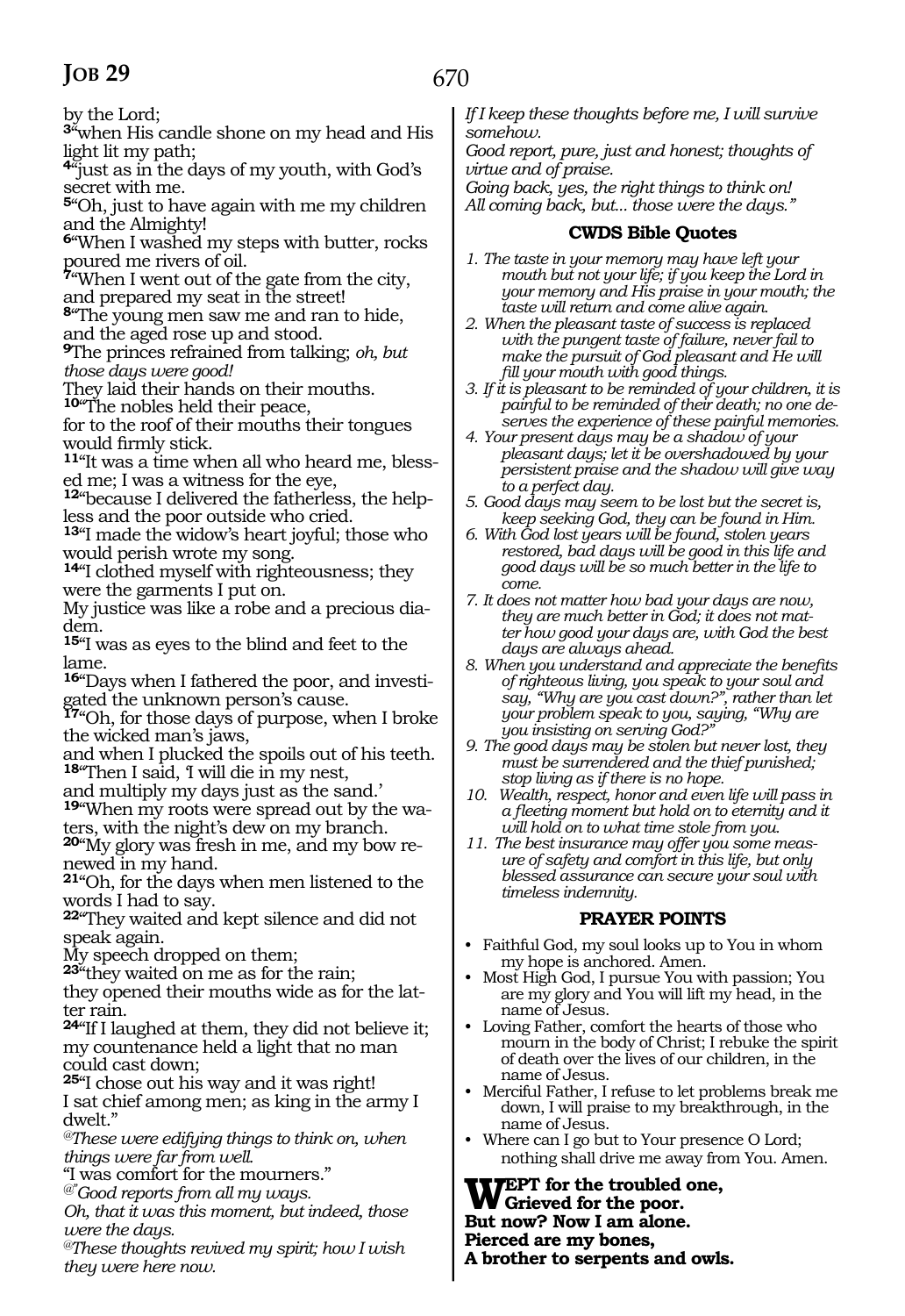#### **Terrors pursue my soul; Now I am alone. Went mourning without the sun; Spit at by those who are the vilest men. Yes, indeed, now I am alone.**

JOB 30

**<sup>1</sup>**"Now those who are younger than I have ridiculed me all the time; whose fathers I would have disdained to set with my dogs in past times. **<sup>2</sup>**Yes, how could I have been profited by the strength that their hands would bring; whose, by old age, vigor was perishing? **<sup>3</sup>**"They were solitary from lack and famine; fleeing into the wilderness in the past, desolate and waste.

**<sup>4</sup>**"By the bushes who can cut mallows, and for their meat juniper root.

**<sup>5</sup>**"They were driven from among men; as if they were thieves, they cried after them. **<sup>6</sup>**"To dwell in the cliffs of the valleys;

the rocks and caves are their homes.

**<sup>7</sup>**"Among the bushes they brayed, and under nettles they gathered, always unsettled.

**<sup>8</sup>**"They were children of fools and base men; they were viler than the earth.

**<sup>9</sup>**"Now I am their song,

their byword and their song.

**<sup>10</sup>**"Now they detest me; from me they flee far away,

and do not hesitate to spit in my face. **11**"Because He has loosed my cords and afflicted me,

they have unfastened the bridle before me. **<sup>12</sup>**"Their youths rise up on my right hand

and push away my feet so I cannot stand. They raise up against me the ways of their destruction.

**<sup>13</sup>**"They mar my path; my calamity they set forward; they have no restraint.

**14**"They come on me as a wide breach of water;

they roll upon me in my desolation. **<sup>15</sup>**"Terrors are turned upon me;

as the wind they pursue my soul.

My welfare passes away as the clouds above. **<sup>16</sup>**"Now my soul is poured out upon me.

The days of my affliction have taken hold. **<sup>17</sup>**"My bones are pierced in the night season, and my sinews take no rest.

**<sup>18</sup>**"My garments are changed by this great disease.

It binds me about as the collar of my coat. *Now I am alone!* 

**<sup>19</sup>**"He casts me in the mire.

I am become like dust and ashes, I am no higher.

**<sup>20</sup>**"You do not hear me though to You I cry; I stand up but I am denied.

**<sup>21</sup>**"You have become cruel to me.

With a strong hand You oppose me.

**<sup>22</sup>**"You lift me up to the wind and cause me to ride on it.

Then, whoosh! You dissolve my substance and let me spill.

**<sup>23</sup>**"You will bring me to death, I know, to the house that all the living must go.

**<sup>24</sup>**"He will not stretch out His hand against those who are in the grave,

if when He destroys it, they cry out.

**<sup>25</sup>**"Did I not weep for the troubled one? Was not my soul grieved for the poor? But now...

**<sup>26</sup>**"now when I looked for good, evil has come; when I waited for light I received the darkest of all nights.

*Now I am alone!*

**<sup>27</sup>**"Now I boil within without rest;

days of affliction have confronted me.

**<sup>28</sup>**"Without the sun I have mourned; in the congregation I stood up and cried out,

*alone! Now I am alone!*

**<sup>29</sup>**"I am a brother of jackals, a companion of the ostrich.

*In my disease I have become foul.*  **<sup>30</sup>**"My skin is black upon me;

my bones burn with fever heat.

**<sup>31</sup>**"My harp is turned to mourning, *and now you can see,* 

"the voice of my flute is just as that of those who weep."

*Ah yes, now I am alone.* 

*I am really alone, now.* 

#### **CWDS Bible Quotes**

- *1. When you have done everything to be righteous, yet everything seems to go wrong, your righteousness writes the outcome; it will right your wrong.*
- *2. Heaven groans for the justification of the righteous just as the earth groans for the manifestaton of the true children of its Creator, God.*
- *3. Never get tired of doing good, there is a season called due season, for the natural rewards of your deeds have gone ahead of you to prepare you a grand welcome.*
- *4. Never rest your confidence on people, they will move, respect and honor may cease; maintain your confidence in the Rock that cannot be moved; put your hope in the God who cannot change.*
- *5. When you are praised, smell it but never swallow it; taste it but never gobble it, or you may want to vomit it when criticism and outright insults come from the same source.*

*6. Carnal honor and respect respond to the flesh and change with circumstances; Godly honor and respect persist consistently until circumstances change or until it changes the circumstances.*

- *7. When you fight what you favored and lambast the same thing you prophesied positively to, circumstances are not confused, you are.*
- *8. Before you complain place your situation on Job's deduction scale, you may have many reasons to be thankful. Job lost: wealth, business, children, spouse, health, sleep, honor, respect, status, friends, yet he never lost his appreciation for God.*
- *9. Persecution is after your faith not your fame or your well-being; it is not aimed to steal your heart but to steal the word in your heart.*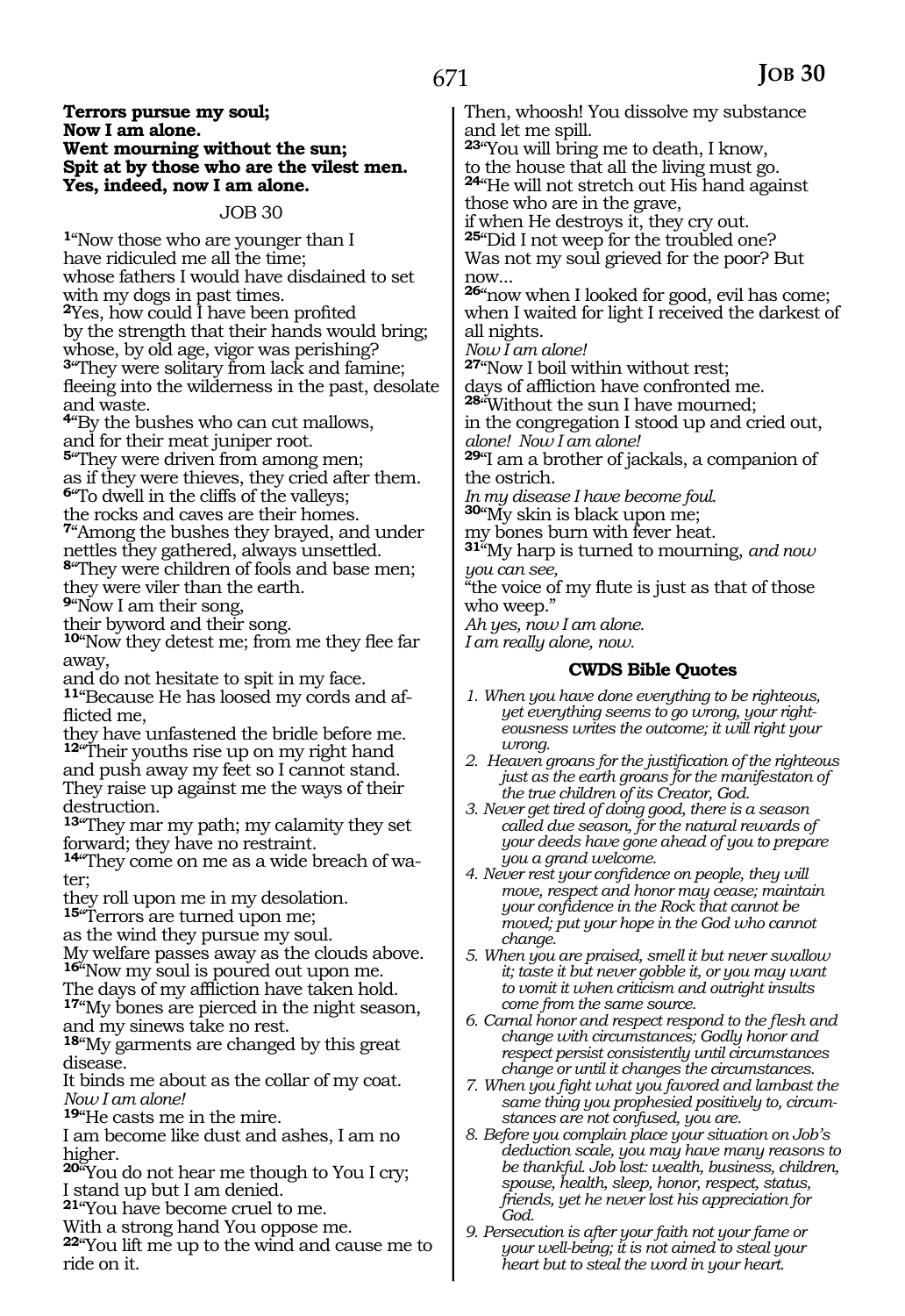- *10. Serve God from the spirit for calamity will nullify the ability of your physical senses to see the God who sees you.*
- *11. As long as it is in time it is given time; it must end and in the end you will see God.*

#### **PRAYER POINTS**

- My Father God, my heart is steadfastly fixed on You; the oil in my lamp will never run out. Amen.
- God of Abraham, thank You for the assurance that all the heavenly hosts are on my side, cheering me on to the glory of my Father. Amen.
- O Lord my God, please give me the patience to wait and to remain faithful to the end; You are a God who rewards righteousness. Amen.
- My confidence is in You my Father; my hope in You shall never die. Amen.
- Most high God, Your word remains faithful and true; let confusion that causes believers to shift with the tide, be driven from the body of Christ. Amen.
- Spirit of ingratitude, I drive you out of my household, in the name of Jesus. Thank You Lord for everything I have; despite any loss, I am privileged. Amen.

#### **IF** I have walked in vanity,<br>If by a woman I have been<br>If I have despited my aggregate **If by a woman I have been deceived, If I have despised my servants, All the effects I will receive. If I have covered sin like Adam, If there is ever a cause, I will embrace the effects And pay gladly for them all.**

#### JOB 31

**<sup>1</sup>**"I have made a covenant with my eyes; why should I think on a young woman? **<sup>2</sup>**"What is God's inheritance from on high and His portion from above? **<sup>3</sup>**"Is it not destruction to the wicked, and punishment to workers of iniquity? **<sup>4</sup>**"Does God not see my ways, and count all my steps? *Hear me now; if . . .* **<sup>5</sup>**"If I have walked with vanity, if my foot has hastened to deceit, **<sup>6</sup>**"let me be weighed on a scale, that God may know the integrity of my ways. **<sup>7</sup>**"If from the way my steps have turned, if my heart walked after my eyes, if any spot has stuck to my hands, **<sup>8</sup>**"then let me sow but never be satisfied; let another eat the things I sow; let my crops be rooted out. **<sup>9</sup>**"If by a woman my heart has been deceived, if at my neighbor's door I lurked, **<sup>10</sup>**"then let my wife grind for another man, and let others bow down on her. **<sup>11</sup>**"For this indeed is a heinous crime; the punishment of wickedness, this iniquity requires. **<sup>12</sup>**"It would be a destructive consuming fire, and would uproot all the increase of mine. **<sup>13</sup>**"If I despised the cause of my male or female servant when they complained to me. **<sup>14</sup>**"What will I do when God rises up?

When He visits to punish, how will I answer Him?

**<sup>15</sup>**"For He who made me in the womb made them.

We were fashioned together by the same hands.

**<sup>16</sup>**"If I withheld the poor from their desire, or caused the widow's eyes to fail,

**<sup>17</sup>**"if I have eaten my food all alone,

and had given the fatherless none, **<sup>18</sup>**"for I fathered him from my youth; guided the widow from my mother's womb.

**<sup>19</sup>**"If I have seen any perish for lack of clothes,

or any without covering who are poor; **<sup>20</sup>**"if his heart has not blessed me,

if he has not been warmed by my fleece. **<sup>21</sup>**"If against the fatherless I raised my hand when  $\overline{I}$  saw my help in the gate had come, **<sup>22</sup>**"then let my arm fall this day;

let it be torn from the shoulder blade; **<sup>23</sup>**"For the destruction of God terrifies me, by reason of His excellence, I could not endure.

**<sup>24</sup>**"If I have made gold my hope and said, 'Fine gold, you are my confidence'; **<sup>25</sup>**"if I have rejoiced because of my great wealth and because my hand had much gain; **<sup>26</sup>**"if I look at the sun when it shines

or the moon shining very bright,

**<sup>27</sup>**"if my heart had been secretly enticed,

if I kissed my hands in sacrifice, **<sup>28</sup>**"this iniquity too would be for the judge,

for I would have denied my God who is above. **<sup>29</sup>**"If when those who hated me were destroyed or when evil found him I clapped my hands and I rejoiced.

**<sup>30</sup>**"I did not sin with my mouth,

by wishing on them a curse.

**<sup>31</sup>**"If the men of my tent did not say of me, 'Who is it that has not been satisfied by his meat?'

**<sup>32</sup>**"In the street a stranger lodged no more, in my house the traveler found an open door. **<sup>33</sup>**"If I covered my sin just like Adam by hiding my iniquity in my bosom.

**<sup>34</sup>**"Did I fear the great multitude? Was I terrified by their contemptuous attitude; so I kept silence and did not go out?

**<sup>35</sup>**"Oh, that one would hear me out. I desire an answer, not from man

but from the Almighty One.

O that my Adversary had written a book. Surely I would take it up.

**<sup>36</sup>**"On my shoulder it would be placed;

as a crown I would bind it on me and wear it with grace.

**<sup>37</sup>**"The number of my steps I would declare to Him,

and go near to Him just like a prince. **<sup>38</sup>**"If my land cried against me,

and together its furrows weep;

**<sup>39</sup>**"if I have eaten the fruits without a price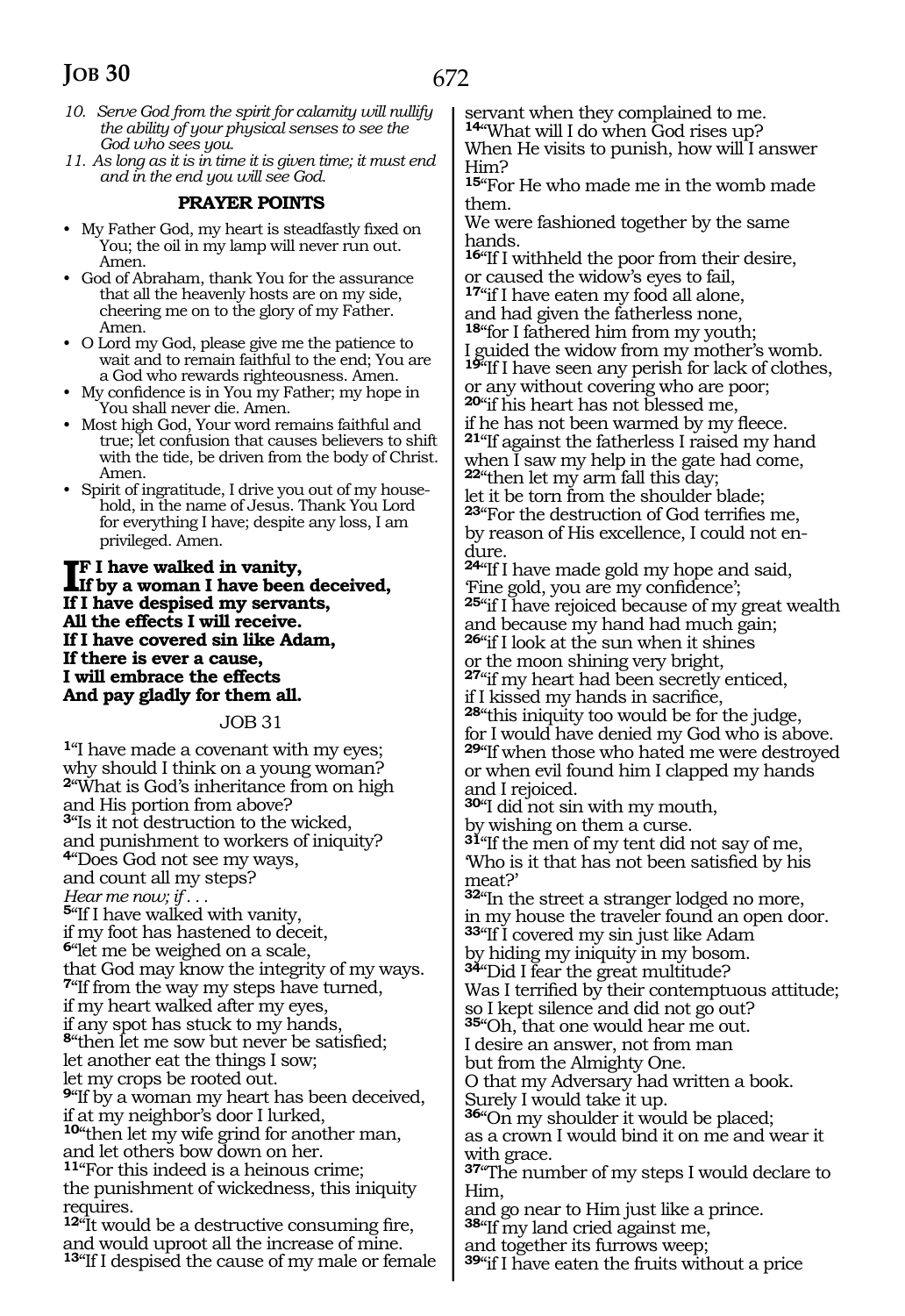or caused the owners to lose their lives; **<sup>40</sup>**"let thistles grow instead of wheat, and weeds where barley should have been. So end the word from Job's own tongue." *Judge me if evil I have done!*  **@***Have you considered My servant Job? If you have considered then you would know just what the Lord and Satan had seen; just what the 'ifs' of righteousness mean.* 

#### **CWDS Bible Quotes**

- *1. Righteousness is a personal covenant of 'to do's' and 'not to do's' based on determination and commitment.*
- *2. Righteous before man can be good play acting since it is based on their sight, righteous before God is based on His all-knowing heart-searching eyes; righteousness plays out before God always.*
- *3. Examine yourself in the light of God's word, let it be your mirror, your measuring stick, your pruning rod, your cleansing stream, then present yourself to God for examination.*
- *4. You are dealing with members of the opposite sex, you are dealing with people, you are dealing with needs, you are dealing with your thoughts as you walk softly before the God who is dealing with you.*
- *5. What have you let go of on your path to righteousness? What are you willing to surrender to prove your walk of righteousness?*
- *6. How you live for God and love both God and man is under constant scrutiny both by heaven and hell; God responds and the devil reacts as both take keen interest in you for differing reasons.*
- *7. You embarrass the devil by your righteous living; your pursuance of a blameless walk puts the devil and his demons to shame as you nullify the excuse for their rebellion.*
- *8. Break down your walk with God to helping, to giving, to personal lifestyle and to the instructions of the Spirit; walk in every area with conviction.*
- *9. When you are confident that the Almighty and the accuser cannot find a justified accusation against you, you are willing to hang your health, your wealth and everything you value on it.*
- *10. Present your righteous ways and faultless lifestyle to God but be willing to be taught since His ways are not our own and even our presentation may fault us.*

#### **PRAYER POINTS**

- Spirit of the living God, I am fully committed to You and to maintain a lifestyle of righteousness. Amen.
- Let every spirit of acting and pretense be driven from the hearts of believers; let the fear of God fall upon the church, in the name of Jesus.
- Most High God, let the light of Your word shine upon my life so You will find me favorable and compliant, in the name of Jesus.
- Position me Father to be relevant to this world as I walk circumspectly before You always, in the name of Jesus.
- Most high God, I will be deliberate and intentional in my devotion and service to You. Amen.

WHEN his friends ceased to answer,<br>
To face the wrath of someone else,<br>
A request man filled with answer **A young man filled with anger** 

#### **Who justified himself: "My belly is as wine that has no vent; It is now ready to burst!" On the bruised, and on the battered Was added yet another mouth.**

#### JOB 32

**<sup>1</sup>**Job's three friends ceased to answer. They could not choose words that were right to convert a condemned sinner righteous in his own sight. **<sup>2</sup>**But the wrath of Elihu son of Barachel, whose family were of Ram, was aroused against Job, because he justified himself above God. **<sup>3</sup>**He was angry also against Job's three friends who could not answer Job, yet by them he was condemned. **<sup>4</sup>**They were much older than Elihu, so he waited on his turn, until they had finished speaking; he honored their age, though he burnt. **<sup>5</sup>**When Elihu saw there was no answer in these three men's mouths. His wrath rose up in him greatly. Now it was his turn. **6**So Elihu, son of Barachel the Buzite, answered and said, "I am young and you are old, that is why I was afraid, and did not show my opinion, although I have much to say. **<sup>7</sup>**"For I said age should speak; many years should teach wisdom. **<sup>8</sup>**"But there is a spirit in man. The Almighty inspires him and makes him understand. **<sup>9</sup>**"Great men are not always wise, nor do the aged understand justice. **<sup>10</sup>**"Pay attention to me, therefore, I will give my opinion. **<sup>11</sup>**"For I had since waited; I waited for your words. I listened to your reasonings, while you figured out your response. **<sup>12</sup>**"I gave you close attention. There was no one here to convince Job. No one answered his words. **13**"Lest you should say, 'We have found wisdom.' It is God who thrusts him down, not man. **<sup>14</sup>**"He has not directed his words against me, so with your words I will not respond. **<sup>15</sup>**"They were dismayed; they left off speaking. They answered him no more.

**<sup>16</sup>**"While I waited they stood still; because they answered no more,

**<sup>17</sup>**"I will also answer;

I will speak my opinion now.

**<sup>18</sup>**"For I am full of knowledge; The spirit within compels me on;

**<sup>19</sup>**"My belly is as wine that has no vent,

ready to burst like new bottles;

Even so, I am pent up.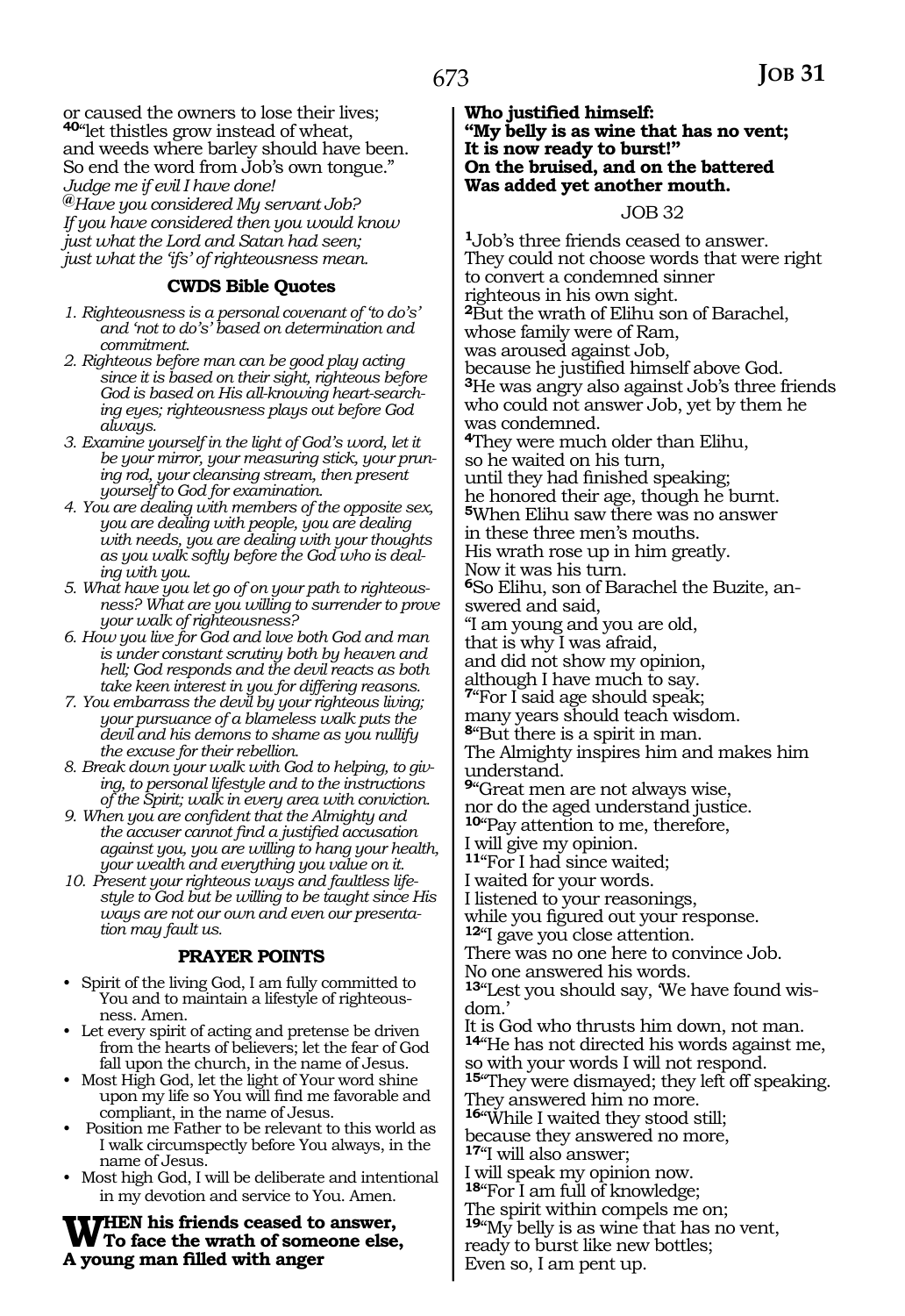**<sup>20</sup>**"I will speak for my relief; I will answer from my lips. **21**"Let me not accept a man's person;<br>nor let me flatter with my lips. **22**"For I do not know how to do this. or my Maker would soon take me away." *@And he began what would add more bruises to Job's great pain!*

### **CWDS Bible Quotes**

- *1. Never be too hasty to wade into an argument you cannot conclusively speak to or decisively swim away from.*
- *2. When you include yourself in high level conversations you were not invited to, you place your name and reputation on record permanently.*
- *3. When you lack perfect knowledge, it is best to be silent than to be put to silence when Perfect Knowledge speaks.*
- *4. Control your tongue to control your spirit; anger may be suppressed but only becomes sin when it is expressed.*
- *5. You cannot embarass to embrace; you cannot play death on the fields of life. Love embraces, forgives and gently restores.*
- *6. Not because you are full of words means you should feed others with it; let your words be full of grace, seasoned with salt and you will be full of wisdom.*
- *7. Age may not be the determinant of wisdom, but the fear of God is; hear God and not your anger; fear God with every word you speak.*
- *8. Never let the abundance of your knowledge be your compulsion to speak, or confusion may be the conclusion of your speech instead of wisdom.*

#### **PRAYER POINTS**

- God of wisdom, order my conversation in Your word. Amen.
- Spirit of wisdom and discernment fill my life, so I will represent You Father in my word and in my walk. Amen.
- Spirit of accuracy in representing the kingdom, engulf the church today, in the name of Jesus.
- By the power in the blood of Jesus, I refuse to offer any advice in anger; I refuse to place myself in any position to be manipulated by demons. Amen.
- Loving and forgiving Savior; You reached beyond the opposition of sinners against Yourself and marvelously redeemed us; Your gentleness has made us great. Amen.

**"You wished for God; you have me, It is just the way you wished!" When things were bad it hit him; Job wondered what was this. "My terrors will not make you afraid, Nor will my hand be heavy, no Hold your peace; I am speaking! There are some things that you should know."**

#### JOB 33

**<sup>1</sup>**"Hear my speech, Job. Listen to all my words. **<sup>2</sup>**"I have opened up my mouth. My tongue has spoken; let it be heard.

**<sup>3</sup>**"With an upright heart I speak. My lips shall clearly make knowledge known. **<sup>4</sup>**"The Spirit of God has made me; The breath of the Almighty is the life in me. **<sup>5</sup>**"If you can answer me, set your words in order and stand; **<sup>6</sup>**"though I am formed out of clay, I am as you wished, instead of God." *Job listened to the mockery,*  "In God's place I have come! *@Set your words in order before me, take your stand!" But he was not done. He used Job's words against him.*  **<sup>7</sup>**"My terrors will not make you afraid, nor will my hand be heavy upon you. **<sup>8</sup>**"You have spoken in my ears; I have heard the voice of your words, saying, **<sup>9</sup>**"'I am clean, without sin; I am innocent with no iniquity. **<sup>10</sup>**'He finds occasion against me, He counts me as His enemy. **<sup>11</sup>**"He puts my feet in the stocks, He set marks on all my paths.' **<sup>12</sup>**"Know you are not righteous in saying this, God is greater than man, let me answer you. **<sup>13</sup>**"Why do you contend with Him? He does not give account for any word He speaks. **<sup>14</sup>**"God may speak once, even twice, but man does not perceive it. **<sup>15</sup>**"In dreams and in visions in the deep sleep of the night, in the slumber on the bed, **<sup>16</sup>**"then He opens man's ears and minds, and seals their instructions from on high, **<sup>17</sup>**"to turn him from his intentions, and hide pride from man. **18**"He keeps his soul from the pit of destruction, and his life from perishing by the sword. **<sup>19</sup>**"Man is chastened with pain on his bed, and in many of his bones with strong pain, **<sup>20</sup>**"so that his life abhors bread, his soul abhors tasty food; **<sup>21</sup>**"his flesh is consumed away that it is no more seen, and his bones stick out where they had not been. **<sup>22</sup>**"His soul draws near to the grave; to the destroyers his life goes. **<sup>23</sup>**"If He has a messenger or interpreter, one among a thousand to show man what is upright; **<sup>24</sup>**"then He is gracious to him and He says, 'Deliver him from going down to the pit; I have found a ransom for him.' **<sup>25</sup>**"His flesh shall be fresher than that of a child's. He shall return to his youthful days. **<sup>26</sup>**"He will find favor when he prays to God.

And he shall see His face with joy,

for He will repay to man his righteousness. **<sup>27</sup>**If any say, 'I have sinned

and have perverted that which is right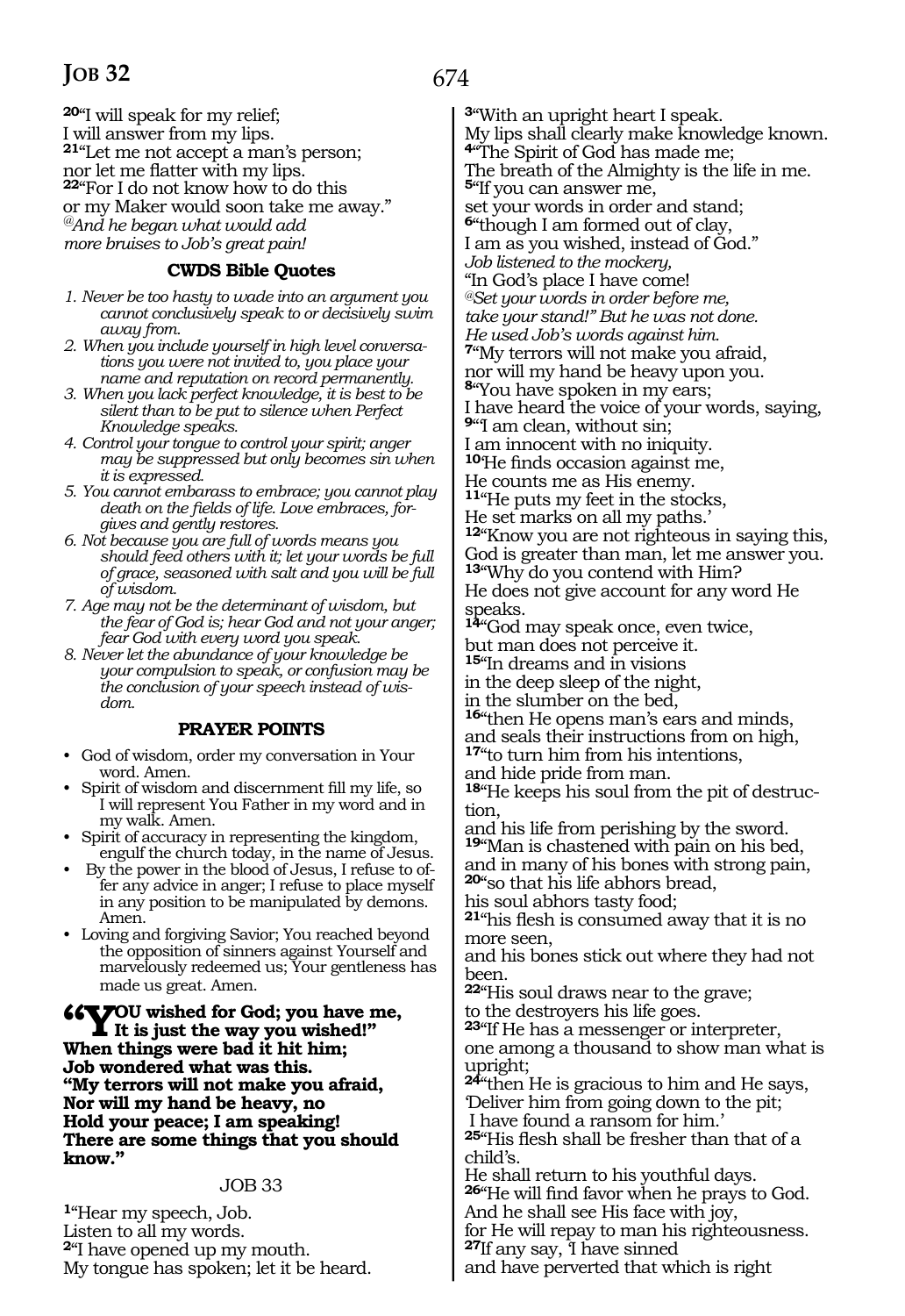and did not profit from this thing',

**<sup>28</sup>**"his soul shall be delivered from going down into the pit.

His life shall see the light;

**<sup>29</sup>**"God often works like this.

He does this for man twice, even three times.

**<sup>30</sup>**"To bring back his soul from the pit, that with the light of the living he may be revived.

**<sup>31</sup>**"Observe diligently, Job, and listen to me; hold your peace and let me speak.

**<sup>32</sup>**"If you have anything to say, now answer me;

I desire to justify you so speak.

**<sup>33</sup>**"If not, listen and be quiet;

let me teach wisdom to you!"

*@Job was silent as the young man who came in God's place* 

*gave him a lot to chew!*

# **CWDS Bible Quotes**

- *1. Your physical status and wellness does not give you the right to declare your own righteousness by decimating that of others.*
- *2. Honor does not lose its power or value because a person's physical or financial status changes; partiality and eye-service does.*
- *3. Never allow your innocence to drive you to insolence, or your presumption of a person's guilt to drive you to dishonor and disrespect.*
- *4. Never exalt your wheels in a person's calamity to highways you could not drive on in their good times.*
- *5. Mockery cannot communicate correction, it communicates hatred and humiliation; always make love the foundation on which you speak the truth.*
- *6. Never reiterate a person's predicament in your attempt to counsel them, or you communicate condemnation instead; this is corrupt counseling.*

# **PRAYER POINTS**

- By the power in the blood of Jesus, I stubbornly refuse to yield to pride or to allow this demonic spirit to dictate my conversations. Amen.
- My Father, my God, I honor You by honoring others. I refuse to respond to feelings or what I see but to Your spirit and to Your word. Amen.
- Lord Jesus, I align myself with You, with Your character and with Your word; let my life manifest fruits of love and righteousness always. Amen.
- Omnipotent Father, I will love You with all my heart, my soul, and my mind, and I will love my neighbor as myself. Amen.
- I delight in Your law, O Lord; I refuse to sit in the seat of the scornful, or trade places or keep company with mockers. Amen.

#### **IF** it is on man your hope depends,<br>
Man will judge you to the end<br>
And make you an abient of lawships **Man will judge you to the end And make you an object of laughter, Telling you, "You drink up scorning like water."**

**Then say, "On man God has His eyes; On their goings is His sight." It cuts deep when you are wrongly judged With the very words and truth of God.** 

# JOB 34

**<sup>1</sup>**Elihu continued then and said, **<sup>2</sup>**"You wise men, hear my words; listen to me you who have knowledge. **<sup>3</sup>**"For the ear tests the words as the tongue tastes food.

**<sup>4</sup>**"Let justice be our first choice; let us know among ourselves what is good and right.

**<sup>5</sup>**'I am righteous,' is what Job says; 'but God has taken my right away.

**<sup>6</sup>**'Should I lie and say I am not right,

my wound is incurable though I have done no wrong.'

**<sup>7</sup>**"What man is like Job, before or after, who drinks up scorn as if it was water, **8**"who keeps company with workers of iniquity,

and walks with wicked men in their way? **<sup>9</sup>**"For he claims, 'It is no profit to man, that he should delight himself in God.'

**<sup>10</sup>**"Listen to me, you who understand; let the thought be rejected that God can do wicked acts,

or that from the Almighty iniquity should come.

**<sup>11</sup>**"For He repays man based on his works, and causes man to be rewarded according to his way.

**<sup>12</sup>**"Surely God will not do wickedness,

nor will the Almighty pervert justice. Who is the one who gives charge to Him? **<sup>13</sup>**"Who has given Him charge over the entire earth?

Or who has given Him charge of the whole wide world?

**<sup>14</sup>**"If on it He sets His heart,

if He gathers to Himself his spirit and breath, **<sup>15</sup>**"all flesh would perish together as one and all men would return to the dust they were made from.

**<sup>16</sup>**"Those with understanding, hear me out; listen to the words of my mouth.

**<sup>17</sup>**"Shall he who hates justice govern? Will you condemn the most Just One? **<sup>18</sup>**"Is it fitting to call a king wicked?

Or to brand unrighteousness on a noble prince?

**<sup>19</sup>**"Yet He is not partial to any man; the rich and poor are like the work of His hands.

**<sup>20</sup>**"In a moment they all die, in the middle of the night;

the people are troubled and they die.

The mighty are removed without a hand, **<sup>21</sup>**"for His eyes are on the ways of man,

and all His movements the Lord sees.

**<sup>22</sup>**"There is neither darkness nor shadow of death,

where the workers of iniquity may go hide. **<sup>23</sup>**"For He will not lay upon man more than what is right,

that he go in judgment before God. **<sup>24</sup>**"Mighty men without number He breaks in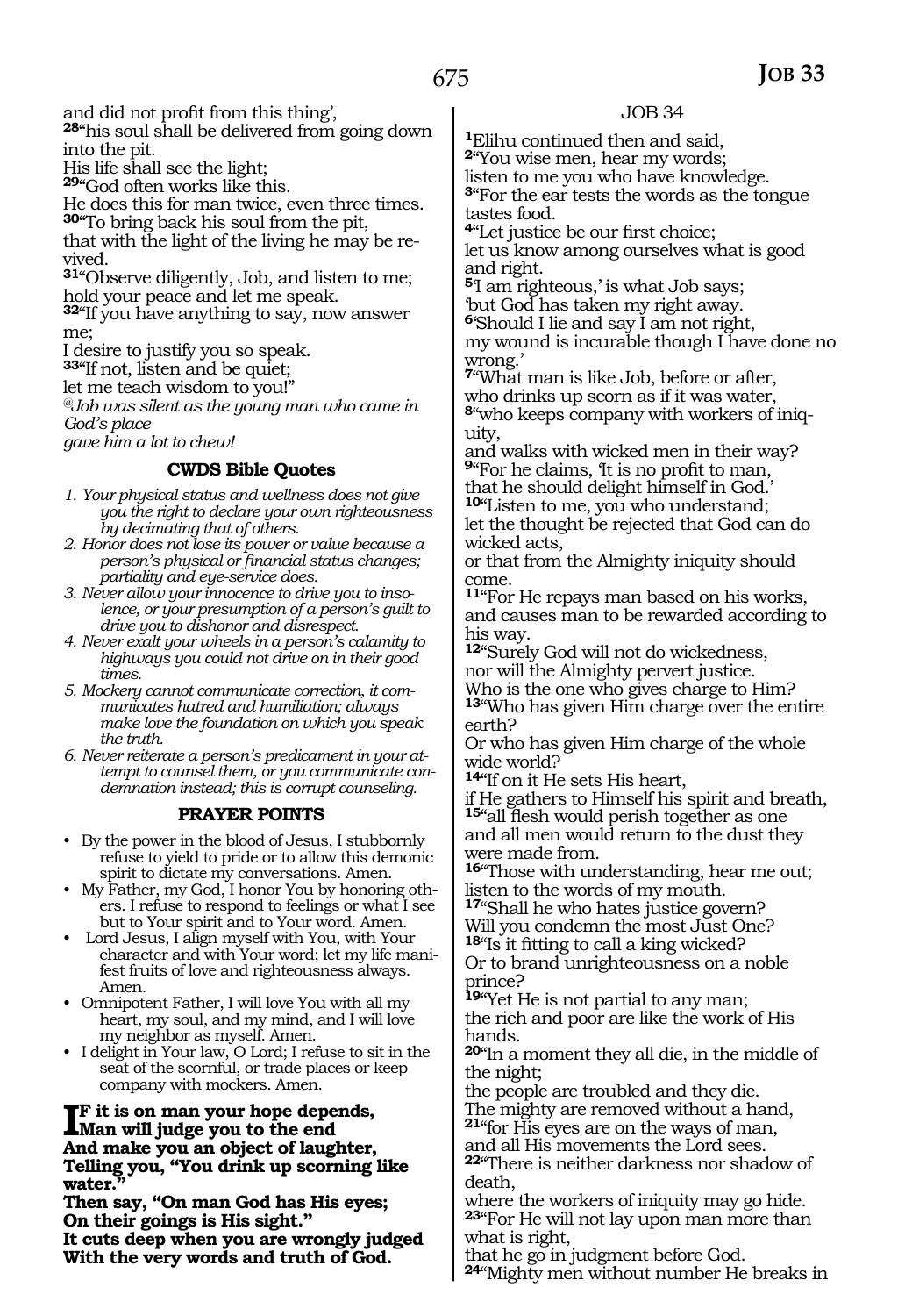pieces,

and set others up in their place,

**<sup>25</sup>**"for He knows all their works.

He overthrows them in the night so they come to nothing.

**<sup>26</sup>**"As wicked men He strikes them,

in front of others, in open sight,

**<sup>27</sup>**"because they turned away from Him, and would not consider His ways.

**<sup>28</sup>**"So cause the cry of the poor to come to God.

He hears the cries of the afflicted ones. **<sup>29</sup>**"Who can make trouble when He gives peace?

Who can behold Him when He hides His face? Whether it is done against a nation or just one man:

**<sup>30</sup>**"that the reign of the hypocrite would not go on.

To protect the people from their snares and traps.

**<sup>31</sup>**"It may be good to say to God this hour, 'I have borne chastisement; I will offend no more.

**<sup>32</sup>**What I do not see, please teach to me; I will do no more iniquity.'

**<sup>33</sup>**"Should it be according to your mind He will reward it? It is not my own, but your choice,

whether you choose or you refuse; speak what you know; then do it too.

**<sup>34</sup>**"Let men of understanding tell; let wise men give heed to me as well. **<sup>35</sup>**"Job has spoken without knowledge and his words were far from wise; now for Job, this is my desire: *if it is on man your hope depends, man will judge you right to the end.* **<sup>36</sup>**"I desire that Job be tried to the very end, for his answers are for wicked men. **<sup>37</sup>**"He adds rebellion to his sin, and claps his hands among us still; against God he multiplies his words." *Whew! It is not up to man, so thank the Lord!* 

# **CWDS Bible Quotes**

- *1. Place your words carefully with Him who will never let you down for men will use your own words ruthlessly to take you down.*
- *2. They confess they minister scorn and profess you drink it up like water, yet they come to present God and claim to represent Him.*
- *3. We know God will do no wickedness but it does not prevent good people from doing wickedness in His name.*
- *4. The awesomeness and omnipotence of God cannot be disputed or understated, but you cannot represent God unless you love truth more than you love your own wisdom.*
- *5. Portray the goodness, greatness and excellent mercies of God and invite all men to turn to Him, but the sinners' call was never framed for the righteous.*
- *6. Your conclusion may be convincing and convicting but not conclusive until God speaks.*
- *7. Love desires to see your judgment come to an end*

*rather than to see you judged to the end.*

# **PRAYER POINTS**

- O God my Father, insulate me against mockery and words intended to harm me and take me down. Amen.
- Father forgive me if I ever minister scorn, or give the suggestion of superiority and prejudice in my conversations. Amen.
- By the power in the blood of Jesus, let every demonic spirit seeking to project wickedness through the tongues or actions of believers, receive divine rebuke now, in the name of Jesus.
- All knowing God, I anoint my ears to hear You, even in the most obvious situations; I refuse to be manipulated by presumption. Amen.
- Father, place the heart of love for the unsaved in the spirits of believers and give them wisdom for effective ministry and counsel. Amen.

#### **Look into the heavens and see What advantage it will be If you were cleansed from your sin And you let righteousness come in.**

### JOB 35

**<sup>1</sup>**Elihu continued that day, **<sup>2</sup>**"Do you think that it is right to say, that your righteousness is more than God's? These are the words that you have said. **<sup>3</sup>**"You say, 'What advantage will it be to you? What profit will I have more than if I had sinned?'

**<sup>4</sup>**"I will answer you and your companions. **<sup>5</sup>**"Look to the heavens and see the truth; behold the clouds which are higher than you. **<sup>6</sup>**"What do you do to Him if you should sin? If you transgress greatly, how does that affect Him?

**<sup>7</sup>**"If you are righteous, how does He benefit? Or what does He receive of your hand? **<sup>8</sup>**"Wickedness may hurt a man like you, and righteousness will also be profitable. **<sup>9</sup>**"By much oppression the oppressed cry. They cry because of the arm of the mighty. **<sup>10</sup>**"'No one says, 'Where is my Maker and my God

who in the night gives us new songs; **<sup>11</sup>**who gives to us more knowledge than the beasts;

and makes us wiser than the birds?' **<sup>12</sup>**"He gives no answer when they cry, because of the evil man in his pride. **<sup>13</sup>**"Surely God will not hear vain speech; it will not be regarded by the Almighty. **<sup>14</sup>**"Although you say you do not see Him, trust and wait justice is with Him. **<sup>15</sup>**"Because He has not punished in His anger; and He turns a blind eye to foolishness. **<sup>16</sup>**"*Look to the heavens; it is plain,*  Job has opened his mouth in vain. *Know when you behold the clouds* 

that without knowledge he multiplies words!"

# **CWDS Bible Quotes**

*1. Wisdom speaks up for you when you hold your*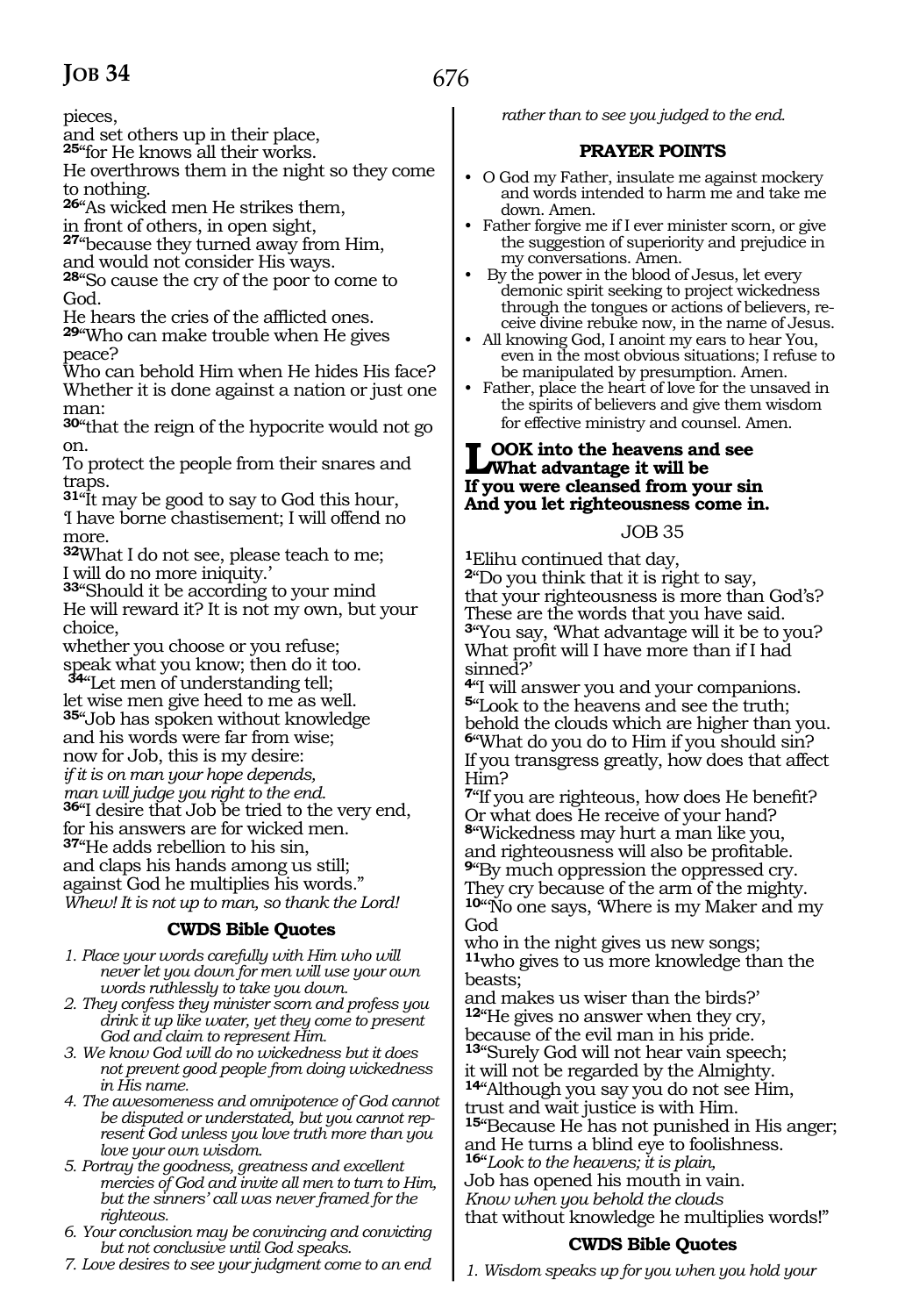*words and allow the world to talk themselves to shame.*

- *2. Count your words and hold your tongue until you hear from the only Voice that really counts, not the ones desiring to be counted.*
- *3. Demonic wisdom declares that righteousness does not matter to God nor does wickedness; they argue that there is no heaven or hell.*
- *4. Though you may not have a prayer never forsake your praise, God gives to you songs in the night.*
- *5. From instruction, to obstruction, to accusation, to condemnation; they parade your devastation and drive you so low that the only place left for you is exaltation; to rise up.*

#### **PRAYER POINTS**

- All wise God, give me the spirit of Job to be silent in the face of fierce opposition. Amen.
- Your voice makes the difference Lord; speak to me and I will hear You. Amen.
- Thank You Father that there is a God who regards righteousness in the earth and who punishes the wicked. Amen.
- Holy Father, comfort me with songs in the night. Amen.

**HE** makes small the drops of water,<br>That pour down as the rain;<br>We make a second the seconds **His years by number cannot be searched out, for God is great. God is exalted by His power; Who can teach like Him? The mighty God does not despise any; He opens His ears to discipline.**

JOB 36

**<sup>1</sup>**Elihu proceeded,

**<sup>2</sup>**"Bear with me, let me show you, I still speak on God's behalf. **<sup>3</sup>**"I will bring knowledge from afar; I will ascribe righteousness to my Maker. **<sup>4</sup>**"My words shall not be false but truth. He who is perfect in knowledge is with you. **<sup>5</sup>**"Know that God is mighty; He does not despise any man. He is mighty in strength, He is mighty in wisdom. **<sup>6</sup>**"He does not preserve the life of the wicked, but He gives right to the poor. **<sup>7</sup>**"He does not withdraw His eyes from the righteous; they are with kings on the throne. He establishes them forever and exalts them also. **<sup>8</sup>**"If they are bound with fetters and held in cords of affliction, **<sup>9</sup>**"He shows to them their works and the transgressions that they have done. **<sup>10</sup>**"He opens their ear to discipline and commands them to return from iniquity. **<sup>11</sup>**"If they obey and serve Him, they shall have prosperous days, and pleasure-filled years. **<sup>12</sup>**"But if they do not obey they shall perish by the sword; they shall die without knowledge. **<sup>13</sup>**"The hypocrites in heart heap up wrath;

when He binds them they do not cry. **<sup>14</sup>**"Their life is among the unclean, and in their youth they die.

**<sup>15</sup>**"He delivers the poor in his affliction and opens their ears in oppression; **<sup>16</sup>**"even so He would remove you,

out of difficulty into a comfortable place; a place where there are no hazards, with fatness on your plate.

**<sup>17</sup>**"But you have attained the judgment of the wicked;

you are rewarded by judgment and justice. **<sup>18</sup>**"Because there is wrath, be careful; He will remove you with His stroke;

a great ransom cannot deliver you.

**<sup>19</sup>**"Will He regard your riches? Oh, no!

Nor your strength or all your gold.

**<sup>20</sup>**"Do not desire the night,

when people are cut off where they are.

**<sup>21</sup>**"Be careful, do not regard iniquity, for you may choose this to avoid affliction. **<sup>22</sup>**"God exalts by His power.

Who can teach like God?

**<sup>23</sup>**Who can say to Him; You are in iniquity; You are doing wrong?

**<sup>24</sup>**"Remember to magnify His work and men will behold this thing.

**<sup>25</sup>**"Every man may see it; man may behold it from a distance.

**<sup>26</sup>**"Take note, God is great,

we do not really know Him;

nor can the number of His years be determined.

**<sup>27</sup>**"He makes the drops of water small;

the vapor pours down rain;

**<sup>28</sup>**"the clouds drop and distill it upon man in abundance.

**<sup>29</sup>**"Can any understand how the clouds are spread,

or the noise of His dwelling place?

**<sup>30</sup>**"He spreads His light upon it

and covers the bottom of the sea.

**<sup>31</sup>**"By them He judges the people

and gives meat abundantly.

**<sup>32</sup>**"His clouds cover the light, by the clouds, He commanded it not to shine.

**<sup>33</sup>**"The noise speaks concerning this,

and the cattle concerning the vapor also." *@Job respected the opinion of his peers and his friends,*

*and he heard but gave no answer to this young man who justified himself.*

# **CWDS Bible Quotes**

- *1. It is easy to minister pain and hurt in the name of God, but impossible to minister pain and hurt in the spirit of God which is the spirit of love.*
- *2. The perfect picture of the plentiful rewards of righteousness is a true picture, but the road of righteousness is perfecting, it is not perfect nor is it for the perfect.*
- *3. Prosperity, peace and being enthroned with kings go hand in hand with righteousness; these are the conclusion of righteousness, not the conditions for righteousness.*
- *4. The rewards of righteousness are always in His*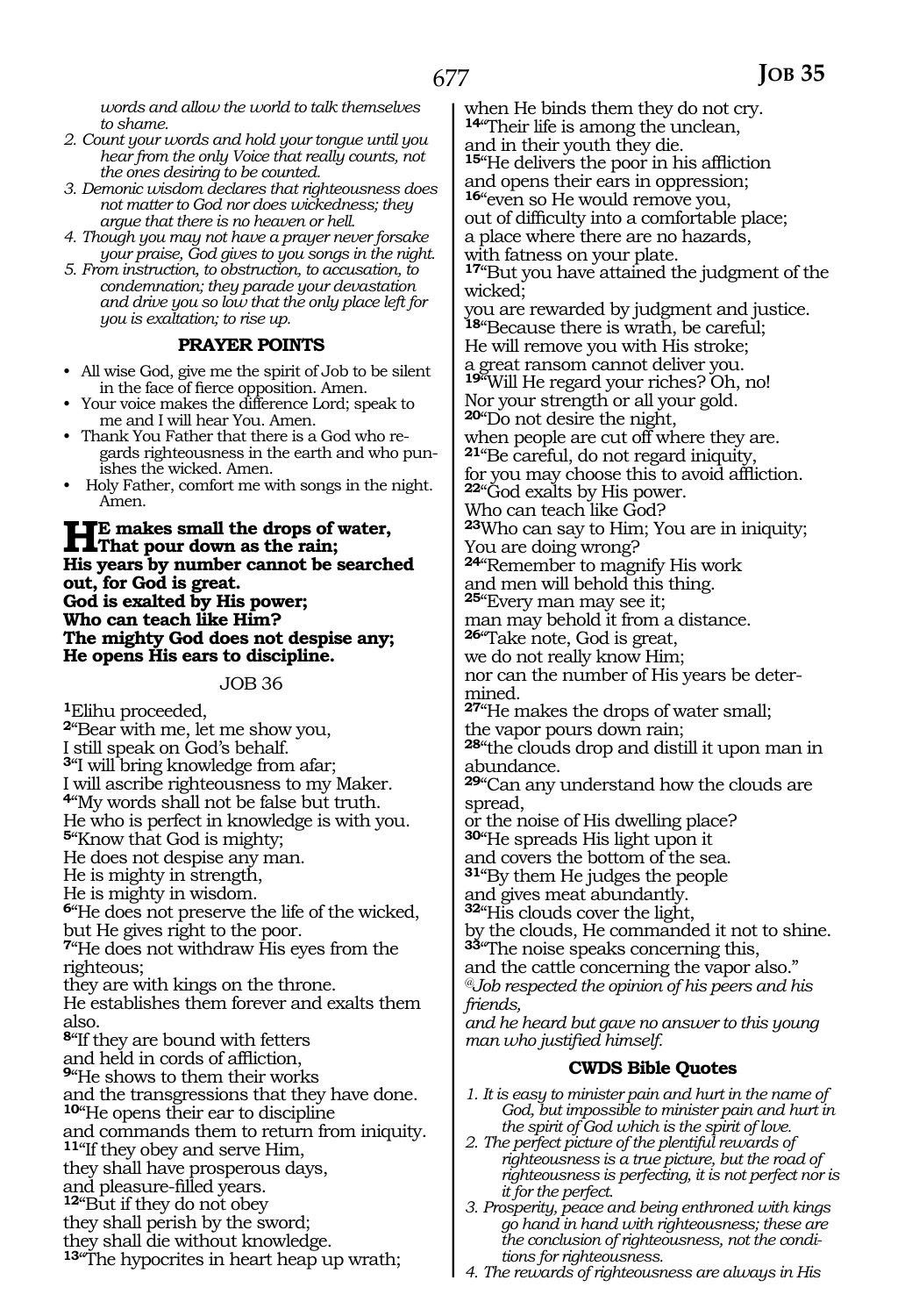*hands but may not always be in yours; keep your hand in His hand and what others may not see will be your present reality.*

- *5. The reward of the righteous is history but the mystery of it is that it may never manifest in time or in your timing.*
- *6. Your good counsel and righteous advice is corrupted by the dead flies of condemnation and judgment.*
- *7. God remains the same, His ways unsearchable, His power indisputable, His character unquestionable, but our understanding and appreciation of His works are very limited.*

#### **PRAYER POINTS**

- Spirit of love and life, let me be an expression of You at all times. Amen.
- Most high God, perfect me in Your word of truth and make me abundant in Your fruit. Amen.
- Thank You Father that my righteousness yields abundant rewards; I choose to live righteously without alternative. Amen.
- Hold my hand all the way, Lord Jesus; I know who I am in You. You are my identity. Amen.
- My hope in God shall never fade even when my hold on life is fading; my reward is sure and my soul knows it. Amen.

### **GREAT things He does**<br> **That we cannot comprehend;**<br> **Its thunders with His present He thunders with His voice And sends the beasts into their dens. He gives great rain and small rain, Spreads the sky above the land; Stand still and understand The wondrous works of God's hands.**

#### JOB 37

**<sup>1</sup>**"At this my heart trembles; in fact, it is moved out of its place. **<sup>2</sup>**"Listen attentively to His voice, and the sound that His mouth makes. **<sup>3</sup>**"He directs it under the whole heaven, and His lightning to the ends of the earth; **<sup>4</sup>**"after it a voice roars;

with the voice of His excellence, He thunders. He will not stop them when His voice is heard. **<sup>5</sup>**"God thunders marvelously with His voice. He does great things that we cannot comprehend;

**<sup>6</sup>**"for He tells the snow, fall to the earth, and to the soft and heavy rain of His strength. **<sup>7</sup>**"He seals up the hand of every man that His work all men may know.

**<sup>8</sup>**"The beasts enter the dens

and remain in their place;

**<sup>9</sup>**"out of the south comes the whirlwind, out of the north comes the cold.

**<sup>10</sup>**"By God's breath frost is given

and the rivers freeze.

**<sup>11</sup>**"He fills the thick clouds with moisture; He scatters His bright clouds.

**<sup>12</sup>**"They move about by His counsels,

that they may do His commandments,

on the face of the whole earth.

**<sup>13</sup>**"He causes this for correction, for mercy, or for His land.

**<sup>14</sup>**"Listen to this, O Job;

stand still and consider the wondrous works of God.

**<sup>15</sup>**"Do you know when God assigned them and made the light of His clouds to shine? **<sup>16</sup>**"Do you know how the clouds are balanced; the wondrous works of Him who is perfect in knowledge?

**<sup>17</sup>**"Do you know how your garments receive warmth

when by the south wind He quiets the earth? **<sup>18</sup>**"Did you help Him spread the sky out, which is strong as a metal looking glass?

**<sup>19</sup>**"Teach us what to say to Him,

for we cannot order our speech because of this great darkness.

**<sup>20</sup>**"Shall it be told Him that I speak? If a man speaks, he shall be swallowed up. **<sup>21</sup>**"Men will not see the bright light which is in the clouds

but the wind passes by and removes them. **<sup>22</sup>**"Good weather comes from the north; with God is terrible majesty.

**<sup>23</sup>**"We cannot find Him out;

I speak concerning the Almighty.

He is excellent in power and in judgment

with justice very great;

He will not afflict.

**<sup>24</sup>**"Men reverently fear Him;

He is not partial to any,

no, not even the wise of heart."

*@Stand still and understand* 

# *the beauty and glory of the Lord!*

#### **CWDS Bible Quotes**

- *1. God is indeed marvelous, His works indescribable and the sound of His praise as glorious from sinners, the judgmental, and the proud, as it is from the righteous and the humble.*
- *2. Whether in sincerity, in pretense or in ignorance, the gospel is preached, His praise is lifted and it ignites rejoicing in faithful hearts.*
- *3. It is good to be around people who speak the word of God, speak of the glory of God, or know how to praise God, even if they do not understand, appreciate or believe your conviction.*
- *4. O how we love to hear them preach! O how we hate to hear them use our name and name our situations in their sermons!*
- *5. You speak from your encounters and from the fullness of your heart; you cringe to hear others pour out their heart at you and your speech instead of at your situation.*
- *6. To be torn apart by your suffering; to be taken apart because of your suffering; to be threaded in pieces by words and yet to hold-out, going all out altogether for God.*
- *7. The more they fail to satisfy the more you desire Him alone who satisfies.*

#### **PRAYER POINTS**

- My Father my God, the sound of Your name sets my heart racing; the sound of Your praise lifts me from my dungeon and gives me joy. Amen.
- Father, Your word is pure and true and remains beautiful from any source; even by the national holidays in secular nations speaking with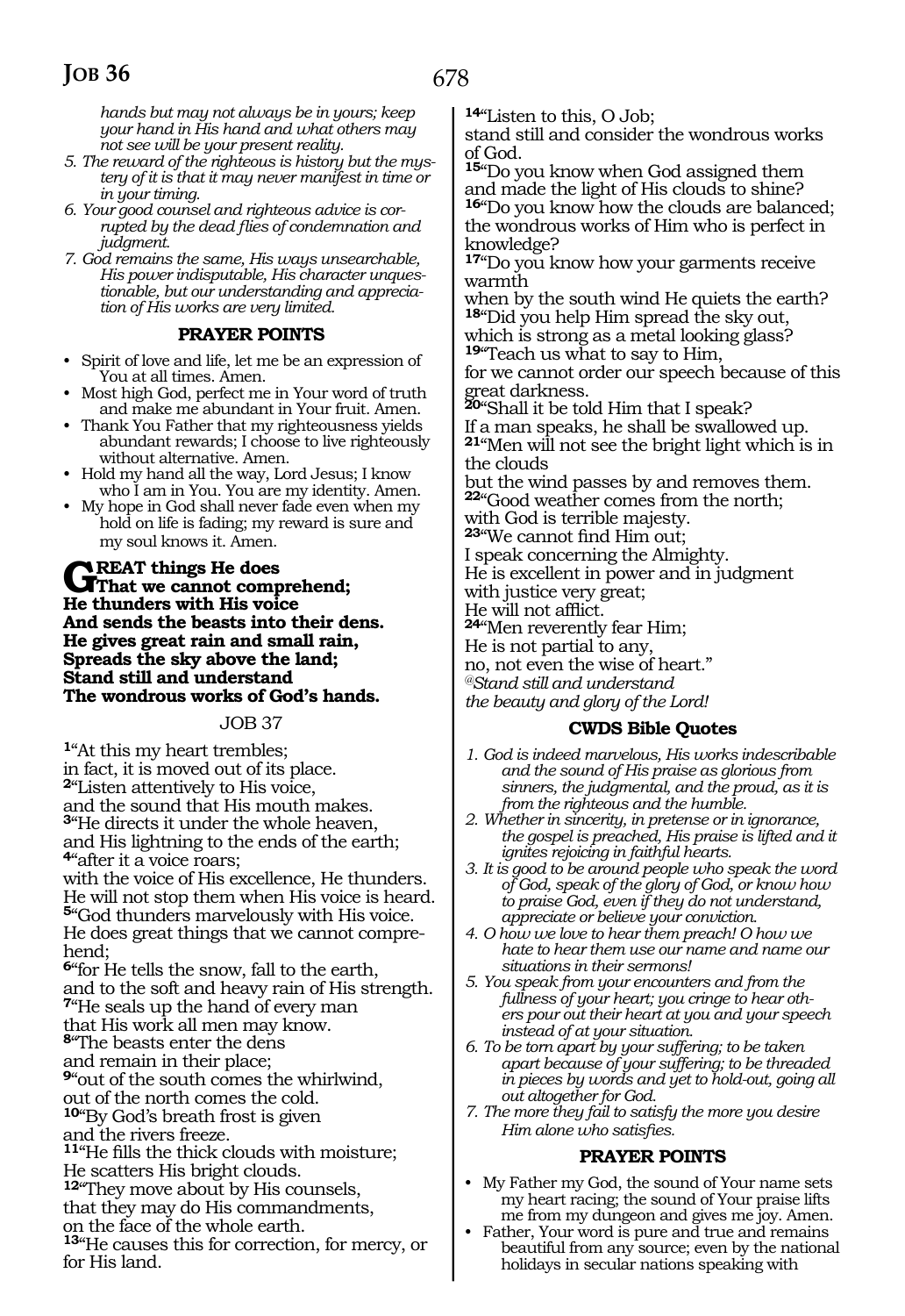clarity of the death and resurrection of Christ. Amen.

- Great and mighty God, send me companions and associates who love Your word so much that it gushes from their mouths and lives. Amen.
- Loving Father, let every spirit that seeks to embarrass or frighten men into submission, be driven from the pulpit and be replaced by genuine love. Amen.
- My Father my God, shield me from the stinging words of friends. Amen.

# **He answers me; speak, Lord, speak. He finds hard questions, but I find re- lief.**

**Where were you? Do you know? Can you bind? No, Lord, no. I do not know, but speak again. While You are here all will be plain. An overwhelming flood so pure and sweet, An awesome feeling; He answers me.**

#### JOB 38

**<sup>1</sup>**Out of a whirlwind, the Lord answered Job: **<sup>2</sup>**"Who is it that darkens counsel by words

without the know? **3**"Gird up your loins and answer; I now de-

mand it of you.

**<sup>4</sup>**"Where were you when I laid the foundations of the earth?

If you understand this, declare it now.

**<sup>5</sup>**"Who laid out its measures and stretched the line over it?

**<sup>6</sup>**"On what are the foundations fastened? Who laid the cornerstone;

**<sup>7</sup>**"when the morning stars sang sweetly, and the angels shouted for joy?

**<sup>8</sup>**"Who shut the seas up with doors when it breaks forth, as if from the womb?

**<sup>9</sup>**"When I made the clouds its garments, and a swaddling band of thick darkness all around;

**<sup>10</sup>**"when I gave it My decreed place and set its bars and doors,

**<sup>11</sup>**"when the proud waves were restrained at My words,

I said you shall come forward no more.

**<sup>12</sup>**"Have you commanded the morning ever, and caused the dayspring to know its place,

**<sup>13</sup>**"that it might take hold of the ends of the earth, that out of it the wicked shake?

**14**"It turned as clay to the seal and like a garment they did stand

**<sup>15</sup>**"from the wicked their light is withheld; his strong arm shall break.

**<sup>16</sup>**"Into the springs of the sea, have you ever entered yet?

Have you ever gone and toured it and walked in search of the depth?

**<sup>17</sup>**"Have the gates of death opened to you? Have you seen the doors of the shadow of death?

**<sup>18</sup>**"Have you perceived the breadth of the earth? If you know, declare it to Me. **<sup>19</sup>**"Where is the way that light dwells?

Where is the place of darkness

**<sup>20</sup>**"that you should take it to the bounds, and know the path to its house?

**<sup>21</sup>**"Do you know it because you were born then, or because you have seen many days? **<sup>22</sup>**"Have you entered the treasures of the snow?

Have you seen the treasures of the hail, **<sup>23</sup>**"which I have reserved against the day of trouble, against the time of battle and war? **24**"By what way is the light parted, which scatters the east wind on the earth?

**<sup>25</sup>**"Who has divided a watercourse where the waters overflow?

Or a way for the lightning of thunder, tell Me if you know,

**26**"to cause rain on the earth, in the uninhabited places;

**<sup>27</sup>**"to satisfy the desolate and waste ground and cause the bud of tender herbs to spring up?

**28**"Does the rain have a father? Who has fathered the drops of dew?

**<sup>29</sup>**"Out of whose womb came the ice? Who has created the white frost of the heavens also? **<sup>30</sup>**"The waters are hidden just as a stone; the seas are frozen.

**31**"Can you bind the sweet influences of Pleiades, or loose the bands of Orion?

**<sup>32</sup>**"Can you bring out Mazzaroth in his season, or guide Arcturus and his sons?

**<sup>33</sup>**"Do you know the ordinances of heaven? Over the earth, can you set its dominion?

**<sup>34</sup>**"Can you lift your voice to the clouds and make abundance of water come forth?

**<sup>35</sup>**"Can you send lightning that they may go and say to you, 'Here we are'?

**<sup>36</sup>**"Who has put wisdom in the inner parts? Who has given understanding to the heart? **<sup>37</sup>**"Who can number the clouds in wisdom, or

make the bottles of heaven stop,

**<sup>38</sup>**"when the dust grows into hardness and the clouds are stuck together?

**<sup>39</sup>**"Will you hunt the prey for the lion or fill the appetite of their young,

**<sup>40</sup>**when they couch in their dens, and couch covertly awaiting prey?

**<sup>41</sup>**"Who provides food for the ravens when his young ones cry to God?

They wander for lack of food."

**@***Job had no answer; he was so awed and amazed.* 

*He understood how the hand of God was in everything in every place.*

*His knees and heart were weak, and his mouth closed as if sealed.* 

*He was awed most at the thought, 'He answers me.'* 

# **CWDS Bible Quotes**

- *1. The awe and amazement of hearing God speak to you in your situation minuscules your situation and embarrasses your pain and suffering.*
- *2. The stunning reality of knowing God is actually listening and actively responding even when it appears nothing is happening and reality is*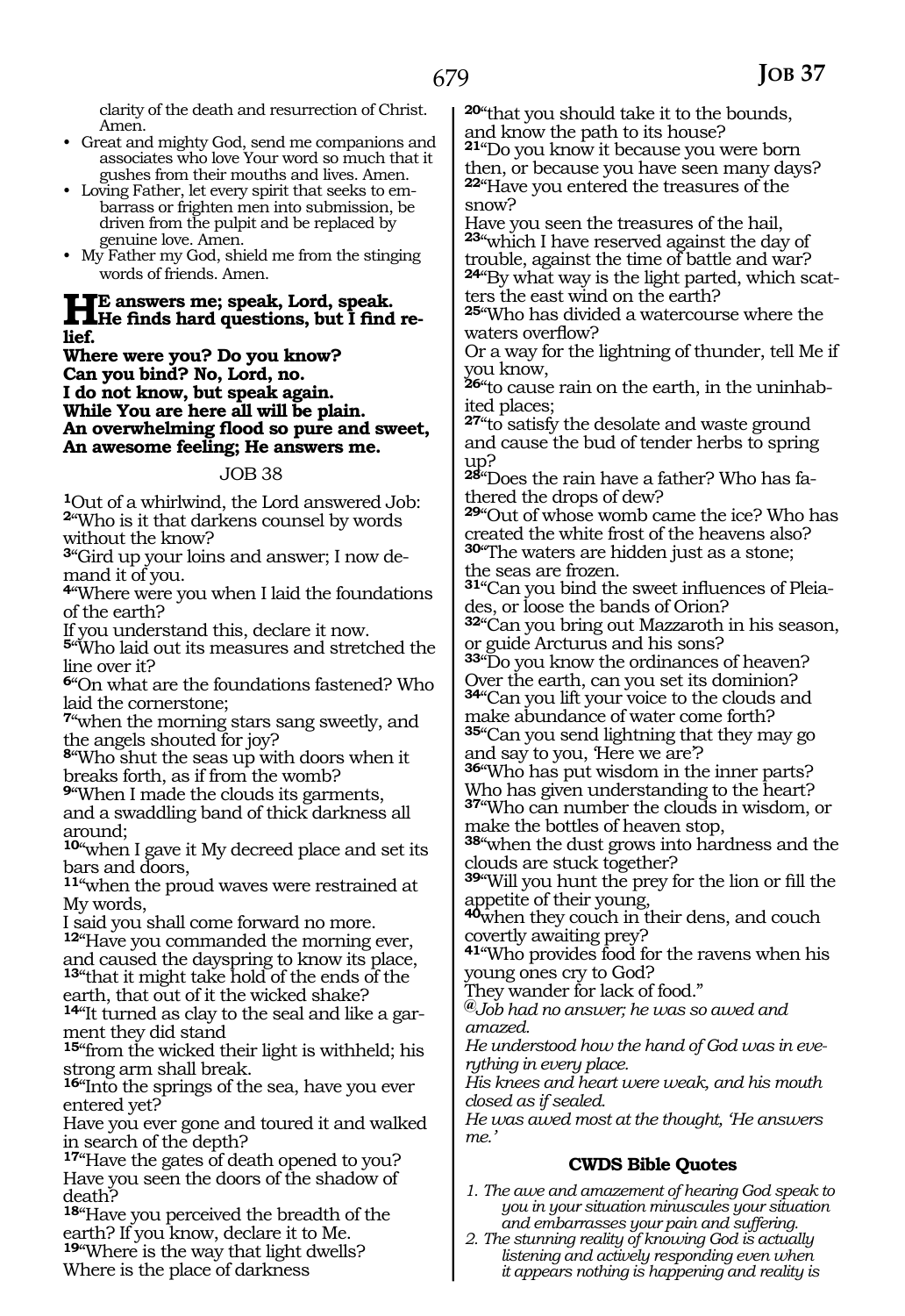*stunned by your pain.*

- *3. Press in for the word of God; hold out for the voice of God; it is not over until God speaks.*
- *4. The massive destructive force of modern weaponry cannot compare to the simple arsenal of God; He has hails reserved for the day of battle. It does not matter how high they get; He has the advantage of the highest height.*
- *5. When you get an appreciation of the ways of God, and you understand the inadequacy of your praise of God, you will be silent and let God speak to you and to your expectation of God.*
- *6. Question your rights to question God even in your frailty, but never give Him reason to question you questioning Him.*
- *7. Things and times are not by chance; the resolution to your confusion is not evolution; everything was deliberately created, dexterously directed, is being divinely controlled and ordered by God.*
- *8. The character of the creatures of nature: wise, unwise, violent, fearful, aggressive, meek, timid and courageous, speaks to the creative wonders of the God of wholesome character.*
- *9. Study creation to study God; appreciate living things to gain a new appreciation of the living God; honor God above creation and worship God and not creation.*

# **PRAYER POINTS**

- Most High God, Your voice settles it for me. Amen.
- God of Elijah, I assign the fire of God to every spirit that seeks to obscure the truth about Your persistent love for me and Your constant presence with me. Amen.
- I speak courage to every soul that is ready to surrender because of circumstances; Father, send them the word that will turn their situation around, in the name of Jesus.
- Mighty God, You are my shield and my strong defence; I will not fear what man can do to me. Amen.
- Yahweh, You are my hope, my help and my confidence, I rest in You and I rest my difficult case with You. Amen.

# **HAVE you considered creation,<br>
Hand know the Lord God made it all?**<br> **Have you considered the president Have you considered the precision With which everything was formed, Like the calving of the wild goat, The strength of the unicorn? You will consider the purpose of all things When you listen to the Lord.**

#### JOB 39

**<sup>1</sup>**"Do you know the time when the wild goats of the rocks give birth? Can you mark when the hinds calve? **<sup>2</sup>**"Can you number the months they fulfil, or the time they bring forth? **<sup>3</sup>**"They bow and bring forth young; they cast their sorrows out. **<sup>4</sup>**"Their young ones are in good favor; with corn they grow up; they go out and do not return. **<sup>5</sup>**"Now, who has set the wild donkey free? Or who has loosed their bands? **<sup>6</sup>**"Whose house have I made the wilderness

and his dwelling place, the barren land. **<sup>7</sup>**"He scorns the crowd of the city,

and does not regard the driver's cry; **<sup>8</sup>**"his pasture is the range of the mountains, and after every green thing he sets his desire. **<sup>9</sup>**"Will the wild ox serve you,

or abide there by your crib?

**<sup>10</sup>**"Can you bind it with ropes in the furrow? Or will he plow the valley after you? **<sup>11</sup>**"Will you trust him because of his great strength?

Will you leave him to do your work? **<sup>12</sup>**"Will you believe him to bring home your seed, or in the barn gather it?

**<sup>13</sup>**"Did you give lovely wings to the peacocks, or to the ostrich give feathers and wings? **<sup>14</sup>**"Which leaves its eggs in the ground and warms them in the dust,

**<sup>15</sup>**"and forget that foot can trample them or that the wild beast may break them there? **<sup>16</sup>**"She is hardened against her young, as though they were never hers;

her labor is in vain and without regard. **<sup>17</sup>**"For God has deprived her of wisdom,

nor has He given her understanding; **<sup>18</sup>**"whenever she lifts herself up on high she scorns the rider and the horse. **<sup>19</sup>**"Did you give the horse strength?

Did you place a mane on its neck? **20**"Will you make him leap in fear like a grasshopper?

The glory of its nostrils is dreadful. **<sup>21</sup>**"He paws in the valley, and rejoices in his great strength;

he goes on to meet the armed men. **<sup>22</sup>**"He mocks at fear and will not be frightened. He will not turn back from the sword. **<sup>23</sup>**"The quiver rattles against him, also the glittering spear and the shield. **<sup>24</sup>**"He swallows the ground with his fierce rage.

At the sound of trumpets, he will not yield. **<sup>25</sup>**"Among the trumpet he laughs, 'Ha, ha!' He smells the battle from afar, the thunder of the captain and the shout. **<sup>26</sup>**"Does the hawk fly by your wisdom, and stretch her wings towards the south? **<sup>27</sup>**"Do eagles mount at your command

and make her nests in high? **<sup>28</sup>**"She dwells and abides on the rock, on the crags and the strong places. **29**"From there she seeks the prey; her eyes see it from a distance; **<sup>30</sup>**"her young suck the blood; she is where the slain are." *Job thought, 'Magnificent!' As he gave deep consideration to purpose and to events.*

#### **CWDS Bible Quotes**

*1. Nothing is by chance or left to chance; God is very deliberate and detailed about all His creation; the goats, the donkeys and all others, yet He is much more deliberate, persistent and detailed with man.*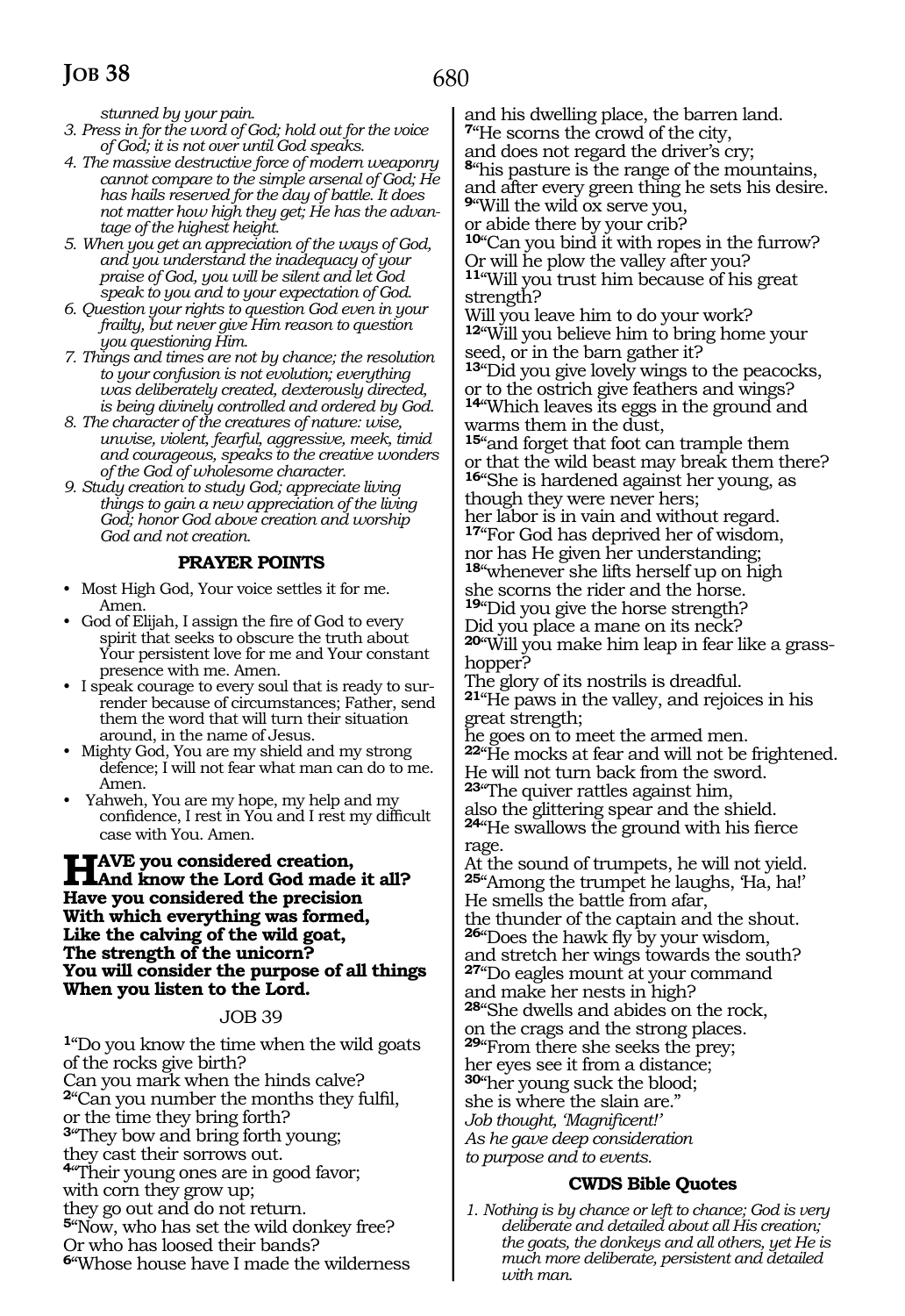- *2. Some creatures you dominate but you cannot command or tame, some you enjoy but you did not clothe; the power belongs to God.*
- *3. The hardness and insensitivity of mothers to children is reflected in the heart of the ostrich, yet the Lord God made the eggs of the ostrich hard to preserve their destiny; you survived because God thought it through.*
- *4. The eyes of God from heaven see every creature under heaven to the most minute details; be awed at the details the great God acknowledges and records about you.*
- *5. The qualities, the characters, the features, the specific deliberation and design for every animal makes it much more practical to accept that God knows our frame and thinks on us as often as the number of the sea's sand.*
- *6. Creation was not just a massive jump out of the bucket at God's word, it is perfection to individual detail of every creature delivered in mass.*
- *7. Evolution and Big bang assume chance with no personal involvement; sit back and let the Creator speak.*
- *8. The Lord will take you on an animal display to let you know it was all about you all along; He will show you how high on His agenda they are so you get the picture of what lower than you looks like in His eyes.*
- *9. God said it first with portrait and later in words, "Do not be afraid, you are of more value than many sparrows."*

#### **PRAYER POINTS**

- Thank You Father that my birth is not by chance nor is my life left to chance; the hand that made me is leading me on; the heart that conceived me is resting on me. Amen.
- The power belongs to You my Father; You clothe and feed every living thing with Your gentle loving care; I am never forsaken. Amen.
- O Lord my God, Your heart is ever on me; You sustain me and preserve me against every deliberate attack and insensitivity of man. You have already made a way out of my problems before they occurred. Amen.
- Almighty God, You know my frame; Your thoughts on me are many beyond number. It amazes me that such a great God should regard me with such careful and great details. Amen.
- Father, You regard every creature You made, but it is all for me and about me. Thanks for loving me so. Amen.

**I**F you get a chance to answer,<br>Let the option be denied;<br> **I** an unumbands an unum matth **Let the option be denied; Lay your hands on your mouth And admit to yourself, "You are vile." Twice may be just 'two' many; Leave it all up to Him. When the awesome God is speaking, Be content to contentedly be still.**

#### JOB 40

The Lord spoke to Job, saying, "Shall he who contends with the Almighty give Him instructions? Answer now, you who reprove God." Job responded to the Lord, saying, "I am vile, Lord; I am vile.

What shall I answer You?

I lay my hand upon my mouth;

*I will be still and know.* 

**<sup>5</sup>**"I have spoken once but I have no words;

yes twice, but I will say no more!"

*He then bowed in silence, awed as before.* 

**<sup>6</sup>**Then from the whirlwind, the Lord answered Job,

**<sup>7</sup>**"Fasten your belt now like a man and declare you to Me what I demand. **<sup>8</sup>**"Will you disannul My judgment?

Will you condemn Me with words,

so that you may be righteous?

**<sup>9</sup>**"Do you have an arm like God? Can you thunder with a voice as He does? **10**"Clothe yourself now with majesty and excellence;

adorn yourself with glory and beauty; adorn yourself with excellency.

**<sup>11</sup>**"Cast out the rage of your wrath. Abase everyone who is proud.

**<sup>12</sup>**"Look on every proud person and bring them low;

trample the wicked in their homes. **<sup>13</sup>**"Hide them in the dust together;

in secret bind their faces.

**<sup>14</sup>**"Then I will confess to you,

that by your own right hand you can be saved. **<sup>15</sup>**"Observe Behemoth, which I made with you;

he eats grass like an ox.

**<sup>16</sup>**"His strength is in his loins, and in the muscles of his belly is his force. **<sup>17</sup>**"He moves his tail like a cedar.

The sinews of his thighs are wrapped in one. **<sup>18</sup>**"His bones are as strong pieces of bronze,

just like bars of iron.

**<sup>19</sup>**"He is chief of the ways of God;

He who made him can bring to him the sword. **<sup>20</sup>**"The mountains where the beasts play

produce food for him to eat.

**<sup>21</sup>**"He lies under the shade trees

in the cover of the reeds and ferns.

**<sup>22</sup>**"The shade trees cover him with shadows; the willows of the brooks surround him.

**<sup>23</sup>**"He drinks up a river with no haste.

He feels he can draw up Jordan in his mouth. **<sup>24</sup>**He watches with his eyes.

His nose pierces through snares."

*@And Job sat and he listened;*

*he had lost his will.*

*He drank in of God's glory;*

*still quiet; he was quietly still.*

#### **CWDS Bible Quotes**

*1. People often speak rashly before God's face because they do not know God sufficiently to fear Him adequately; if they are privileged to speak to God face to face their tune changes.*

- *2. Restrain yourself and refrain your words for you will be taken to account for every idle word.*
- *3. You cannot declare God unrighteous or unjust, without making your thoughts more righteous than they were; are you really ready to say this?*
- *4. Even in your pressing circumstances, anger and*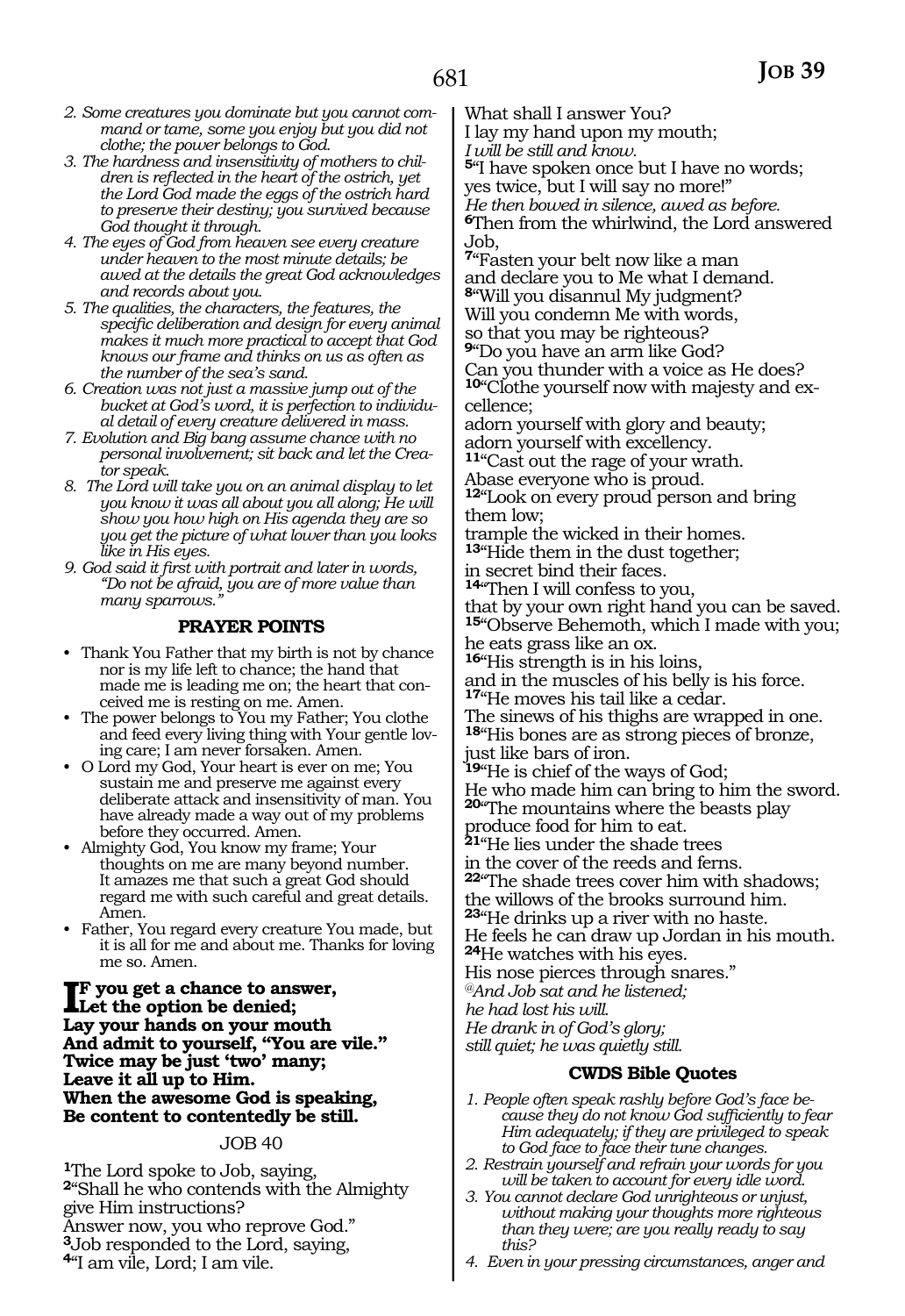*pride must never cause you to challenge Someone you have no basis to compare with; never wait for God's challenge to be silent.*

- *5. God will wade beyond your words to respond to your heart; love affirms your righteousness in spite of your haughtiness.*
- *6. No matter how bad it gets, your righteousness can in fact deliver you; if you never let go of your integrity in the heat of the fire you release the power to deliver yourself from the flames.*
- *7. If you are ever tempted to marginalize God; observe the great beasts of the earth for strength, power and force so you will remain in constant awe of the God who created them all.*

#### **PRAYER POINTS**

- Let the fear of the living God that cannot be shaken, rest in the spirits of the men in this generation, in the name of Jesus.
- Forgive us for every rash word we speak before You in ignorance Lord. Amen.
- Holy Spirit, put a seal upon my lips so I will never utter a word that I will regret, or that will negatively impact my destiny. Amen.
- You are righteous in all Your ways, O Lord my God, You are perfect and upright and all Your ways are just. Let me never lose sight of this. Amen.
- Nothing compares with You, O Lord; I refuse to lose sight of who You are, in the name of Jesus.
- Thank You Father for being such a gracious and merciful God. If You should count iniquity I would have no basis to stand. Amen.

# **KING of the sons of pride,<br>
Sone whose nose you cannot hook, nor<br>
see may hind. can you bind.**

#### **And he has eyelids like the morning, He is the king of the children of pride.**

#### JOB 41

**<sup>1</sup>**"Can you draw out Leviathan with a hook or with a cord let down draw out his tongue? **<sup>2</sup>**"Can you put a hook into his nostrils or bore his jaw through with a thorn? **<sup>3</sup>**"Will he make many supplications to you? Will he speak to you soft words? **<sup>4</sup>**"Will he make with you a covenant

and forever bow down to you and serve? **<sup>5</sup>**"Will you bind him for your wives; or play with him as with a bird? **<sup>6</sup>**"Shall your friends make a banquet for him or apportion him among the merchants?

**<sup>7</sup>**"Can you fill his skin with barbed irons or his head with fish spears?

**<sup>8</sup>**"Lay your hands on him, then remember the fight and do no more.

**<sup>9</sup>**"His hope is in vain;

shall not the sight of him cast one down? **<sup>10</sup>**"No one is so fierce that they dare to stir him;

who can stand before Me then?

**<sup>11</sup>**"Who has prevented Me that I should repay him?

Everything under the whole heaven is Mine. **<sup>12</sup>**"I will not conceal his parts or power or his lovely portions hide.

**<sup>13</sup>**"Who can inspect the face of his garments? Who can come to him with his double bridle? **<sup>14</sup>**"Who can pry the doors of his face open? His teeth all around are terrible.

**<sup>15</sup>**"His scales are his great pride, they are shut up together as a close seal; **<sup>16</sup>**"one is so near to the other that no air can come between.

**<sup>17</sup>**"They are joined one to another so firmly, that they cannot be separated or torn.

**<sup>18</sup>**"When he sneezes a light flashes; his eyes are like the eyelids of the morning. **<sup>19</sup>**"Out of his mouth proceed lamps burning, and sparks of fire leap forth.

**<sup>20</sup>**"Smoke comes out his nostrils, as from a pot; from a cauldron that seethes.

**<sup>21</sup>**"By his breath coals are kindled;

a flame goes out of his mouth. **22**"Strength remains in his neck; before him sorrow is turned into joy. **<sup>23</sup>**"The folds of his flesh are joined together;

they are so firm they cannot be moved. **<sup>24</sup>**"His heart is as firm as stone;

as hard as a portion of the lower millstone. **<sup>25</sup>**"When he raises himself up, the mighty are afraid;

by reason of the clashing sound they are bewildered.

**<sup>26</sup>**"The sword reaches him to no avail; nor any weapon, javelin or dart or the spear. **<sup>27</sup>**"He esteems iron as straw;

bronze is as rotten wood;

**<sup>28</sup>**"arrows cannot make him flee. Slingstones to him are just as stubble; **<sup>29</sup>**"darts to him are just as straw.

At the positioning of the spear he laughs. **<sup>30</sup>**"Sharp stones are under him; he spreads sharp pointed things on the mire. **<sup>31</sup>**"He makes the sea like a pot of ointment, and like a pot he makes the deep to boil.

**<sup>32</sup>**"He makes a path to shine after him; you would think the deep is frosty by its foam. **<sup>33</sup>**"On earth there is none like him, made without fear, no, there is none. **<sup>34</sup>**"King of all prideful children,

he sees all high things with his eyes. *Forsake pride, for the leviathan is king of all the children of pride."*

# **CWDS Bible Quotes**

- *1. You may have a reason to pray, but no reason to be proud; you may have a reason to be agitated, but no reason to agitate or aggravate God.*
- *2. Love is gentle and patient in correction, yet firm in dealing with wrong; love crushes pride while it elevates righteousness.*
- *3. Love is corrective not punitive; love teaches not punishes; love helps you to overcome your faults while it magnifies your strength.*
- *4. If you cannot compare with His dumb creation in strength, toughness and fierceness, you should consider forsaking your pride quickly.*
- *5. Short on excuses is a good place from which to get a better look at God.*
- *6. The Leviathan has a reason to be proud because of its image, but it cannot compare to God and*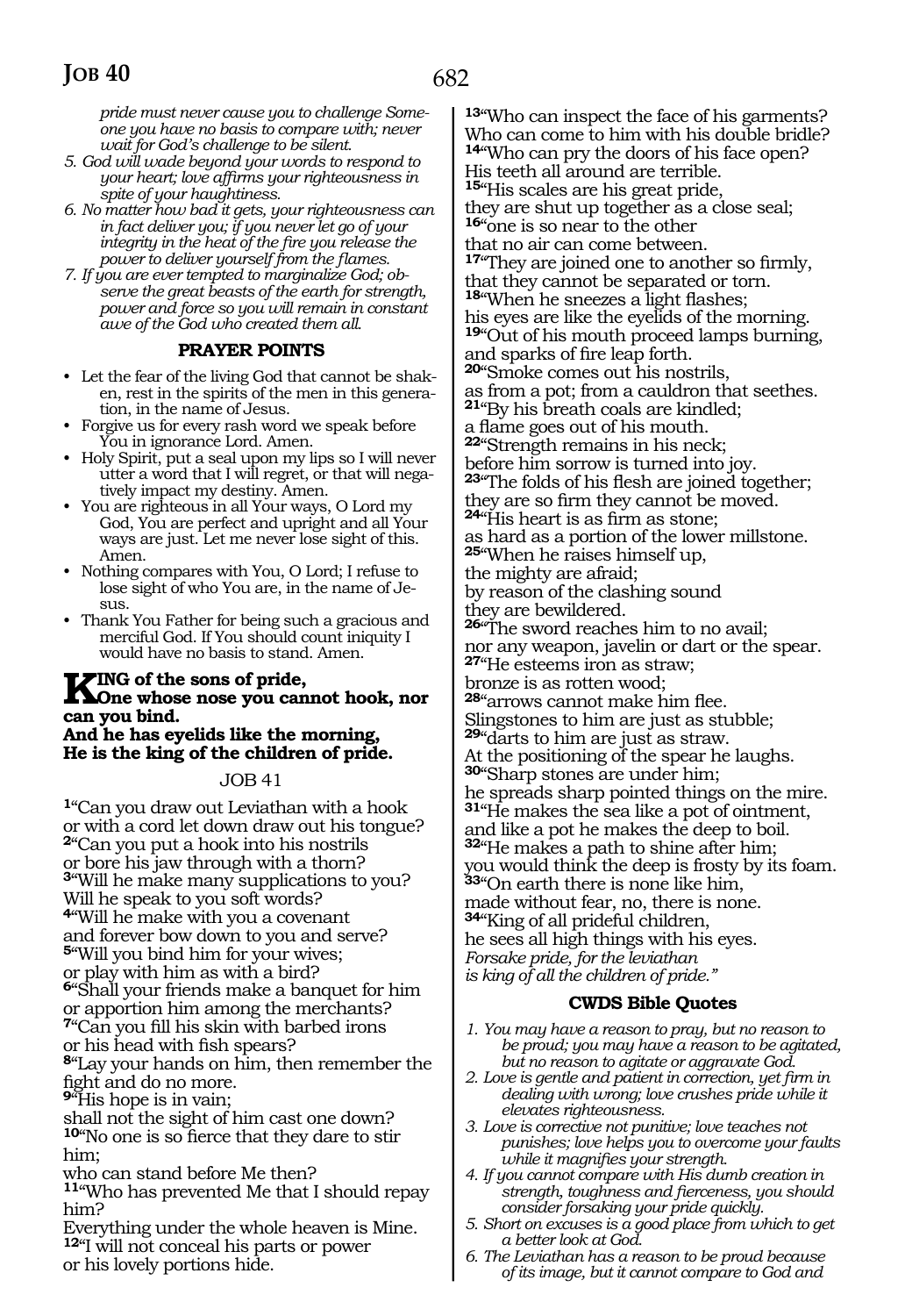*does not bear the image of God which is humility.*

- *7. You may be tough as a rock with the ability to spit fire and to be arrogant, but doing so is dumb as animals since fire attracts fire and wrath makes you a target.*
- *8. When you know God you know that all roads lead to Him and must be traveled for and in Him; He is the way.*
- *9. If you become obnoxious with your gifts and greatness you become unwanted like the Leviathan; no one wants to be around you.*

#### **PRAYER POINTS**

- Mighty God, I refuse to dishonor You; I reject every proud thought that would exalt itself against You. Amen.
- Gentle Father, heal my heart with Your great love, in the name of Jesus.
- Your loving kindness is better than life, O God; Your gentleness has made me great. Amen.
- By the power in the blood of Jesus, I evict every prideful spirit seeking residence in me; I humble myself at Your feet, O Lord my God. Amen.
- My Father, My God, I offer You no excuse; I choose instead to gaze into Your awesomeness and meditate in Your word. Amen.

#### **CAN** only imagine,

**Imagine times of sensation That by words cannot be told; What you have heard of with the hearing, Your eyes now behold. Imagine after your sufferings A wind of sweet refreshing change, When your judges and accusers Are calling out your name. When your final years are greater Than it was before the fall, What you could not understand or imagine, You have seen it was worth it all. I can only imagine.**

#### JOB 42

**<sup>1</sup>**Job answered the Lord that day, **<sup>2</sup>**"I know You can do all things, and from You no thought can be kept away. **3**"Who is he who hides counsel without knowledge? I uttered things too wonderful for me, things I did not know, that I never understood. **<sup>4</sup>**"Hear and let me speak, Lord, I beg You, I will demand of You Lord; declare it to me. **<sup>5</sup>**"I heard of You by the ears, but now my eyes have seen You. **<sup>6</sup>**"Therefore I abhor myself and repent of all my sins. In dust and ashes before You I repent." **<sup>7</sup>**After the Lord spoke to Job, He went and spoke to Eliphaz and said, "My wrath is kindled against you and against your two friends, for you have not spoken the right thing of Me as Job my servant has done. **<sup>8</sup>**"Now take seven bullocks and seven rams, and go to Job, My servant, and offer a burnt offering for yourself;

go, let My servant Job pray for you." *The one they declared "the wicked," they must have felt confused.* 

God said, "I will accept him only,

lest I reward you after the folly you have done, for unlike My servant Job,

you have not spoken the right thing of Me, your God."

*I can only imagine.*

**<sup>9</sup>**So Eliphaz, Bildad and Zophar followed the instructions of the Lord, *I cannot imagine how they faced him, but they did,* 

and the Lord accepted Job.

**<sup>10</sup>**The Lord turned Job's captivity

when he prayed for his friends.

*I can only imagine if Job held unforgiveness, all the damage it would have done him.* God blessed Job with twice as much as he had before.

**<sup>11</sup>**His brothers, sisters and acquaintances, came back to him once more.

They ate bread, wept and consoled him and gave him comfort then because of all the evil God had brought on

him *when he was shunned by even them.* 

*E*ach gave him a piece of money and a gold earring.

*@Good measure, pressed down, shaken together into his bosom they poured on him.*

**<sup>12</sup>**So the Lord blessed the latter end of Job's life;

he had more than he had at first.

He had fourteen thousand sheep, six thousand camels,

a thousand yokes of oxen and a thousand female donkeys.

**<sup>13</sup>**He had three daughters and seven sons. *Imagine as he named his daughters, his heart was lifted up.* **<sup>14</sup>**The first daughter he named Jemimah Keziah was the second,

and the third Keren-happuch.

*Can you imagine their beauty?* 

**<sup>15</sup>**Their beauty none could match, in all the land, every woman stood right back; none were as beautiful as these.

Job gave them an inheritance

among their brothers, his sons.

**<sup>16</sup>**Job lived one hundred and forty years from then,

and saw his sons and his sons' sons;

he saw four generations

after losing his first children.

**<sup>17</sup>**"He died old and full of days."

*The life of Job and the faithfulness of God to him, is cause for everyone to praise.*

#### **CWDS Bible Quotes**

- *1. Never allow the rocking of your boat to convince you to jump into the raging waters; know your God and be still.*
- *2. Words of faith, confidence and praise will return to help you; words of pride and fear will return to*